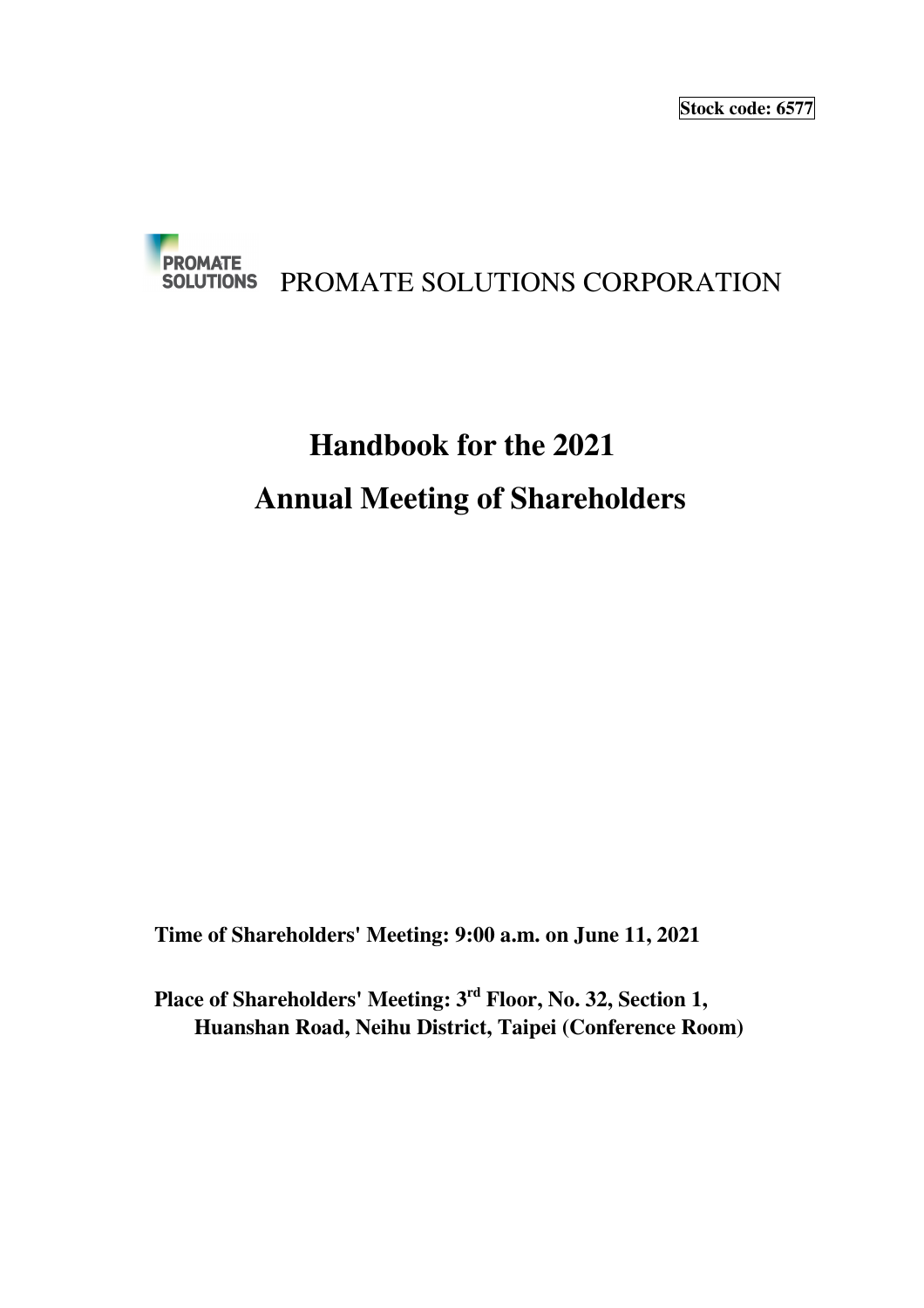# **Content**

| Annex 7. "Rule of Procedure of Shareholders' Meeting" Revised Comparison Table 25 |    |
|-----------------------------------------------------------------------------------|----|
| Annex 8. "Method for Election of Directors" Revised Comparison Table 26           |    |
|                                                                                   | 29 |
| Annex 10. "Rule of Procedure of Shareholders' Meeting" (Before Revision)          | 35 |
|                                                                                   | 43 |
|                                                                                   | 46 |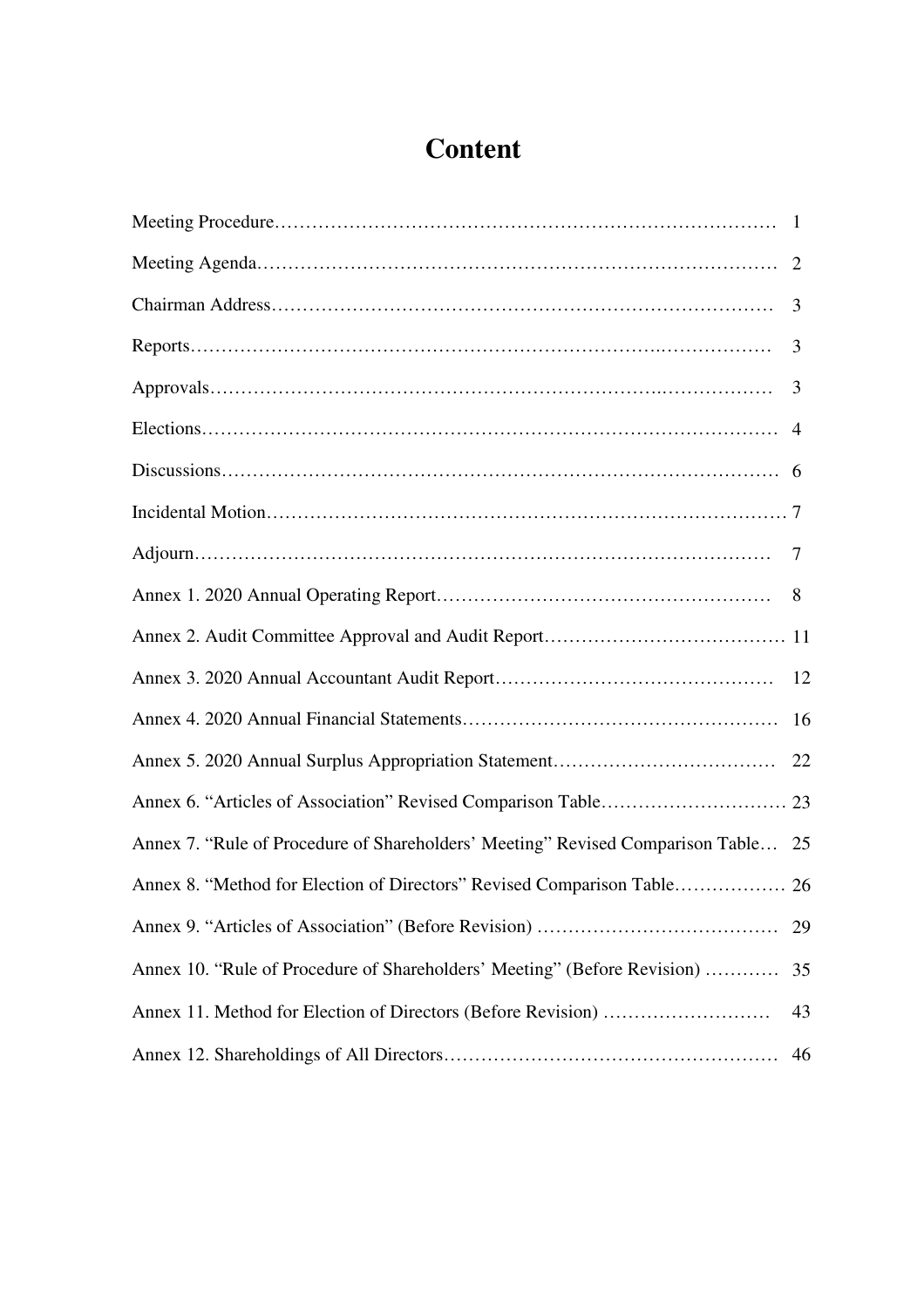# PROMATE SOLUTIONS CORPORATION

# 2021 Regular Shareholders' Meeting

# Meeting Procedure

- I. Chairman Address
- II. Reports
- III. Approvals
- IV. Elections
- V. Discussions
- VI. Incidental Motion
- VII.Adjournment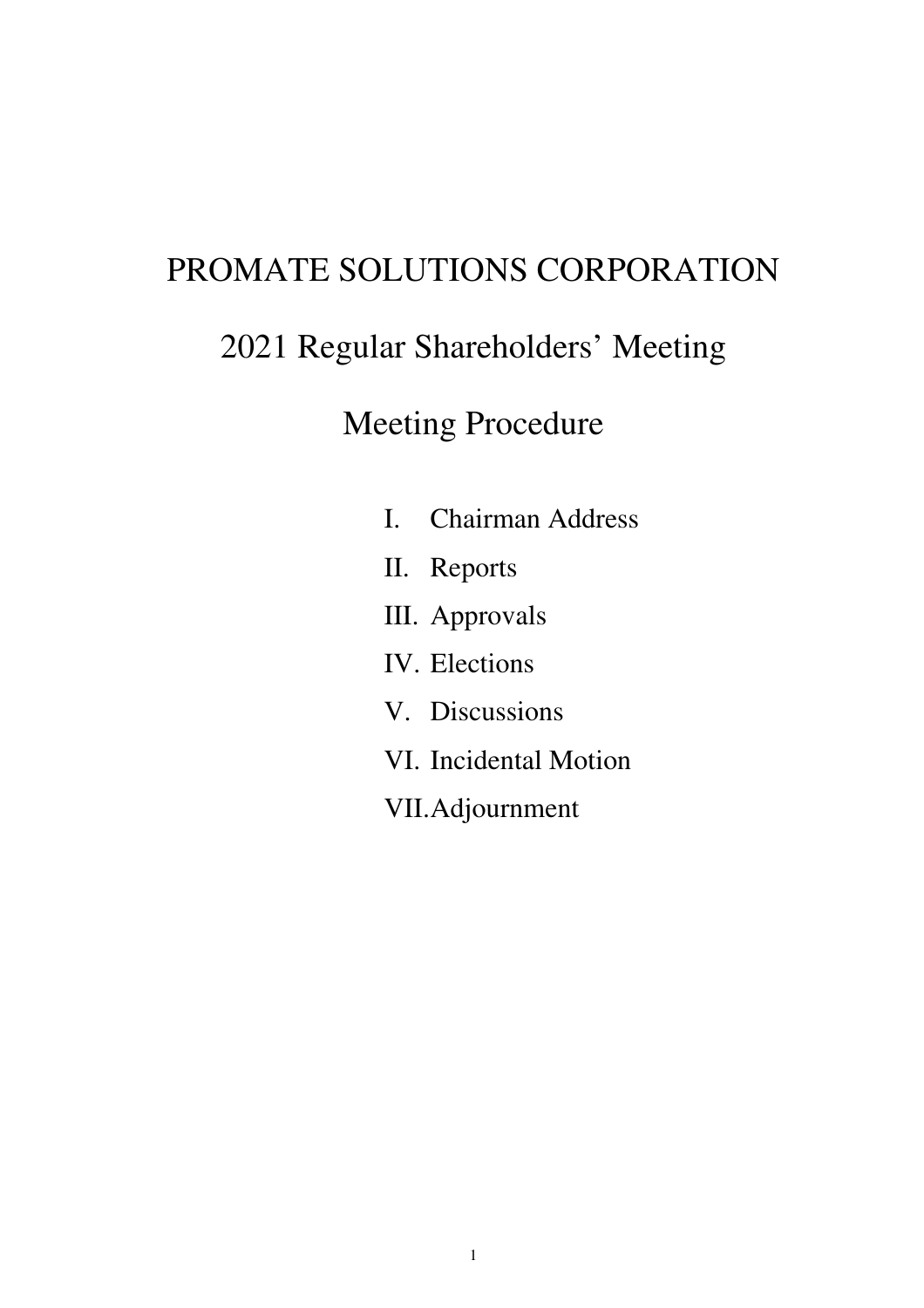# PROMATE SOLUTIONS CORPORATION Ageda of 2021 Regular Shareholders' Meeting

- 1. Time: 9:00 a.m. on June 11, 2021 (Friday)
- 2. Venue: 3rd Floor, No. 32, Section 1, Huanshan Road, Neihu District, Taipei (Conference Room)
- 3. Attendance
- 4. Chairman Address
- 5. Reports
	- (1) 2020 Annual Operating Report
	- (2) 2020 Annual Audit Report of Audit Committee
	- (3) 2020 Annual Report on Remuneration Distribution for Directors and Employees

# 6. Approvals

- (1) Approval for 2020 Annual Operating Report and Financial Statements
- (2) Approval for 2020 Annual Surplus Distribution Plan
- 7. Elections
	- (1) Reelection of Directors of the Company

# 8. Discussions

- (1) Revision of "Articles of Association" of the Company.
- (2) Revision of "Rule of Procedure of Shareholders' Meeting" of the Company.
- (3) Revision of "Method for Election of Directors" of the Company.
- (4) Relief of restriction on non-competition prohibition of new director.
- 9. Incidental Motion
- 10. Adjournment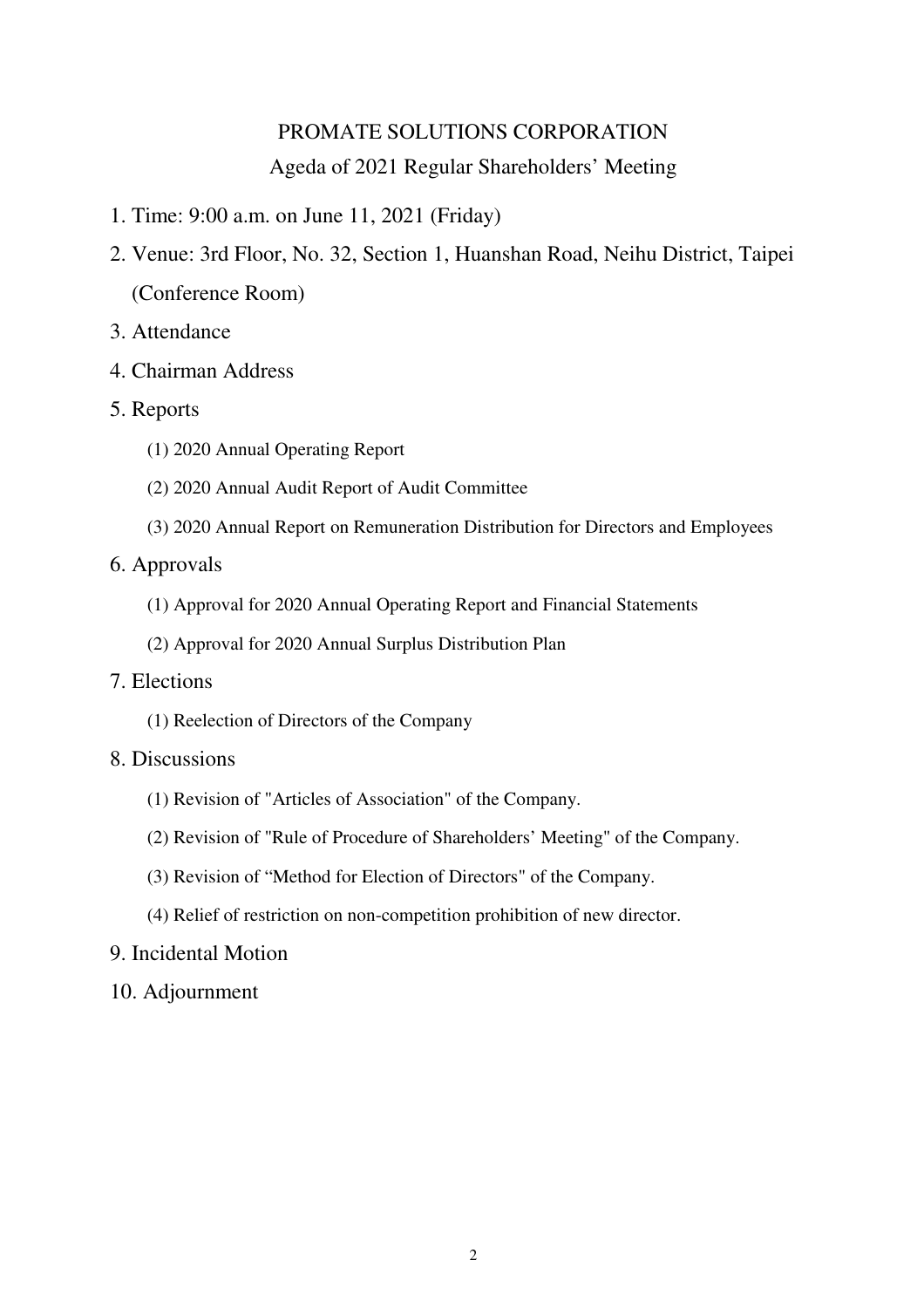# I. Chairman Address

# II. Reports

- A. 2020 Annual Operating Report. Description: "2020 Annual Operating Report", please refer to Annex 1.
- B. 2020 Annual Audit Report of Audit Committee. Description: "2020 Annual Audit Committee Approval and Audit Report", please refer to Annex 2.
- C. 2020 Annual Report on Remuneration Distribution for Directors and Employees.
	- Description: 1. According to the distribution ratio stipulated in the Articles of Association of the Company, the proposed allocation of employee remuneration of NT\$20,600,000 and director remuneration of NT\$4,100,000, a total of NT\$24,700,000.
		- 2. Employee remuneration shall be paid in cash, including the full-time employees of the Company.

# III. Approvals

Case 1: Proposed by the Board of Directors

Cause: For the approval of 2020 Annual Operating Report and Financial Statements.

Description: 1. "2020 Annual Operating Report", please refer to Annex 1.

2. Please approve the 2020 Annual Financial Statements and Consolidated Financial Statements, which have been prepared and that the accountant has issued the clean opinion (please refer to Annex 3) and the financial statements (please refer to Annex 4).

Resolution:

Case 2: Proposed by the Board of Directors

Cause: For the approval of 2020 Annual Surplus Distribution Plan.

- Description: 1. This cash dividend is to be distributed at NT\$5 per share (rounding off after the decimal point), a total of NT\$191,274,350. For the Company's 2020 Annual Surplus Appropriation Statement, please refer to Annex 5.
	- 2. The amount less than NT\$1 of the cash dividend distribution shall be transferred to the Employee Welfare Committee of Promate Solutions. Upon the approval of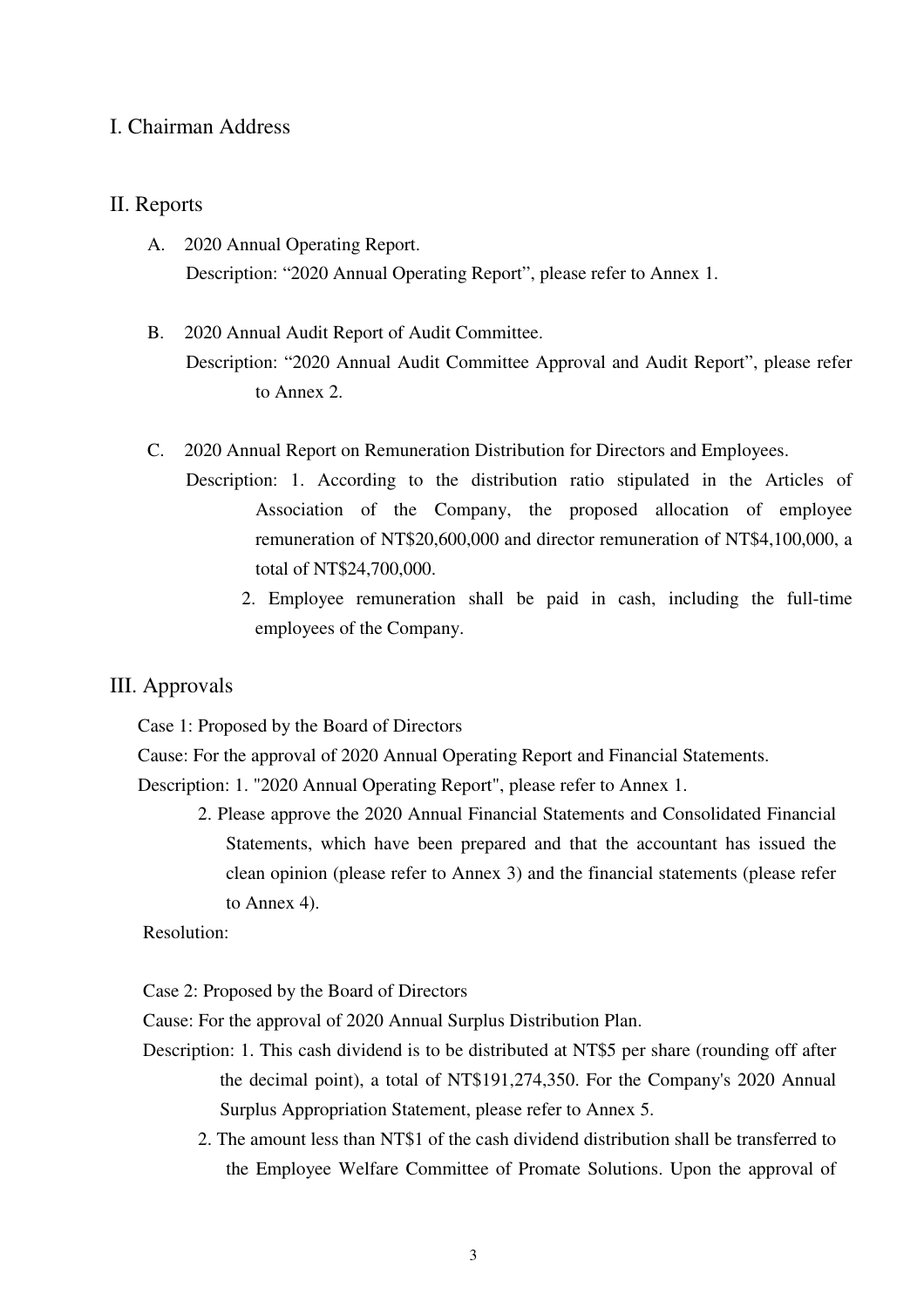the Regular Shareholders' Meeting, the Board of Directors shall be authorized to set another dividend distribution base date, which shall be handled in accordance with the law.

3. If the number of circulating shares is affected by the repurchase of the Company's shares or the transfer, cancellation, cash increase, the exercise of stock option certificates of employees, or other factors due to the laws and decrees, and the dividend ratio of shareholders changes, it is proposed to request the Shareholders' meeting to authorize the Chairman to handle the matters related to the adjustment of the dividend ratio of shareholders.

Resolution:

# IV. Elections

ŗ

Cause: Reelection of the directors of the Company. (Proposed by the Board of Directors)

- Description: 1. The term of office of all directors of the Company will expire on June 10, 2021, and shall be re-elected in the Regular Shareholders' Meeting of Shareholders in 2021.
	- 2. According to Article 12 of the Articles of Association of the Company, seven directors (including three independent directors) shall be re-elected for a term of three years, commencing on June 11, 2021 and ending on June 10, 2024.
	- 3. The Company's directors (including independent directors) shall adopt the candidate nomination, and it shall select and appoint the directors from the list of candidates in the shareholders' meeting. The list of candidates is as follows.

| Title    | Account<br>number or ID<br>card number | Name                                                                      | Main education background                                                                                                                                                                               |
|----------|----------------------------------------|---------------------------------------------------------------------------|---------------------------------------------------------------------------------------------------------------------------------------------------------------------------------------------------------|
| Director | 58<br>Du, Huai-Qi                      |                                                                           | Bachelor, Department of<br>Economics, Taiwan University<br><b>Chief Operating Officer, Promate</b><br>Electronic Co., Ltd.                                                                              |
| Director | 1                                      | Electronic<br>Promate<br>Co., Ltd.<br>Representative: Chen,<br>Cheng-Fang | Bachelor, Department of<br>Electrophysics, National Chiao<br>Tung University<br><b>Engineer of Texas Instruments</b><br>Incorporated<br>Chairman and General Manager<br>of Promate Electronic Co., Ltd. |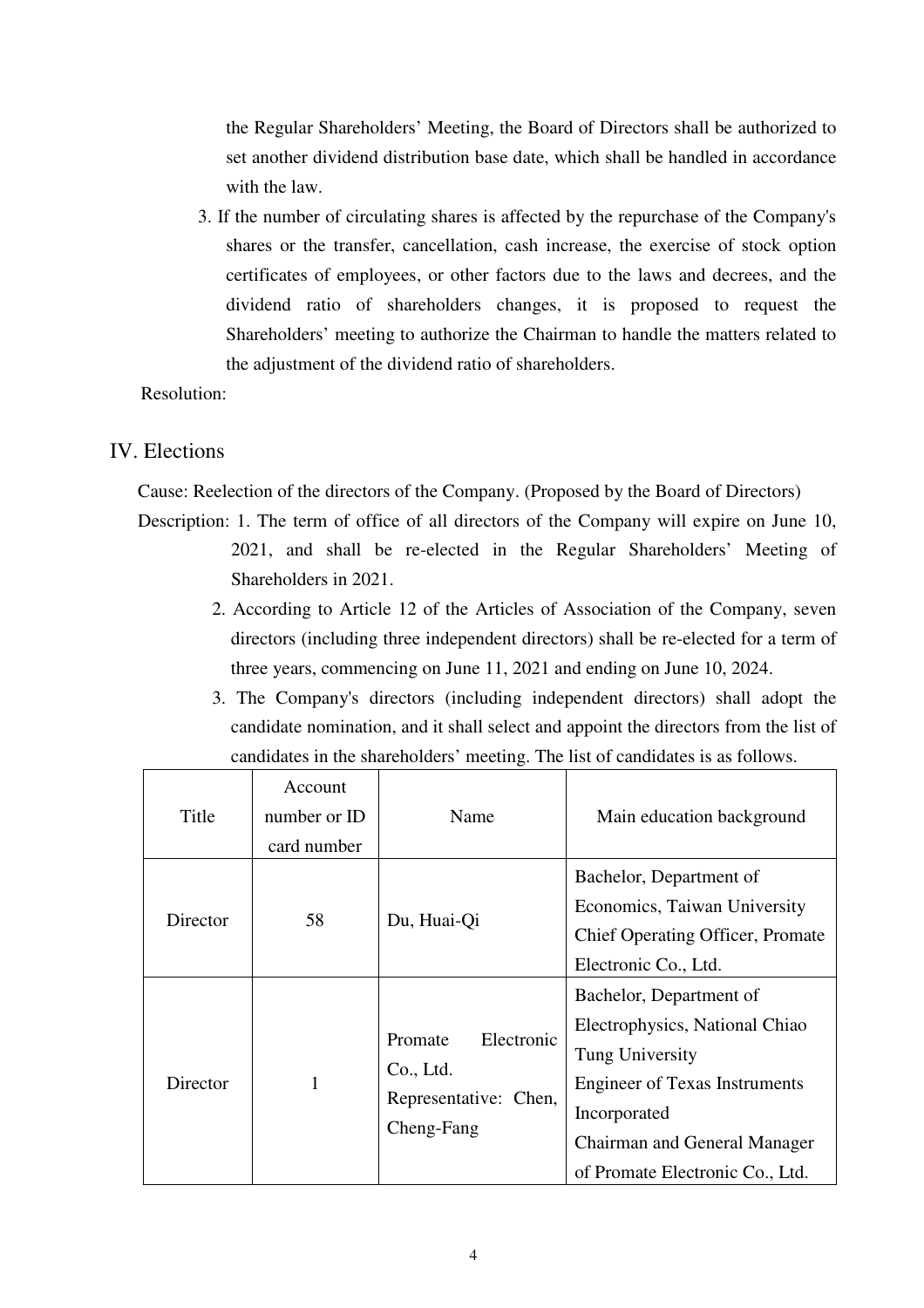| Director                | 1                             | Promate<br>Electronic<br>Co., Ltd.<br>Representative:<br>Hu<br>Qiu-Jiang | Doctor, Department of<br>Management Science, National<br>Chiao Tung University<br>Master, Department of Business<br>Operation, Da-Yeh University<br>Bachelor, Department of<br>Telecommunication Engineering,<br>National Chiao Tung University<br>Entrepreneur Course, Enterprise<br>Research Institute, National<br>Chengchi University<br>Chairman and General Manager<br>of Weikeng Industrial Co., Ltd. |
|-------------------------|-------------------------------|--------------------------------------------------------------------------|--------------------------------------------------------------------------------------------------------------------------------------------------------------------------------------------------------------------------------------------------------------------------------------------------------------------------------------------------------------------------------------------------------------|
| Director                | K220051XXX                    | Chen, Lv-Ping                                                            | Department of Information<br>Management, Chungyu Institue<br>of Technology<br>Financial Manager of Weikeng<br>Investment Co., Ltd.                                                                                                                                                                                                                                                                           |
| Independent<br>Director | A210063XXX                    | Zhong, Ying-Min                                                          | Bachelor, Department of<br>Economics, Soochow University<br>Financial Manager of Applied<br>Materials Taiwan                                                                                                                                                                                                                                                                                                 |
| Independent<br>Director | A101847XXX<br>Chen, Mao-Xiong |                                                                          | <b>Master of Business</b><br>Administration, University of<br>Huston<br>General Manager,<br>Telecommunications and Media<br>Business Group, Greater China<br>Region, IBM<br>Deputy General Manager,<br>General Administration Division,<br><b>IISI</b>                                                                                                                                                       |
| Independent<br>Director | J121528XXX                    | Liu, Yue-Xiu                                                             | Master of Electrical Engineering,<br>National Taiwan University<br><b>Technical Manager of Novatek</b><br>Microelectronics Corp.                                                                                                                                                                                                                                                                             |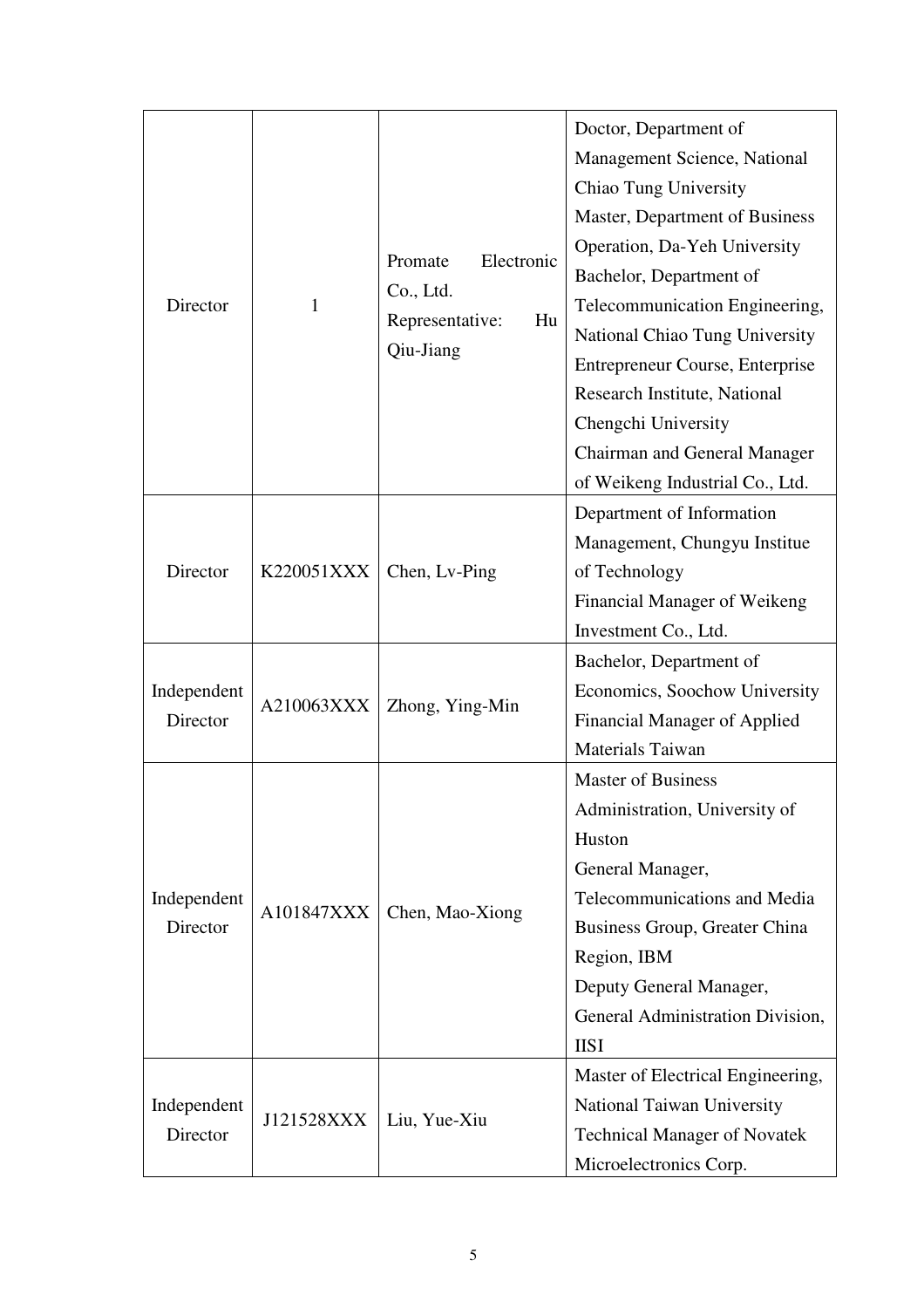### Election Result:

## V. Discussions

Case 1: Proposed by the Board of Directors

Cause: The revision of the Articles of Association of the Company, submitted for discussion.

- Description: 1. In order to meet the needs of the operation of the Company and in accordance with relevant orders, we propose to amend some provisions of the Articles of Association of the Company.
	- 2. The "Articles of Association" Revised Comparision Table of the Company is shown in Annex 6.

Resolution:

Case 2: Proposed by the Board of Directors

- Cause: The revision of the "Rule of Procedure of the Shareholders' Meeting" of the Company, submitted for discussion.
- Description: 1. To revise part of the provisions in accordance with Financial Supervisory Commission's Letter JGZFZ No. 1090150567 dated January 21, 2021.
	- 2. The "Rule of Procedure of Shareholders' Meeting" Revised Comparison Table of the Company is shown in Annex 7.

Resolution:

Case 3: Proposed by the Board of Directors

- Cause: The revision of the Company's "Method for Election of Directors", submitted for discussion.
- Description: 1. To revise part of the provisions in accordance with the Financial Supervisory Commission's Letter JGZFZ No. 1090338980 dated May 2, 2020.
	- 2. The "Method for Election of Directors" Revised Comparison Table of the Company is shown in Annex 8.

Resolution:

Case 4: Proposed by the Board of Directors

- Cause: The relief of restriction on non-competition prohibition of new director, submitted for discussion.
- Description: 1. According to Article 29 of the Company Law, "the director shall explain the important contents of his or her acts and obtain the approval in the shareholders'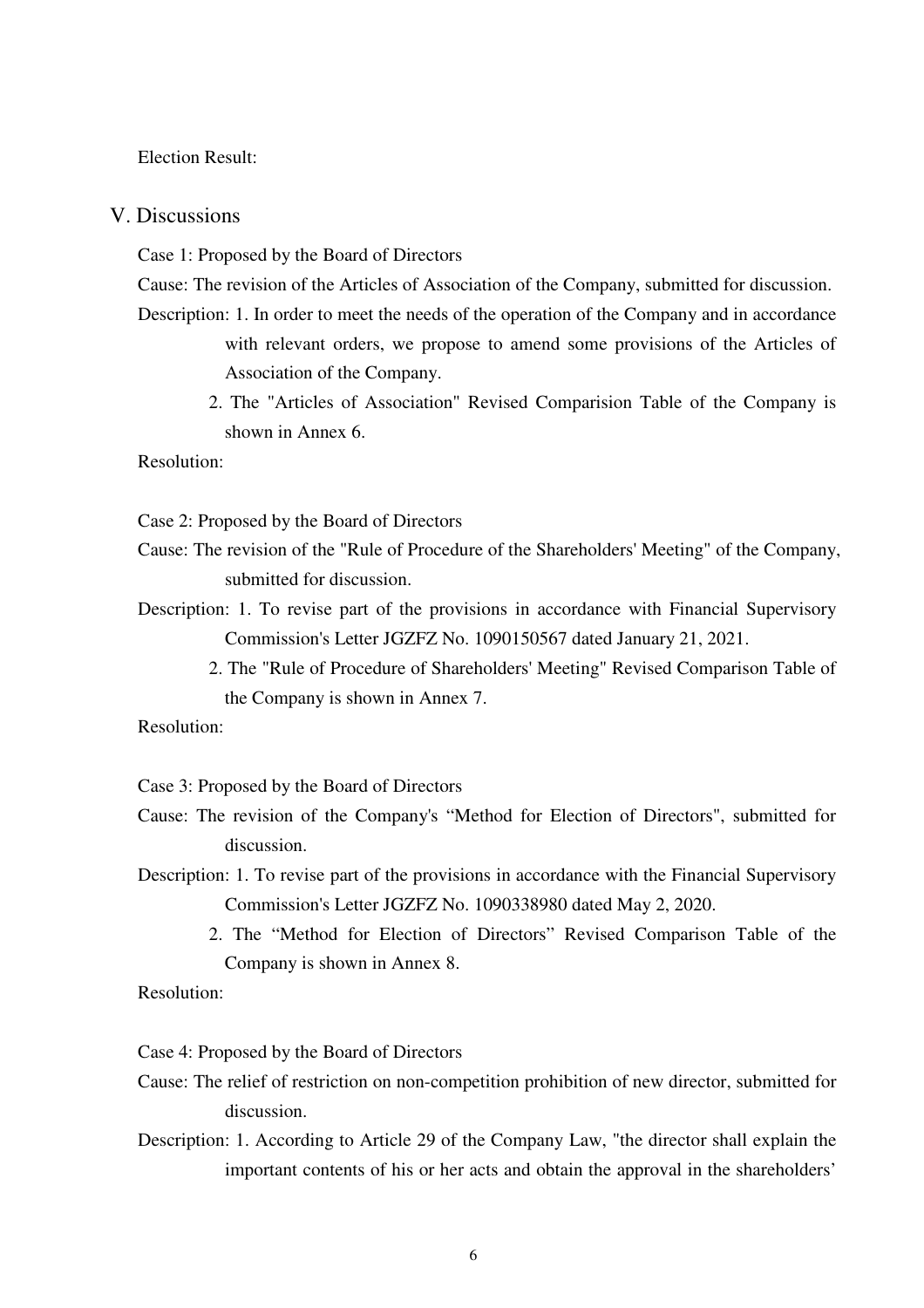meeting for his or her acts within the business scope of the Company".

2. This case intends to apply to the shareholders' meeting for approval to relieve the non-competition restrictions on new directors of the Company and their representatives, and to supplement the scope and content on the spot before discussing this case in the shareholders' meeting.

Resolution:

# VI. Incidental Motion

VII. Adjournment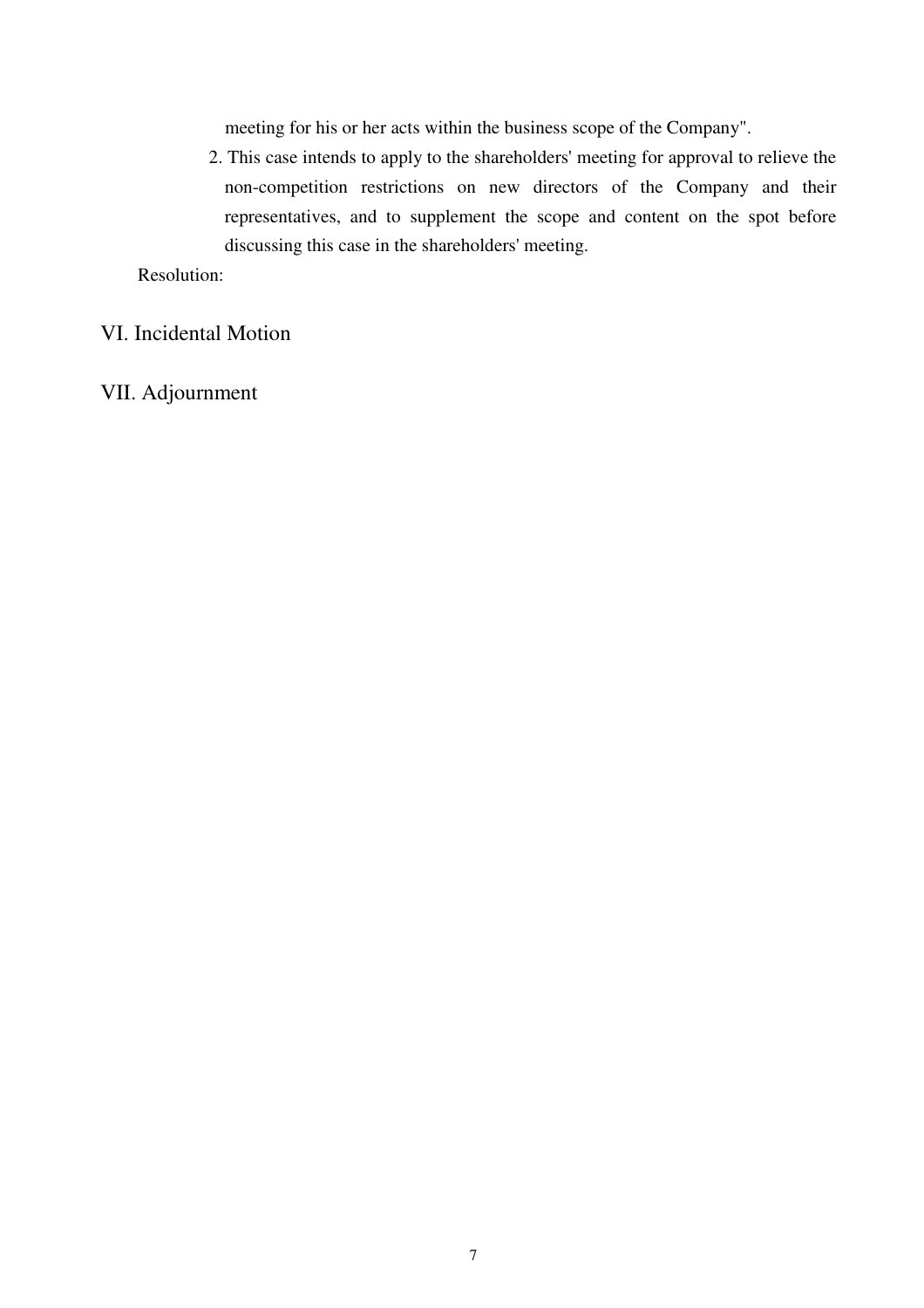# Annex 1

# **PROMATE SOLUTIONS CORPORATION**

# **2020 Annual Business Report**

# I. **2020 Annual Operating Report**

(I) Result of operating plan implementation

Unit: NT\$ 1,000

| Item                 | 2019      | 2020      | Increase<br>(decrease) amount | Increase       |  |
|----------------------|-----------|-----------|-------------------------------|----------------|--|
|                      |           |           |                               | (decrease) $%$ |  |
| Operating revenue    | 1,874,393 | 1,771,303 | (103,090)                     | (5.50)         |  |
| Operating profit     | 260,754   | 265,989   | 5,235                         | 2.01           |  |
| Net profit after tax | 206,641   | 203,075   | (3,566)                       | (1.73)         |  |

### (II) Budget implementation

The Company has not disclosed its financial forecast in 2020, so there is no budget achievement.

| (III) Financial revenue and expenditure and profitability analysis |  |  |  |
|--------------------------------------------------------------------|--|--|--|
|                                                                    |  |  |  |

|                                | Item                                                            | 2019     | 2020     |
|--------------------------------|-----------------------------------------------------------------|----------|----------|
|                                | Ratio of liability to asset                                     | 32.95    | 26.78    |
| Financial<br>structure $(\% )$ | Ratio of long-term funds to real estate, plant and<br>equipment | 2,437.84 | 2,368.46 |
|                                | Liquidity ratio                                                 | 322.61   | 386.77   |
| Solvency                       | Quick ratio                                                     | 257.12   | 298.67   |
| $(\%)$                         | Interest coverage ratio                                         | 106.67   | 121.92   |
|                                | Return on asset $(\%)$                                          | 13.84    | 13.24    |
|                                | Return on equity $(\%)$                                         | 19.65    | 18.75    |
| Profitability                  | Ratio of net profit before tax to paid-in capital $(\%)$        | 67.18    | 65.31    |
|                                | Net profit ratio $(\%)$                                         | 11.02    | 11.46    |
|                                | Earnings per share (NT\$)                                       | 5.4      | 5.31     |

### (IV) Research and development

Research and development expenditure in the last three years

|                                       |          |          | Unit: NT\$ 1,000 |
|---------------------------------------|----------|----------|------------------|
|                                       | 2018     | 2019     | 2020             |
| Research and development expenses     | 76.946   | 82,243   | 83,868           |
| Ratio to net operating revenue $(\%)$ | $4.07\%$ | $4.39\%$ | 4.73%            |

In order to support the future research and development plan and enhance the competitiveness of the Company in the industry and the market, the investment to research and development is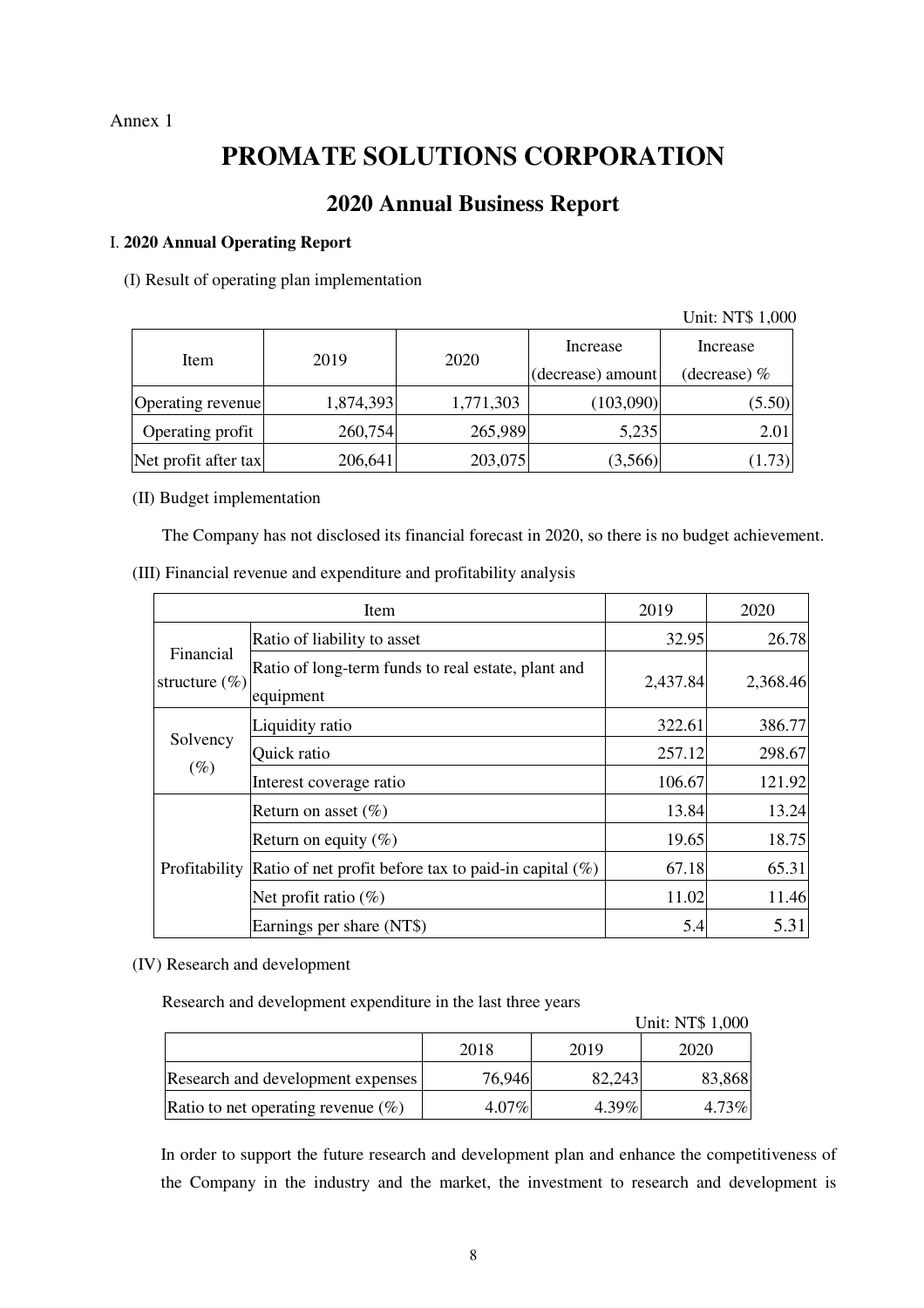arranged according to the new product development progress of each customer, and the future operation condition will be improved year by year.

#### **II. Summary of annual operating plan of this year (2021)**

In 2021, the International Monetary Fund (IMF) released an updated "World Economic Outlook" report on January 26, saying it revised its forecast for global economic growth in 2021 to 5.5%, higher than 5.3% forecast in October 2020. The reason for the revision of 2021 growth estimate is the acceleration of the COVID-19 vaccination and more fiscal stimulative measures. While the economic growth is expected to return to normal as many countries begin to use COVID-19 vaccine, the recovery will be uneven due to the limited supply of vaccine. Moreover, the global economy will continue to face the "exceptionally high uncertainty", because of the risks posed by a new wave of infections and virus mutations.

As the outbreak spreads, it highlights the risks of a high reliance on Chinese manufacturing in the global manufacturing supply chain. In addition to speeding up the manufacturing industry to set up the production bases outside China, the industrial automation and robot will still be the main consideration of the manufacturing industry to disperse the production, solve the cost of manpower and manual transportation, and reduce the demand for manpower. Therefore, the Company selects the industrial target customers to lead the market development, actively participates in the early development and design stage of customers, and increases the power for the future growth of the Company. It is described as follows:

(I) Operating policy and production & marketing policy

- (1) To accelerate the development of global market, and strengthen the technological innovation and exchange with existing overseas bases.
- (2) The team of overseas business development is responsible for developing new markets and customers.
- (3) To aim at the target market demand from the perspective of solution service provider, and go deep into the application environment of vertical market from the perspective of market and customers.
- (4) Strategic alliance with key component suppliers (such as liquid crystal glass/panel, IC, optical materials and other upstream manufacturers or other electronic and institutional important component manufacturers).
- (5) To continuously strengthen the Company's strength of optics, machinery, electronics and software to make the products more excellent.
- (6) Long-term operation scale development towards international and diversified development.

(II) Expected sales volume and its basis

The Company is mainly engaged in products for embedded control system, medical-use touch display, special application display module and its software and hardware development plan, etc., and provides the highly customized services, according to the different orders demand, to provide the product customization and diversification; thus, it cannot predict the specific sales quantity,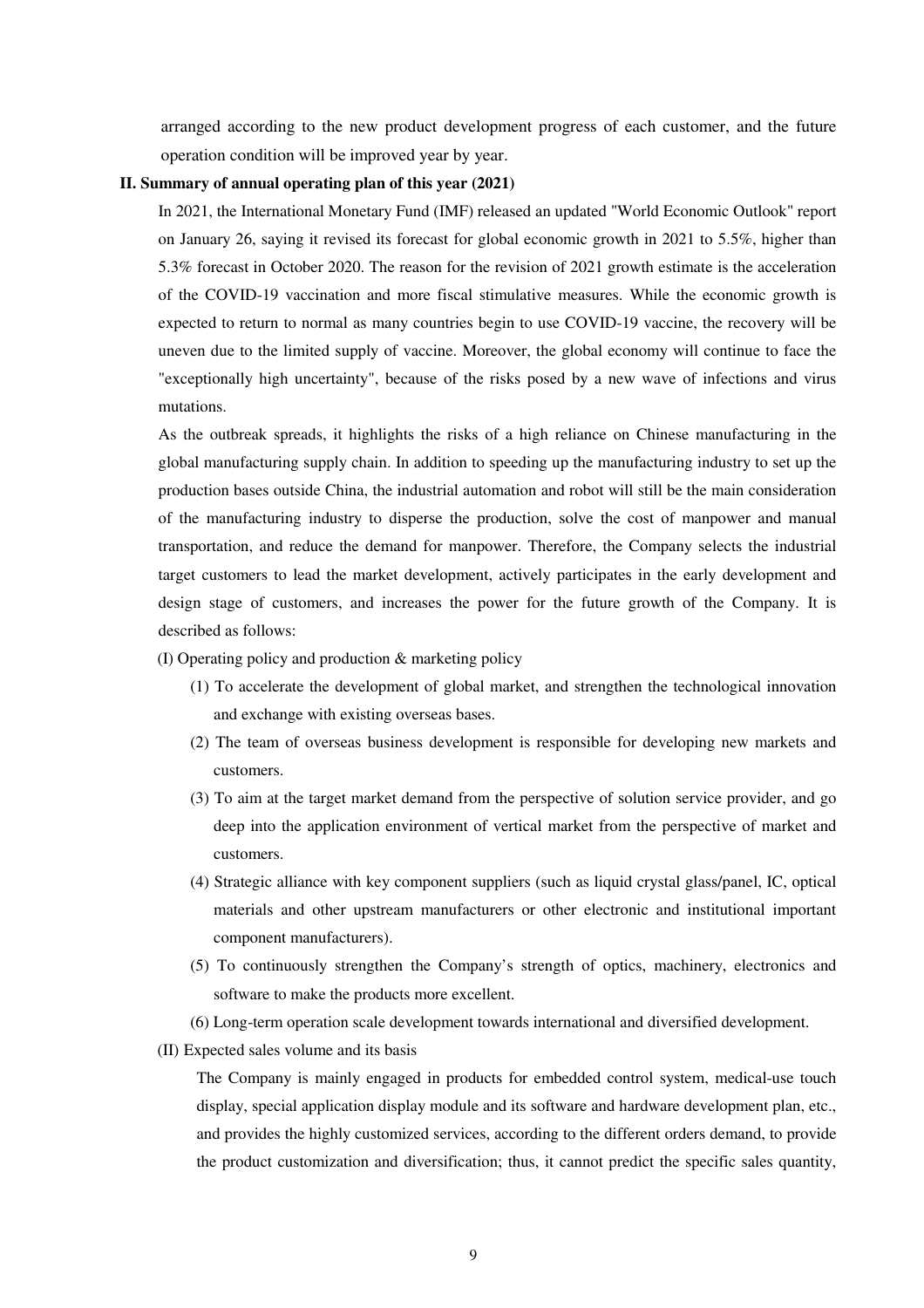considering each industry and related market supply and demand, as well as the customer's projected target and internal business plan; the growth of related product sales in 2021 will be challenging but cautiously optimistic.

In 2021, Promate Solutions will continue to focus on the development and production of customized products for specific-purpose markets, strengthen the overseas distribution to expand the business, reinforce the overseas customer management services, and participate in the customer advance design. We will actively create the high value-added products and continue to develop the high value-added and high-quality products to increase the revenue and profit momentum for the future development of the Company. We sincerely request all shareholders to continue to support the Company, and give advice and encouragement, so that the Company's performance can continue to grow.

Chairman: Du, Huai-Qi Manager: Du, Huai-Qi Accounting Supervisor: Lin, Xiao-Ting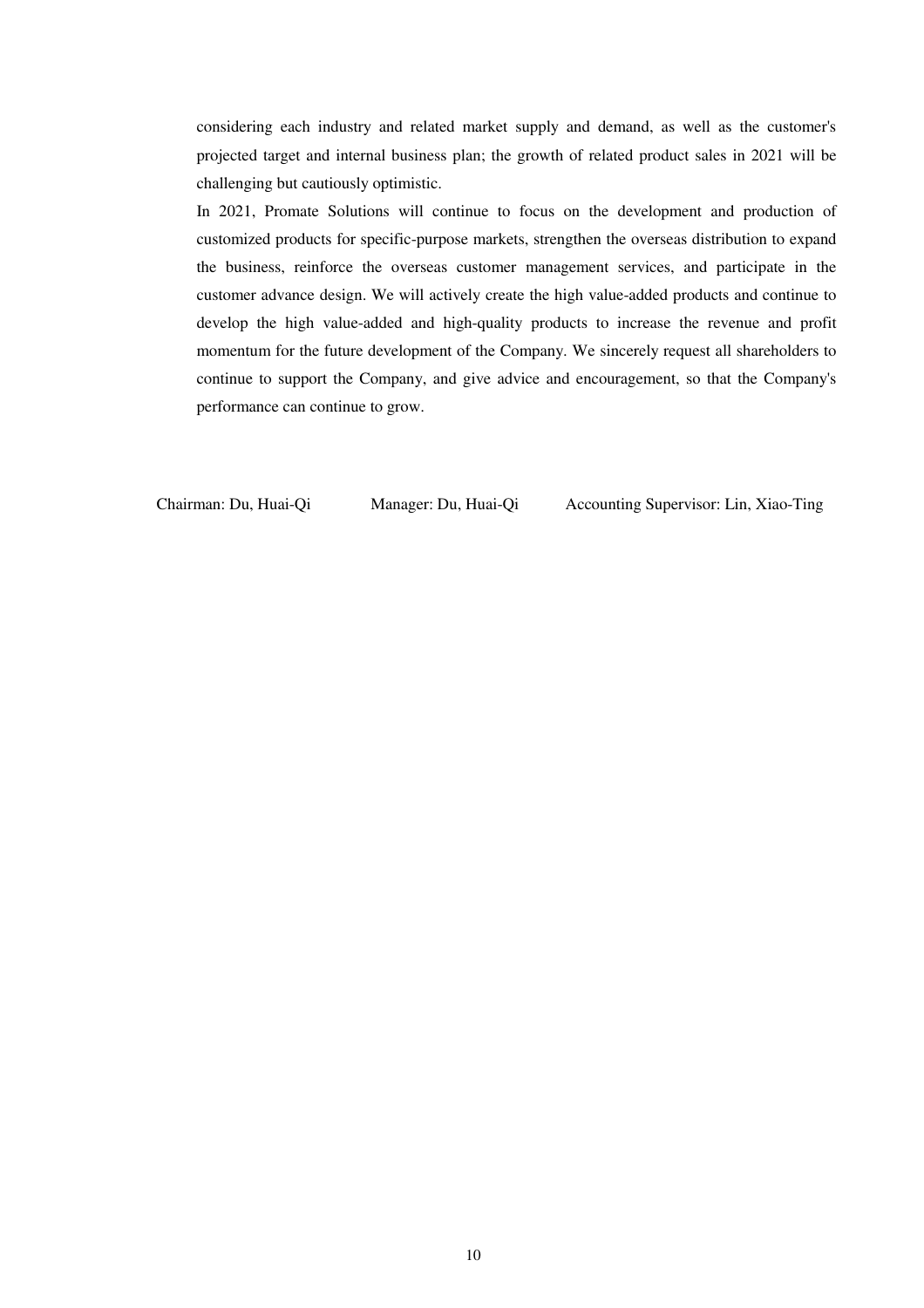# **PROMATE SOLUTIONS CORPORATION**

Audit Committee Approval and Audit Report

The Board of Directors of the Company prepared and submitted the 2020 Annual Operating Report, Financial Statements, and Surplus Distribution Plan, among which the Financial Statements have been checked and completed by Accountant Li, Li-Huang and Accountant Weng, Bo-Ren of Deloitte & Touche Accounting Firm. The accountants have communicated with the Audit Committee on the key audit matters in the Audit Report. The Audit Committee, upon examination, finds no discrepancy in the aforesaid documents, and, in accordance with Article 219 of the Company Law, hereby provides the report for your approval.

2021 Regular Shareholders' Meeting of PROMATE SOLUTIONS CORPORATION

Audit Committee Convener: Zhong, Ying-Min

March 26, 2021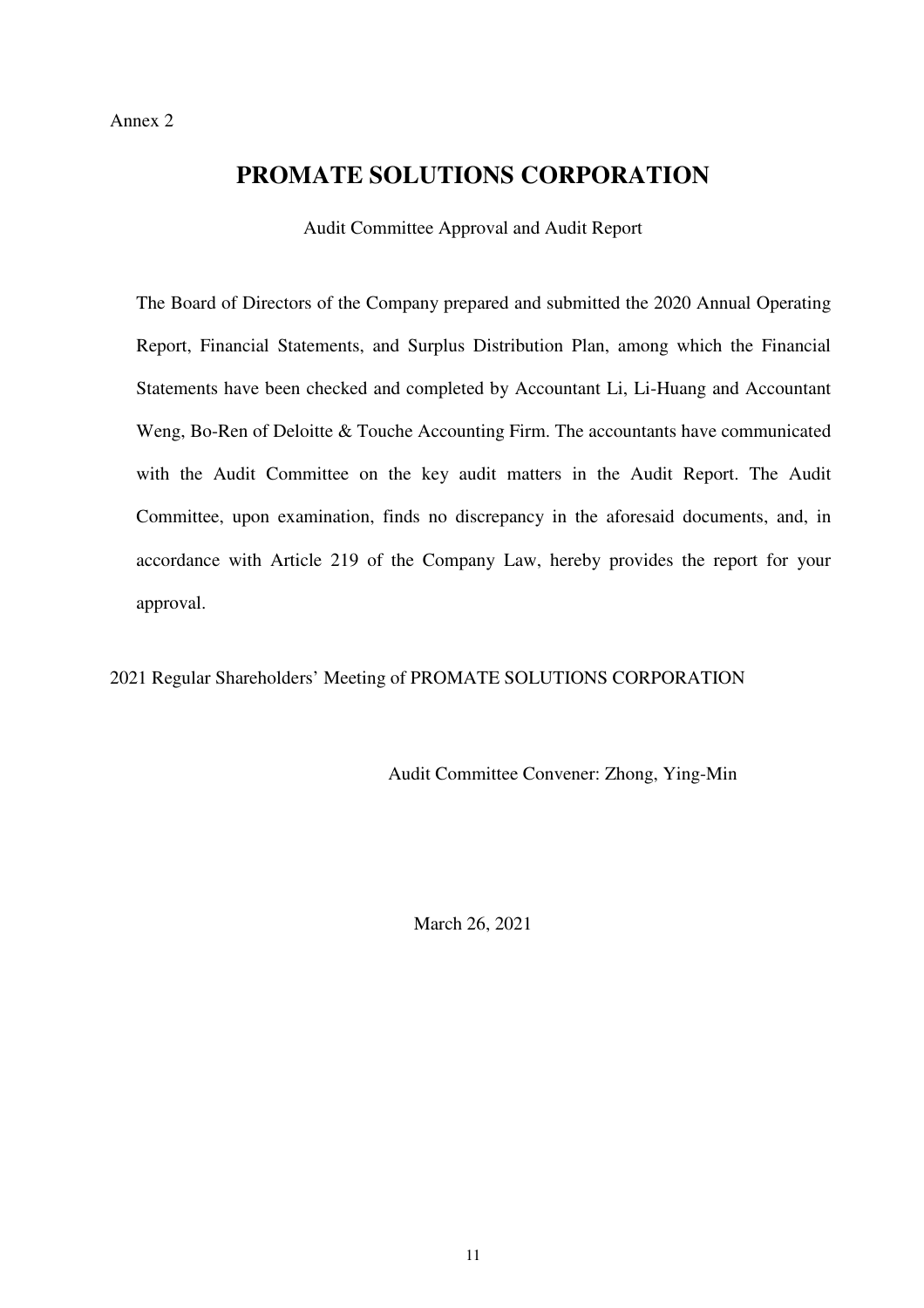### Annex 3. Accountant Audit Report

### Accountant Audit Report

#### To PROMATE SOLUTIONS CORPORATION:

### **Audit Opinion**

We have audited the Consolidated Balance Sheet of PROMATE SOLUTIONS CORPORATION and its subsidiaries (hereinafter referred to as Promate Group) in 2020 and on December 31, 2019, Consolidated Income Statement in 2020 and from January 1 to December 31, 2019, Consolidated Statement of Changes in Equity and Consolidated Statement of Cash Flow, as well as the Notes to Consolidated Financial Statements (including the summary of major accounting policies).

In our opinion, all important respects of the above Consolidated Financial Statements are made in accordance with the Preparation Standards of Financial Report for Securities Issuers and effective International Financial Reporting Standards, International Accounting Standards, and Interpretations approved and issued by Financial Supervisory Commission, which fully and fairly presents the consolidated financial status of Promate Group in 2020 and on December 31, 2019, and the consolidated financial performance and consolidated cash flow in 2020 and from January 1 to December 31, 2019.

#### **Basis for Audit Opinion**

We conducted our audits in accordance with the Rules of Financial Statements Audited by Certified Public Accountants and Generally Accepted Auditing Standards. Our responsibilities under these standards will be further explained in the responsibility section of the Consolidated Financial Statements. The personnel affiliated accounting firm have maintained the independence from the Promate Group in accordance with the standards of professional ethics of accountants, and have performed other responsibilities in accordance with the standards. We believe that the audit evidence we have obtained is sufficient and appropriate to provide a basis for our audit opinion.

#### **Critical Audit Item**

Critical audit items refer to the most important audit items in 2020 Consolidated Financial Statements of Promate Group in accordance with the professional judgment of the certified public accountant. These items have been addressed in the audit of the Consolidated Financial Statements as a whole and in the process of forming the opinion, and we shall not have a separate opinion on them.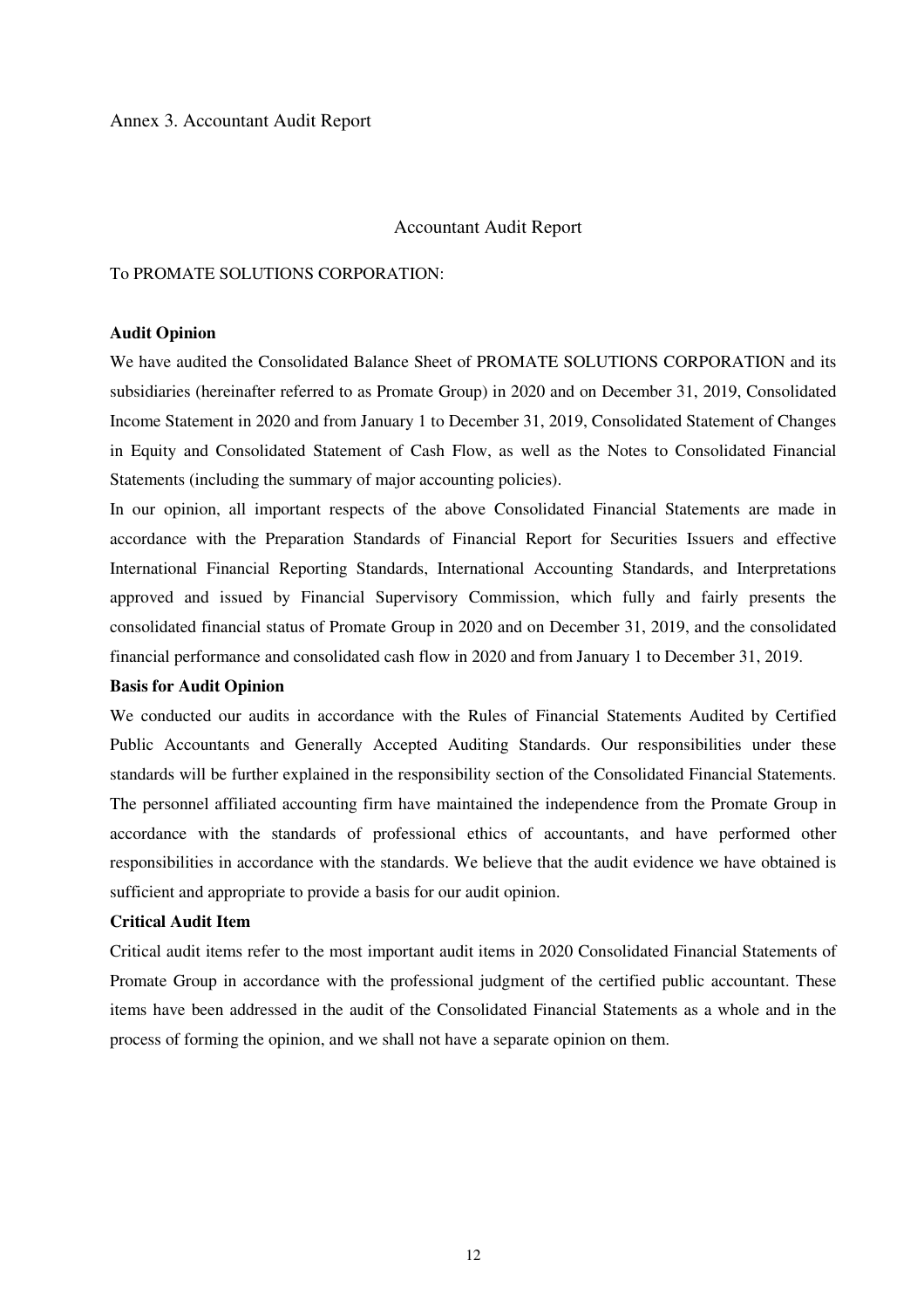The critical audit items of 2020 Consolidated Financial Statements of Promate Group are described in details as follows:

Authenticity of shipment of specific customer revenue

Promate Solutions Corporation and its subsidiaries, which mainly engage in the embedded control systems, display modules for special applications, and touch display modules for medical use, have identified the revenue as a significant risk based on materiality and auditing standards. Therefore, we consider that the revenue from sales recognized by Promate Solutions Corporation and its subsidiaries for certain specific customers has a material impact on the financial statements. Therefore, the authenticity of shipment of sales revenue for certain specific customers has been listed as a key item to be checked in the current year. Please refer to Note IV (XII) for the policy on revenue recognition.

The accountant executes the following critical audit procedures:

- 1. Understand and test the revenue recognition of certain customers for the design and implementation of internal control.
- 2. Select and check the revenue of the above-mentioned specific customers, review relevant evidence documents, and test the fund collection status, to confirm the sales transactions have taken place.
- 3. Examinate whether any major sales returns or discounts have occurred to specific sales customers after the balance sheet date, so as to confirm whether there is any material misrepresentation of revenue of some specific sales customers.

#### **Other Matters**

PROMATE SOLUTIONS CORPORATION has prepared the individual financial statement of 2020 and 2019, and we have issued the audit report of unqualified opinion on record for reference.

#### **Responsibilities of management echelon and governing unit on Financial Statements**

The responsibilities of management echelon are to prepare the fairly presented Consolidated Financial Statements according to the Preparation Standards of Financial Report for Securities Issuers and effective International Financial Reporting Standards, International Accounting Standards and interpretations approved and issued by Financial Supervisory Commission, and maintain the necessary internal controls regarding the preparation of Consolidated Financial Statements, to ensure that the Financial Statements are free of material misrepresentations due to fraud or error.

In preparing the Consolidated Financial Statements, the management's responsibility also includes assessing the Promate Group's ability to continue its operations, the disclosure of related events, and the use of the accounting basis for the continuing operations unless the management intends to liquidate Promate Group or suspend its operations, or has no practicable alternative but to liquidate or suspend the operations.

The governing unit of Promate Group (including the Audit Committee) is responsible for supervising the financial reporting process.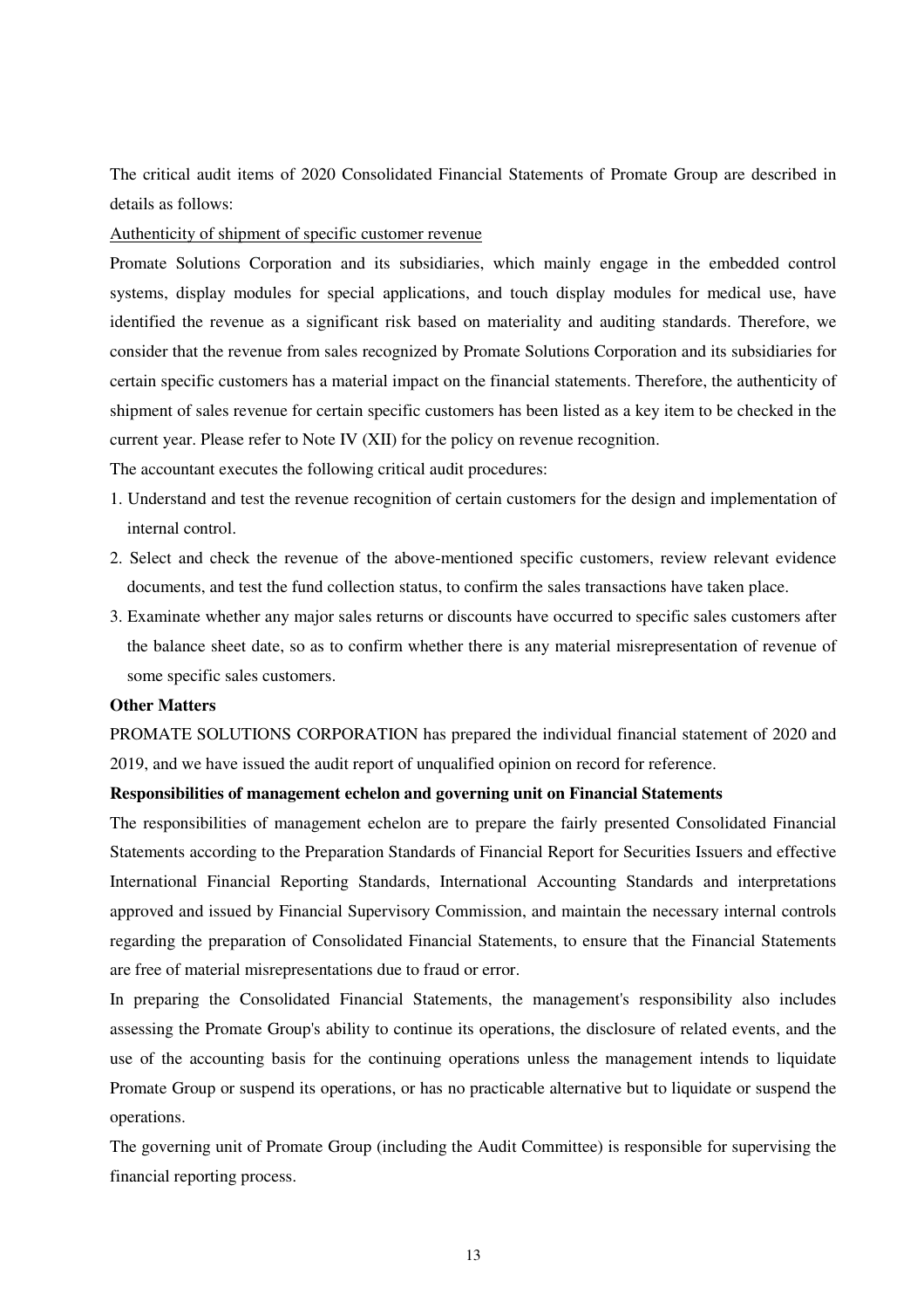#### **Responsibilities of accountant auditing Financial Statements**

The purpose of auditing Consolidated Financial Statements is to obtain reasonable assurance as to whether the Consolidated Financial Statements contain any material misrepresentation leading to any fraud or error, and to issue the Audit Report. Reasonable assurance is a high degree of assurance, but the material misrepresentations of Consolidated Financial Statements may not be verified in accordance with generally accepted auditing standards. Misrepresentations may lead to the fraud or error. If the individual amount or total amount of Consolidated Financial Statements can reasonably be expected to affect the economic decisions of the users of Consolidated Financial Statements, it shall be considered to be with the materiality.

We apply the professional judgment and maintain the professional doubt when conducting the audits in accordance with generally accepted auditing standards. We also perform as follows:

- 1. To identify and evaluate the risk of material misrepresentation due to the fraud or error in the Consolidated Financial Statements; to design and implement appropriate responses to the assessed risks; and to obtain sufficient and appropriate audit evidences to form the basis of the audit opinion. Since the fraud may involve the collusion, forgery, deliberate omission, false statement or breach of internal control, the risk of material misrepresentation due to the fraud higher than that due to the error is not detected.
- 2. To acquire the necessary understanding of internal controls relevant to the audit, so as to design appropriate audit procedures in the circumstances, provided that the purpose is not to express an opinion on the effectiveness of Promate Group's internal control.
- 3. To evaluate the appropriateness of accounting policies adopted by the management and the reasonableness of accounting estimates and related disclosures.
- 4. To conclude, on the basis of the audit evidence available, whether there is any material uncertainty in the appropriateness of the management adopted accounting basis for the continuing operation and in the events or circumstances that may give rise to the material doubt as to the ability of Promate Group to continue its business. If we believe that such events or circumstances are materially uncertain, we shall remind the Consolidated Financial Statements users paying attention to relevant disclosures of the Consolidated Financial Statements in the audit report, or revise the audit opinion when the disclosure is inappropriate. Our conclusions are based on the verified evidence as of the date of the audit report. However, future events or circumstances may cause the Promate Group to cease to be able to continue its business.
- 5. To evaluate the overall expression, structure, and content of Consolidated Financial Statements (including relevant notes), and whether the Consolidated Financial Statements adequately express the related transactions and events.
- 6. To express opinion on the Consolidated Financial Statements based on the adequate and appropriate financial information regarding the individuals of the Group. We are responsible for the guidance,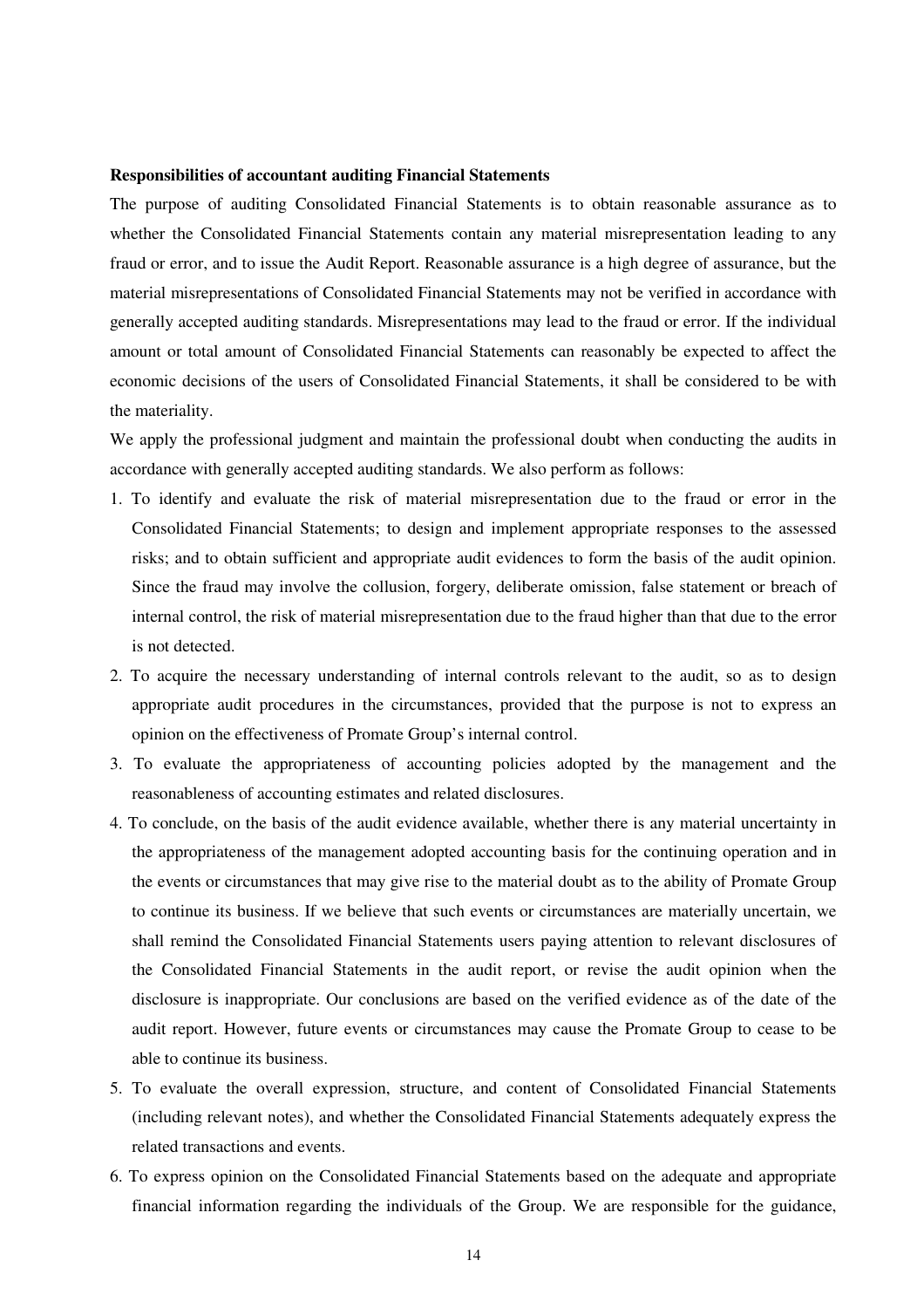supervision, and implementation of the audit to the Group and for the formation of audit opinion to the Group.

Communication matters to the management, include the planned audit scope and duration, as well as significant audit findings (including any significant lack in the internal controls identified during the audit).

We shall also provide the governing unit with a statement regarding the independence of the employees of our accounting firm who are subject to the standard of independence as specified in the professional ethics of CPA, and shall communicate with the governing unit all matters (including relevant protective measures) that may be deemed to affect the independence of CPA.

We decide the key audit matters of Promate Group's 2020 Consolidated Financial Statements from the items communicated with the governing unit. And we state such matters in the audit report, unless the laws do not allow to disclose specific matters, or in very rare cases, we decide not to communicate the specific matter in the audit report, because it can be reasonably expected that the negative influence produced in this communication is greater than the increased public interest.

Deloitte & Touche Accounting Firm Accountant: Li, Li-Huang

Accountant: Weng, Bo-Ren

Securities and Futures Commission Approved File TCZLZ No. 0930128050

 Financial Supervisory Commission Approved File JGZSZ No. 1010028123

March 26, 2021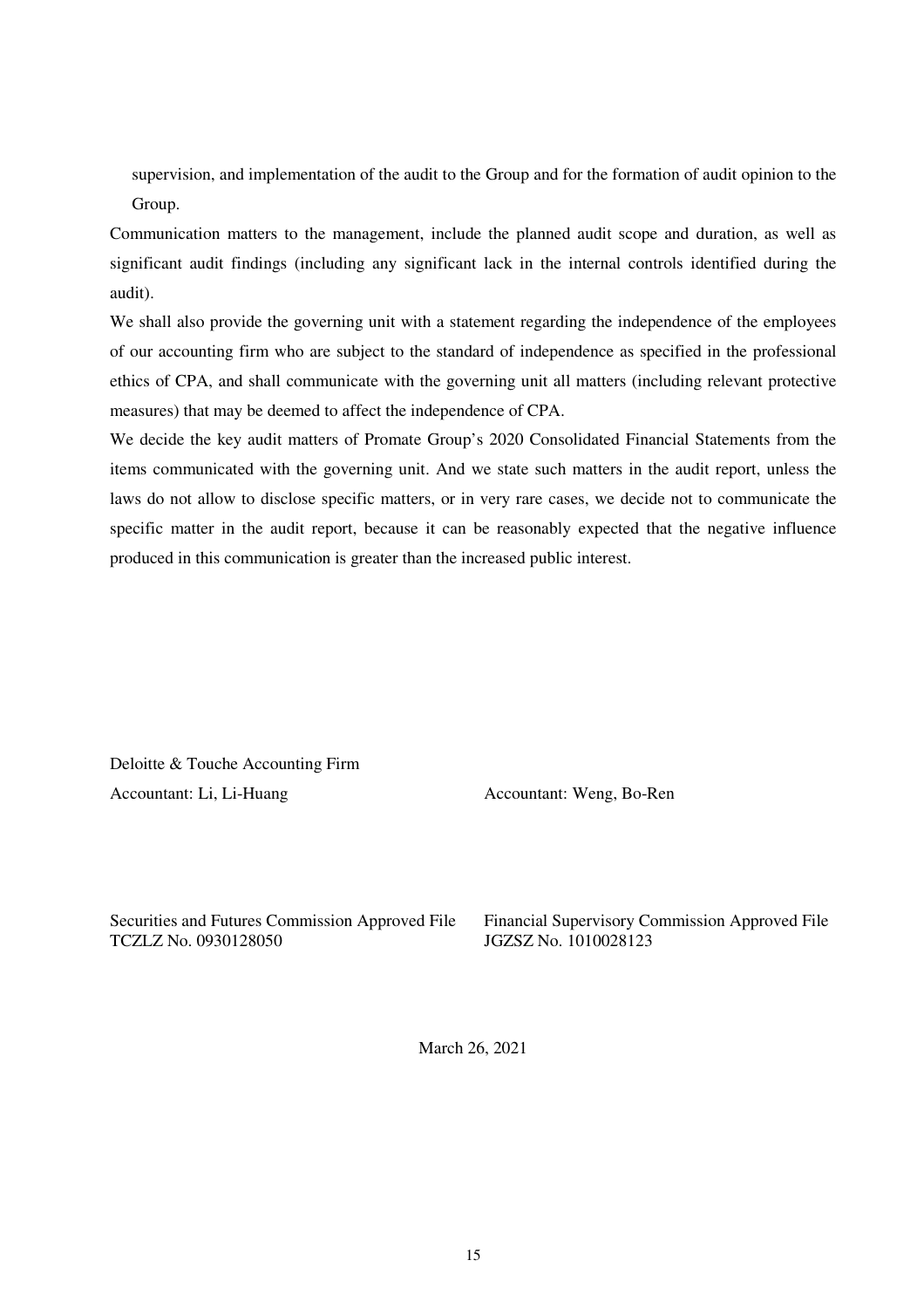# Annex 4. 2020 Annual Financial Statements

#### PROMATE SOLUTIONS CORPORATION and Subsidiaries

 December 31, 2020 December 31, 2019  $\Delta$ sset  $\Delta$ sset Amount  $\%$  Amount  $\%$ Current Asset 1100 Cash and cash equivalents (Note IV, VI and XXIX) \$ 608,947 41 \$ 833,430 52 1110 Financial assets measured at fair value through profits and losses - current (Note IV, VIII and XXIX)  $12.354$  1 3,036 1136 Financial assets measured at amortized cost (Note IX, X and XXIX) 114,314 8 1170 Accounts receivable – non-interested party (Note IV, XI, XXIII and XXIX) 270,397 18 278,471 18 1180 Accounts receivable – interested party (Note IV, XI, XXIII, XXIX and XXX) 5,167 - 4,964 - 1200 Other receivables (Note IV, XI and XXIX) 8,590 - 11,123 1 1220 Current income tax assets (Note IV and XXV) and  $\frac{1220}{\sqrt{10}}$  and  $\frac{1}{2}$  -  $\frac{3}{\sqrt{10}}$  -130X Inventory (Note IV and XII) 298,287 20 282,484 18 1410 Prepayments (Note XVII) 3,508 - 5,620 1470 Other current assets (Note XVII) 30 - 53 11XX Total Current Assets 1,320,594 88 1,419,184 89 Non-current Asset 1517 Financial assets measured at fair value through other comprehensive profits and losses - non-current (Note IV, VIII and XXIX) 43,607 3 14,892 1 1600 Real estate, plant and equipment (Note IV and XIV) 48,946 3 47,268 3 1755 Right-of-use asset (Note IV, XV and XXX) 65,120 5 84,521 5 1821 Other intangible assets (Note IV and XVI) 1821 4,027 - 7,219 1 1840 Deferred income tax assets (Note IV and XXV) 13,893 1 1 14,981 1 1915 Pprepayments for equipment (Note XVII) 3,888 - 4,025<br>1920 Refundable deposits (Note XVII and XXIX) 200 - 4,025 Refundable deposits (Note XVII and XXIX) 636 - 136 15XX Total Non-current Assets 180,117 12 173,042 11 1XXX Total Assets 1.500,711 100 \$ 1,592,226 100 Code Liability and Equity Current Liability 2130 Contract liability - current (Note IV, XIX and XXIII)  $\qquad$  \$ 30,466 2 \$ 39,767 3 2150 Notes payable - non-interested party (Note XVIII and XXIX) <br>2170 Accounts payable - non-interested party (Note XVIII and XXIX) <br>2170 8 165.801 2170 Accounts payable - non-interested party (Note XVIII and XXIX) 123,026 8 165,801 10 2180 Accounts payable - interested party (Note XVIII, XXIX and XXX) 43,392 3 66,465 4 2280 Lease liability - current (Note IV, XV, XXVII, XXIX and XXX) 21,665 2 20,940 1<br>2219 Other pavables (Note XIX and XXIX) 34.222 6 102.405 7 2219 Other payables (Note XIX and XXIX) 34,222 6 102,405 7 2220 Other payables - interested party (Note XIX, XXIX and XXX) 955 - 2,325 - 2,325 - 2,325 - 2,325 - 2,325 - 2,325 - 2,325 - 2,325 - 2,325 - 2,325 - 2,325 - 2,325 - 2,325 - 2,325 - 2,325 - 2,325 - 2,325 - 2,325 - 2,325 - 22,078 23,696 2 23,696 2 22,078 2 28,696 2 2250 Liability reserve - current (Note IV and XX) 3,285 - 11,164 1 2399 Other current liabilities (Note XIX)<br>21XX Total Current Liabilities  $\frac{2,357}{341,446}$   $\frac{2,357}{23}$   $\frac{2,334}{439,908}$   $\frac{2,334}{28}$ 21XX Total Current Liabilities 23 541,446 23 439,908 Non-current Liability 2550 Liability reserve - non-current (Note IV and XX) 2,239 - 6,960 - 6,960 2580 Lease liability - non-current (Note IV, XV, XXVII, XXIX and XXX) 43,072 3 62,530 4 2640 Net defined welfare liability - non-current (Note IV and XXI) 15,044 1 15,252 1 2570 Deferred income tax liability (Note IV and XXV) 2570 55 - 3 3 25XX Total Non-current Liabilities 60,410 125XX 10th 10th Contract Contract Contract Contract Contract Contract Contract Contract Contract Contract Contract Contract Contract Contract Contract Contract Contract Contract Co  $2XXX$  Total Liabilities  $\frac{401,856}{27}$   $\frac{27}{524,653}$   $\frac{33}{27}$ Owner's equity of the Company (Note XXI and XXII) Capital stock 3110 Common stock 24 Common stock 24 Common stock 24 Common stock 24 Common stock 24 Common stock 24 Common stock 3200 Capital reserve 25 25 26 26 27 386,829 26 26 396,393 25 Reserved surplus  $3310$  Legal reserve  $5$  and  $105,299$   $7$   $84,663$   $5$ 3320 Special reserve 2008 Special reserve 2,728 - 26 26 - 26 - 26 - 26 26 26 26 27 28 - 26 26 26 27 28 26 27 28 26 27 28 26 27 28 26 27 28 27 28 27 28 27 28 27 28 27 28 27 28 27 28 27 28 27 28 27 28 27 28 27 28 27 28 27 28 3350 Undivided surplus 210,207 210,207 214 206,670 206,670 213 3300 Total reserved surplus 318,234 21 291,359 18 Other equity 3410 Conversion balance of financial statements of foreign operating institutions  $($   $49)$   $($   $50)$   $-$ 

#### Consolidated Balance Sheet

#### 2020 and December 31, 2019

Unit: NT\$ 1,000

3420 Unrealized profits and losses on financial assets measured at fair value through other comprehensive profits and losses  $11,292$   $1$  (  $2,678$  )

| 3400<br>31XX | <b>Total Other Equity</b><br>Total Owner's Equity of the Company | 11,243<br>,098,855 | $\overline{ }$ | 2,728<br>.067,573 | 67  |
|--------------|------------------------------------------------------------------|--------------------|----------------|-------------------|-----|
| 3XXX         | <b>Total Equity</b>                                              | ,098,855           | 72             | 1,067,573         | 67  |
|              | Total Liabilities and Equity                                     | 1,500,71           | 100            | .592,226          | 100 |

The attached notes are part of the Consolidated Financial Report.

Chairman: Du, Huai-Qi Manager: Du, Huai-Qi Accounting Supervisor: Lin, Xiao-Ting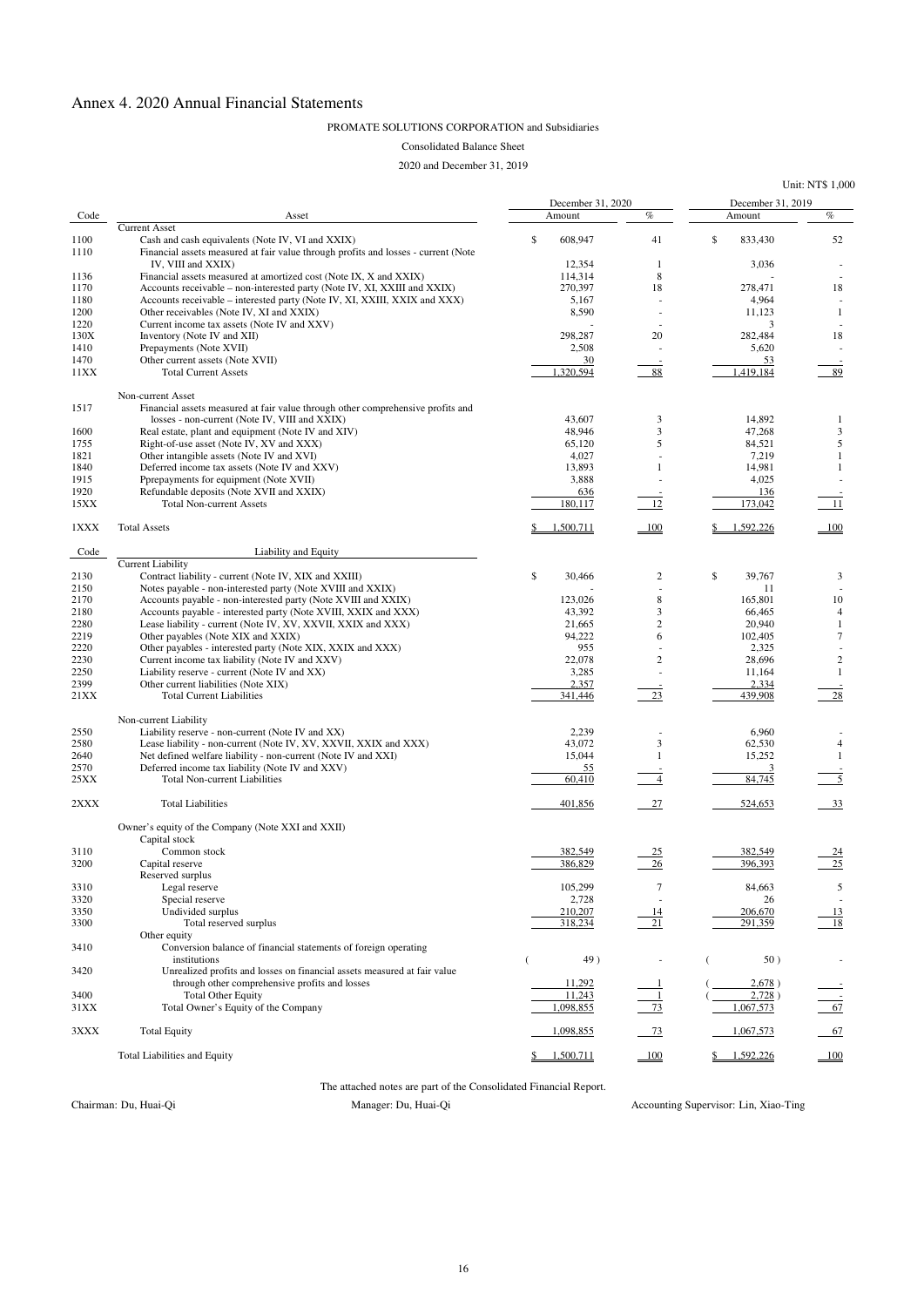# PROMATE SOLUTIONS CORPORATION and Subsidiaries

### Consolidated Income Statement

2020 and January 1 to December 31, 2019

Unit: NT\$ 1,000 Net loss per share is NT\$ 1

|      |                                                              |    | 2020          |                    | 2019     |             |                    |
|------|--------------------------------------------------------------|----|---------------|--------------------|----------|-------------|--------------------|
| Code |                                                              |    | Amount        | $\%$               |          | Amount      | $\%$               |
|      | Operating revenue (Note IV, XXIII<br>and XXX)                |    |               |                    |          |             |                    |
| 4100 | Sales revenue                                                | \$ | 1,771,303     | 100                | \$       | 1,874,393   | 100                |
|      | Operating cost (Note IV, XII, XVI,<br>XXI, XXIV and XXX)     |    |               |                    |          |             |                    |
| 5110 | Sales cost                                                   | €  | $1,255,758$ ) | 71)                | €        | 1,342,911)  | 72)                |
| 5900 | Operating gross profit                                       |    | 515,545       | 29                 |          | 531,482     | 28                 |
|      | Operating expense (Note XI, XVI,<br>XXI, XXIV and XXX)       |    |               |                    |          |             |                    |
| 6100 | Amortization expense                                         |    | 127,207)      | 7)                 |          | $148,023$ ) | 8)                 |
| 6200 | Administrative expense                                       |    | 38,481)       | 2)                 |          | 40,462)     | 2)                 |
| 6300 | R&D expense                                                  |    | 83,868)       | $\overline{2}$ )   |          | 82,243)     | $\overline{4}$ )   |
| 6000 | Total operating                                              |    |               |                    |          |             |                    |
|      | expenses                                                     |    | 249,556)      | $\underline{14}$ ) | $\left($ | $270,728$ ) | $\underline{14}$ ) |
| 6900 | Net operating profit                                         |    | 265,989       | 15                 |          | 260,754     | 14                 |
|      | Non-operating revenue and expense<br>(Note VI, XXIV and XXX) |    |               |                    |          |             |                    |
| 7100 | Interest revenue                                             |    | 3,821         |                    |          | 6,590       |                    |
| 7010 | Other revenue                                                |    | 3,062         |                    |          | 1,937       |                    |
| 7020 | Other profit and loss                                        |    | 20,980)       | 1)                 |          | 9,863)      |                    |
| 7050 | Financial cost                                               |    | $2,066$ )     |                    |          | 2,432)      |                    |
| 7000 | Total non-operating                                          |    |               |                    |          |             |                    |
|      | revenues and expenses                                        | €  | 16,163)       | 1)                 | €        | 3,768)      |                    |
| 7900 | Net profit before tax for continuing<br>business units       |    | 249,826       | 14                 |          | 256,986     | 14                 |
| 7950 | Income tax expense (Note IV and<br>XXV)                      | €  | 46,751)       | 2)                 | €        | $50,345$ )  | 3)                 |
| 8200 | Net profit for current year                                  |    | 203,075       | 12                 |          | 206,641     | 11                 |
|      |                                                              |    |               |                    |          |             |                    |

(To be continued)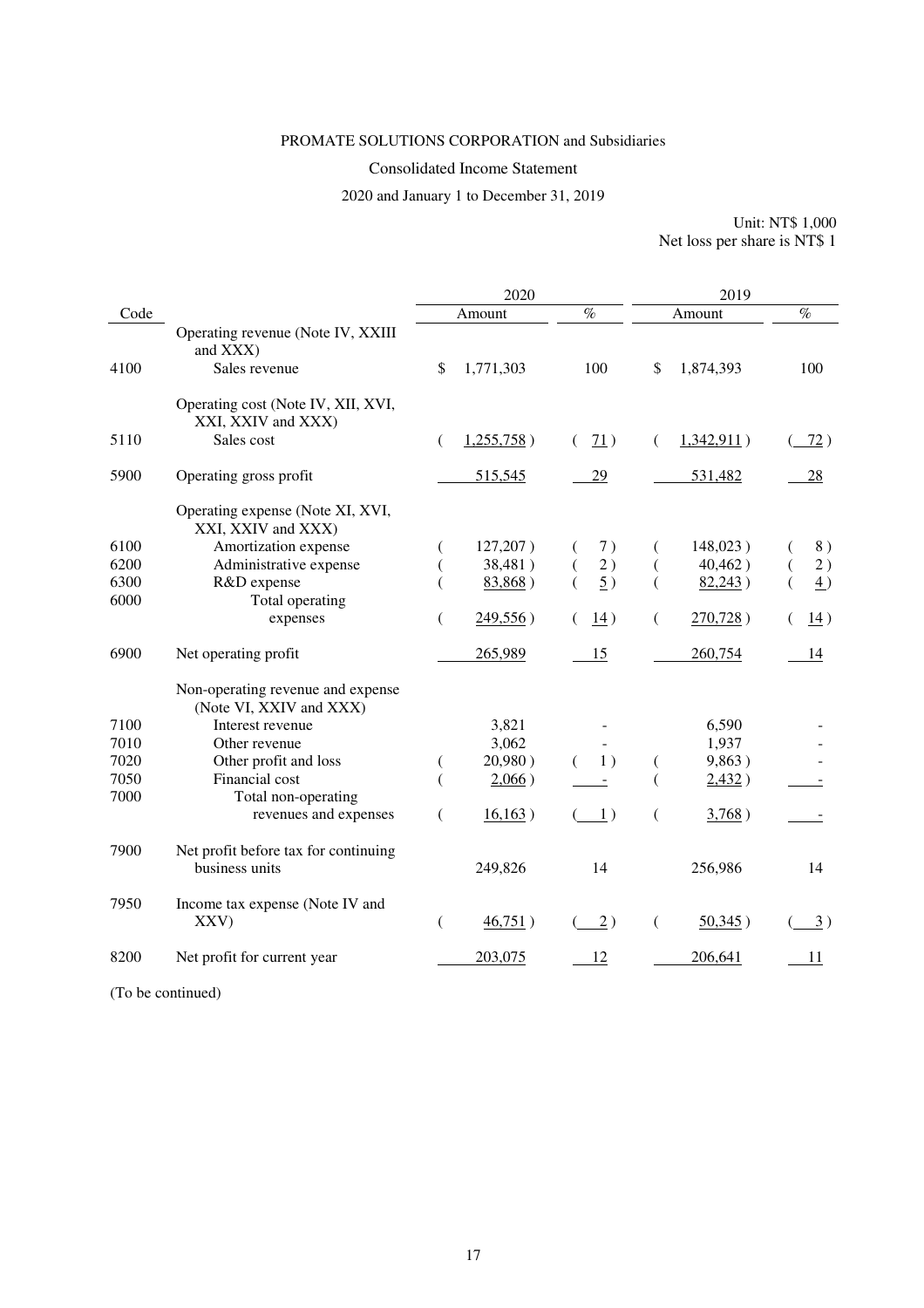### (Continued)

|              |                                                                                                                                               |           | 2020           |              |           | 2019         |      |
|--------------|-----------------------------------------------------------------------------------------------------------------------------------------------|-----------|----------------|--------------|-----------|--------------|------|
| Code         |                                                                                                                                               |           | Amount         | %            |           | Amount       | $\%$ |
|              | Other comprehensive profit or loss<br>Items not reclassified as profit<br>or loss:                                                            |           |                |              |           |              |      |
| 8311         | Remeasurement for<br>defined welfare plan<br>(Note IV and XXI)                                                                                | $($ \$    | 340)           |              | $($ \$    | 354)         |      |
| 8316         | Unrealized valuation<br>profits and losses of<br>equity instrument<br>investments<br>measured at fair<br>value through other<br>comprehensive |           |                |              |           |              |      |
| 8349         | profits and losses<br>Income tax related to<br>items not reclassified                                                                         |           | 19,752         | $\mathbf{1}$ | €         | 2,678)       |      |
|              | (Note IV and XXV)                                                                                                                             |           | 68             |              |           | 70           |      |
| 8310         |                                                                                                                                               |           | 19,480         | $\mathbf{1}$ |           | 2,962)       |      |
|              | Items that may be<br>subsequently reclassified as<br>profit or loss:                                                                          |           |                |              |           |              |      |
| 8361         | Conversion balance of<br>financial statements<br>of foreign operating<br>institutions (Note IV<br>and XXII)                                   |           | $\overline{2}$ |              | €         | 31)          |      |
| 8399         | Income tax related to<br>items that may be<br>reclassified (Note IV<br>and XXV)                                                               |           | $\perp$ )      |              |           |              |      |
| 8360         |                                                                                                                                               |           | $\mathbf{1}$   |              |           | 24)          |      |
| 8300         | Other comprehensive<br>profits and losses for<br>current year (net after                                                                      |           |                |              |           |              |      |
|              | tax)                                                                                                                                          |           | 19,481         | 1            |           | 2,986)       |      |
| 8500         | Total comprehensive profit and loss<br>for current year                                                                                       | <u>\$</u> | 222,556        | 13           | <u>\$</u> | 203,655      | 11   |
|              | Earnings per share (Note XXVI)<br>From continuing business unit                                                                               |           |                |              |           |              |      |
| 9710<br>9810 | <b>Basic</b><br>Diluted                                                                                                                       | \$<br>\$  | 5.31<br>5.25   |              | \$<br>\$  | 5.40<br>5.35 |      |
|              |                                                                                                                                               |           |                |              |           |              |      |

The attached notes are part of the Consolidated Financial Report.

Chairman: Du, Huai-Qi Manager: Du, Huai-Qi Accounting Supervisor: Lin, Xiao-Ting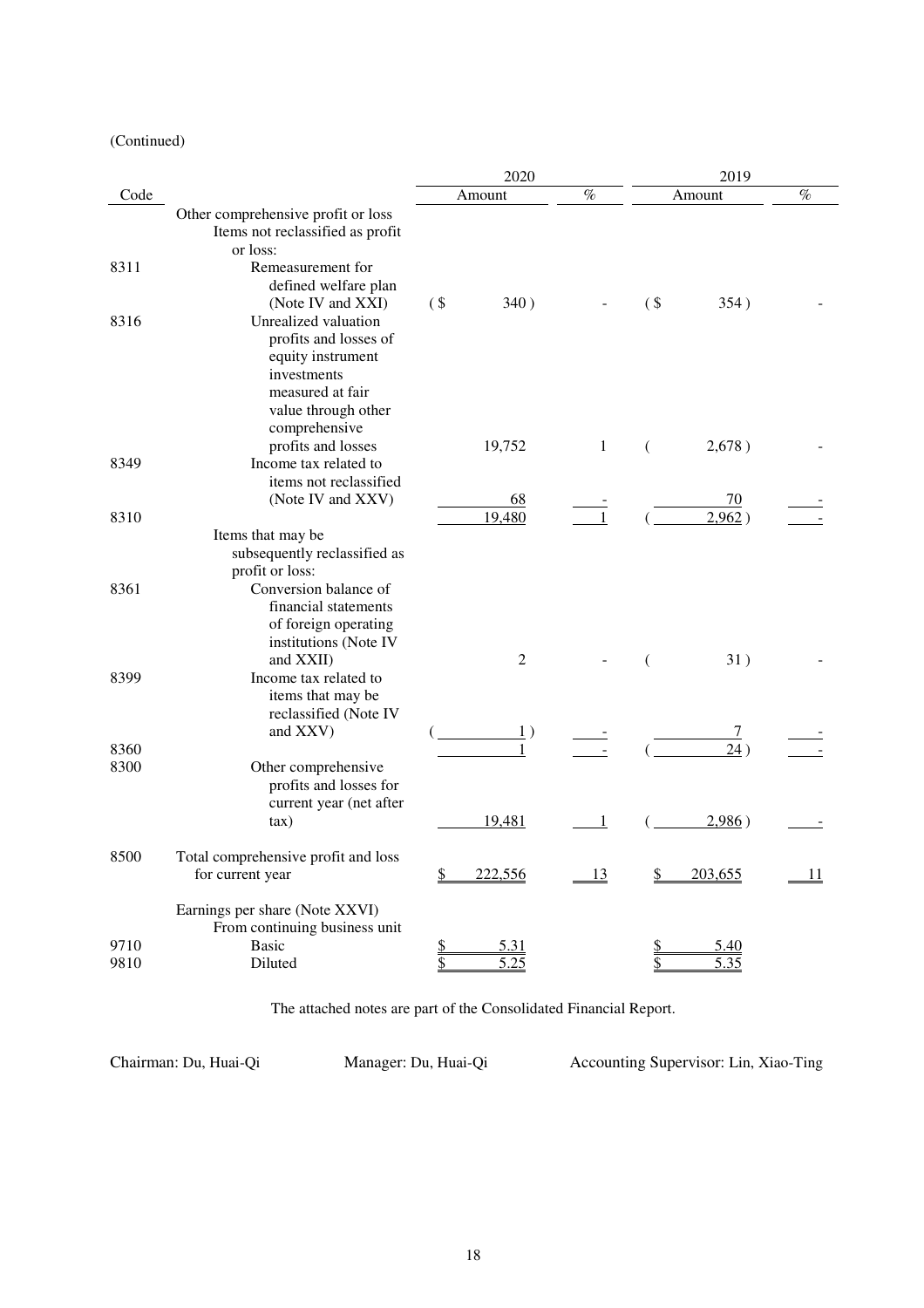### PROMATE SOLUTIONS CORPORATION and Subsidiaries

Consolidated Statement of Changes in Equity

2020 and January 1 to December 31, 2019

### Unit: NT\$ 1,000

Owner's equity of the Company

|                                               |                                                                                                                              |                |                          |                          |                          |                                   |                               |                                                                                       | Other equity items                |                                                                                                    |                          |
|-----------------------------------------------|------------------------------------------------------------------------------------------------------------------------------|----------------|--------------------------|--------------------------|--------------------------|-----------------------------------|-------------------------------|---------------------------------------------------------------------------------------|-----------------------------------|----------------------------------------------------------------------------------------------------|--------------------------|
|                                               |                                                                                                                              |                |                          |                          |                          |                                   |                               |                                                                                       |                                   | Unrealized                                                                                         |                          |
|                                               |                                                                                                                              |                | Capital stock            |                          |                          | Reserved surplus                  |                               |                                                                                       |                                   | valuation profits<br>and losses of                                                                 |                          |
| Code                                          |                                                                                                                              | Shares (1,000) | Capital stock            | Capital reserve          | Legal reserve            | Special reserve                   | Undivided surplus             | Conversion balance of<br>financial statements of<br>foreign operating<br>institutions |                                   | financial assets<br>measured at fair<br>value through other<br>comprehensive<br>profits and losses | Total equity             |
| A1                                            | Balance on January 1, 2019                                                                                                   | 38,255         | 382,549<br>$\mathcal{S}$ | 400,600<br>-S            | 66,035<br>$\mathbb{S}$   | 42<br>$\mathcal{S}$               | 186,864<br>$\mathbb{S}$       | $\overline{26)}$<br>(S                                                                | <sup>\$</sup>                     |                                                                                                    | \$1,036,064              |
| B1<br>B <sub>5</sub>                          | Surplus allocation and distribution in 2018<br>Legal reserve<br>The Company's shareholders cash dividends                    |                |                          |                          | 18,628                   |                                   | 18,628)<br>167,939)           |                                                                                       |                                   |                                                                                                    | 167,939)                 |
| <b>B17</b>                                    | Return of special surplus reserves according to<br>JGZFZ No. 1010012865                                                      |                |                          | $\overline{\phantom{a}}$ | $\overline{\phantom{a}}$ | (16)                              | 16                            |                                                                                       |                                   |                                                                                                    | $\overline{\phantom{a}}$ |
| C15                                           | Other changes in capital reserve:<br>Capital reserves to distribute in cash                                                  |                |                          | 4,207)                   |                          |                                   |                               |                                                                                       |                                   |                                                                                                    | 4,207)                   |
| D <sub>1</sub>                                | Net profit in 2019                                                                                                           |                |                          |                          |                          |                                   | 206,641                       |                                                                                       |                                   |                                                                                                    | 206,641                  |
| D <sub>3</sub>                                | Other comprehensive profit and loss after tax in<br>2019                                                                     |                |                          |                          |                          |                                   | (284)                         | (24)                                                                                  |                                   | 2,678)                                                                                             | 2,986)                   |
| D <sub>5</sub>                                | Total comprehensive profit and loss in 2019                                                                                  |                |                          |                          |                          |                                   | 206,357                       | (24)                                                                                  |                                   | 2,678)                                                                                             | 203,655                  |
| ${\bf Z}1$                                    | Balance on December 31, 2019                                                                                                 | 38,255         | 382,549                  | 396,393                  | 84,663                   | 26                                | 206,670                       | (50)                                                                                  |                                   | 2,678)                                                                                             | 1,067,573                |
| B <sub>1</sub><br><b>B3</b><br>B <sub>5</sub> | Surplus allocation and distribution in 2019<br>Legal reserve<br>Special reserve<br>The Company's shareholders cash dividends |                |                          |                          | 20,636                   | $\overline{\phantom{a}}$<br>2,702 | 20,636)<br>2,702)<br>181,710) |                                                                                       |                                   |                                                                                                    | 181,710)                 |
| C15                                           | Other changes in capital reserve:<br>Capital reserves to distribute in cash                                                  |                |                          | 9,564)                   |                          |                                   |                               |                                                                                       |                                   |                                                                                                    | 9,564)                   |
| Q1                                            | Disposal of equity instrument investments<br>through other comprehensive profits and losses<br>measured at fair value        |                |                          |                          |                          |                                   | 5,782                         |                                                                                       |                                   | 5,782)                                                                                             |                          |
| D <sub>1</sub>                                | Net profit in 2020                                                                                                           | $\sim$         | $\sim$                   | $\overline{\phantom{a}}$ | $\sim$                   | $\sim$                            | 203,075                       |                                                                                       | $\overline{\phantom{a}}$          | $\sim$                                                                                             | 203,075                  |
| D <sub>3</sub>                                | Other comprehensive profit and loss after tax in<br>2020                                                                     |                |                          |                          |                          |                                   | (272)                         |                                                                                       |                                   | 19,752                                                                                             | 19,481                   |
| D <sub>5</sub>                                | Total comprehensive profit and loss in 2020                                                                                  | $\mathbf{r}$   |                          |                          |                          |                                   | 202,803                       |                                                                                       |                                   | 19,752                                                                                             | 222,556                  |
| $\rm Z1$                                      | Balance on December 31, 2020                                                                                                 | 38,255         | \$382,549                | 386,829<br>S.            | 105,299<br>$\mathbb{S}$  | 2,728<br>S                        | $\frac{$210,207}$             | 49)<br>$\frac{S}{S}$                                                                  | $\frac{\mathcal{S}}{\mathcal{S}}$ | 11,292                                                                                             | \$1,098,855              |

The attached notes are part of the Consolidated Financial Report.

Chairman: Du, Huai-Qi Manager: Du, Huai-Qi Accounting Supervisor: Lin, Xiao-Ting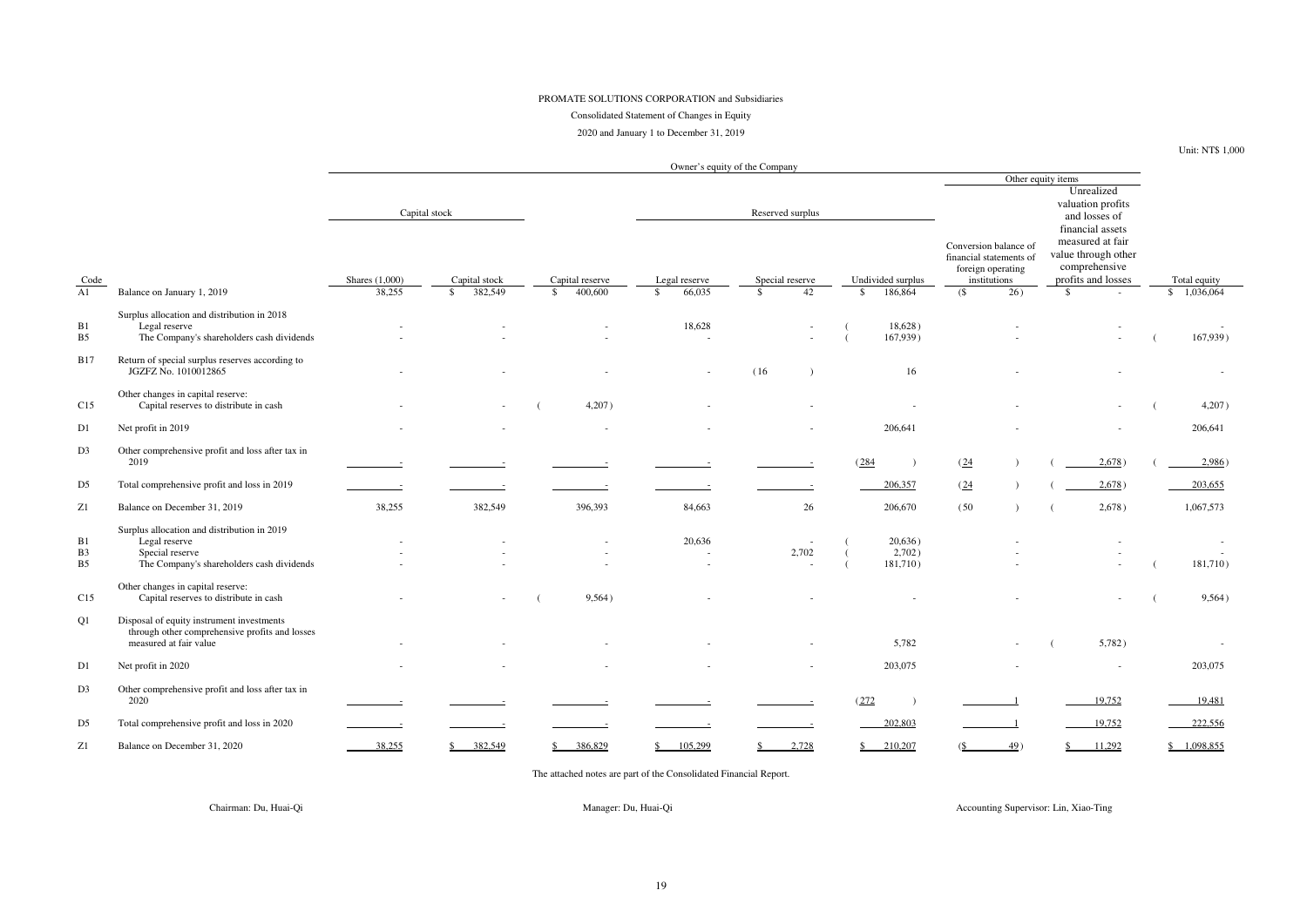## PROMATE SOLUTIONS CORPORATION and Subsidiaries

### Consolidated Statement of Cash Flow

### 2020 and January 1 to December 31, 2019

Unit: NT\$ 1,000

| Code   |                                                |                  | 2020    |               | 2019    |  |  |
|--------|------------------------------------------------|------------------|---------|---------------|---------|--|--|
|        | Cash flow from operating activities            |                  |         |               |         |  |  |
| A10000 | Net loss before tax for current year           | \$               | 249,826 | $\mathsf{\$}$ | 256,986 |  |  |
| A20010 | Income, expense and loss items                 |                  |         |               |         |  |  |
| A20300 | Expected credit impairment (recovery)          |                  |         |               |         |  |  |
|        | loss                                           |                  | 6,360   | (             | 822)    |  |  |
| A20100 | Depreciation expense                           |                  | 36,492  |               | 39,327  |  |  |
| A20200 | Amortization expense                           |                  | 3,192   |               | 3,349   |  |  |
| A20900 | Financial cost                                 |                  | 2,066   |               | 2,432   |  |  |
| A29900 | Withdrawal (return) of liability reserve       | €                | 5,590)  |               | 4,194   |  |  |
| A21200 | Interest income                                | $\overline{(\ }$ | 3,821)  | €             | 6,590)  |  |  |
| A21300 | Dividend revenue                               | $\overline{(}$   | 2,242)  | (             | 1,818)  |  |  |
| A24100 | Unrealized foreign currency conversion         |                  |         |               |         |  |  |
|        | loss                                           |                  | 1,355   |               |         |  |  |
| A20400 | Net profit of financial assets and             |                  |         |               |         |  |  |
|        | liabilities measured at fair value             |                  |         |               |         |  |  |
|        | through profit and loss                        | €                | 3,920)  | (             | 833)    |  |  |
| A23700 | Loss of inventory price falling and idle       |                  |         |               |         |  |  |
|        | (recovery profit)                              |                  | 10,000  | (             | 2,187)  |  |  |
| A29900 | Inventory scrap loss                           |                  | 3,069   |               | 2,719   |  |  |
| A30000 | Net change in operating assets and liabilities |                  |         |               |         |  |  |
| A31115 | Increase in financial assets forced to be      |                  |         |               |         |  |  |
|        | measured at fair value through                 |                  |         |               |         |  |  |
|        | profits and losses                             | $\overline{(}$   | 5,398)  | €             | 2,203)  |  |  |
| A31150 | Decrease (increase) in accounts                |                  |         |               |         |  |  |
|        | receivable                                     |                  | 1,714   |               | 36,846) |  |  |
| A31160 | Decrease (increase) in accounts                |                  |         |               |         |  |  |
|        | receivable - interested party                  | $\overline{(\ }$ | 203)    |               | 2,487   |  |  |
| A31180 | Decrease (increase) in other receivables       |                  | 2,533   | (             | 161)    |  |  |
| A31200 | Decrease (increase) in inventory               | (                | 28,872) |               | 242,298 |  |  |
| A31230 | Decrease in prepayment                         |                  | 3,112   |               | 1,326   |  |  |
| A31240 | Decrease (increase) in other current           |                  |         |               |         |  |  |
|        | assets                                         |                  | 23      | (             | 12)     |  |  |
| A32125 | Decrease (increase) in contract liability      | (                | 9,301)  |               | 8,774   |  |  |
| A32130 | Decrease in notes payable                      |                  | 11)     |               |         |  |  |
| A32150 | Decrease (increase) in accounts payable        | $\overline{(}$   | 42,775) |               | 20,058  |  |  |
| A32160 | Decrease (increase) in accounts payable        |                  |         |               |         |  |  |
|        | - interested party                             |                  | 23,073) |               | 32,213  |  |  |
| A32180 | Decrease (increase) in other payables          | $\overline{(}$   | 8,183)  |               | 1,479   |  |  |
| A32190 | Decrease in other payables - interested        |                  |         |               |         |  |  |
|        | party                                          |                  | 1,370)  | (             | 281)    |  |  |
| A32200 | Decrease in liability reserve                  |                  | 7,010)  |               | 13,085) |  |  |
|        |                                                |                  |         |               |         |  |  |

(To be continued)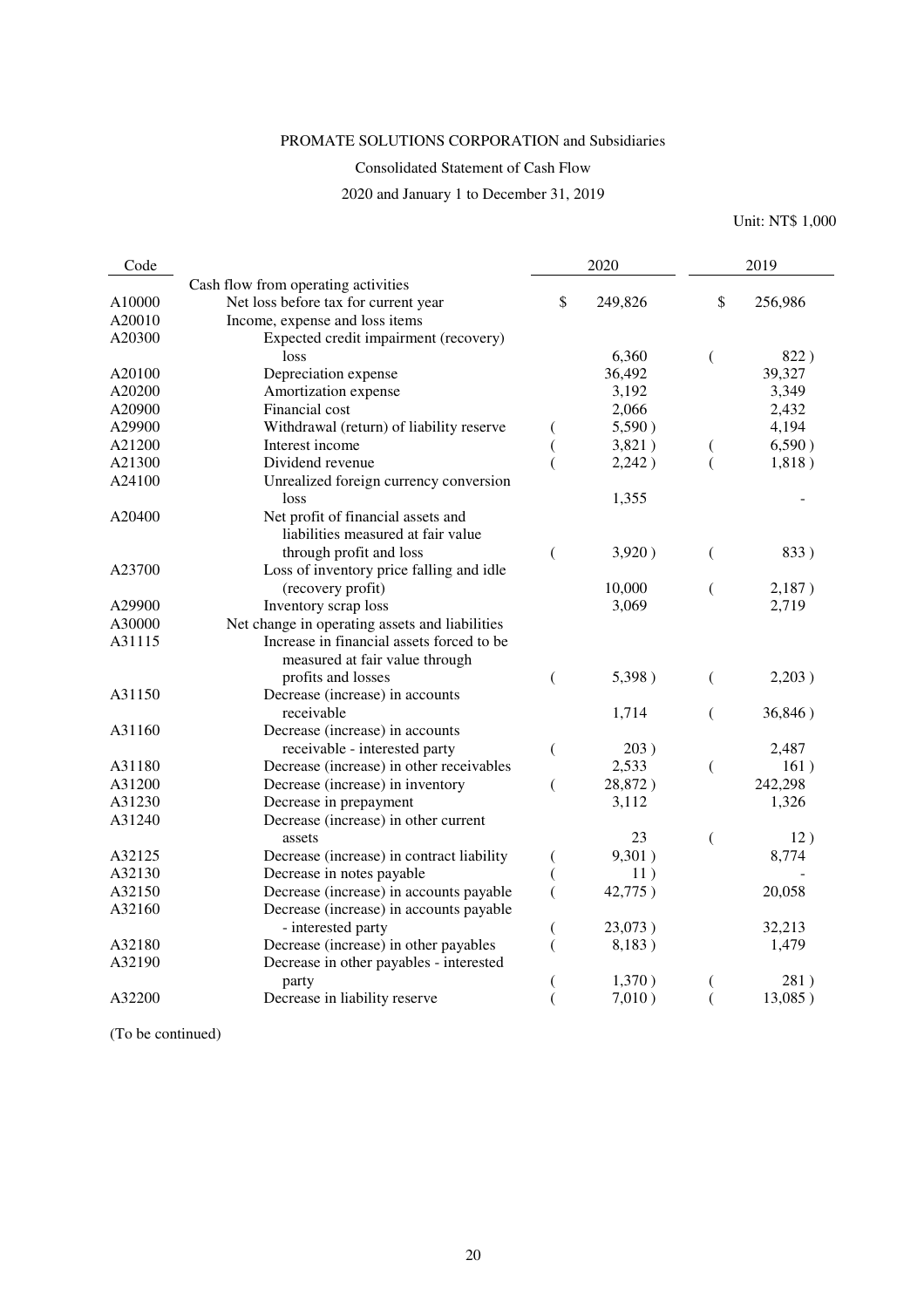### (Continued)

| Code               |                                                    |        | 2020           |        | 2019     |
|--------------------|----------------------------------------------------|--------|----------------|--------|----------|
| A32240             | Decrease in net defined welfare liability          | $($ \$ | 548)           | $($ \$ | 502)     |
| A32230             | Increase in other current liability                |        | 23             |        | 197      |
| A33000             | Cash from operations                               |        | 177,448        |        | 552,499  |
| A33100             | Interest charged                                   |        | 3,821          |        | 6,590    |
| A33500             | Interest paid                                      |        | 52,159)        |        | 51,329)  |
| AAAA               | Net cash inflow from operating                     |        |                |        |          |
|                    | activities                                         |        | 129,110        |        | 507,760  |
|                    | Cash flow from investment activities               |        |                |        |          |
| <b>B02700</b>      | Purchase of real estate, plant and equipment       |        | 307)           | (      | 430)     |
| <b>B03700</b>      | Increase in refundable deposits                    | €      | 500)           |        |          |
| <b>B04500</b>      | Purchase of intangible assets                      |        |                |        | 229)     |
| <b>B07100</b>      | Increase in repayment of equipment                 | €      | 16,890)        |        | 8,196)   |
| <b>B07600</b>      | Collection of other dividends                      |        | 2,242          |        | 1,818    |
| <b>B00010</b>      | Acquisition of financial assets measured at        |        |                |        |          |
|                    | fair value through other comprehensive             |        |                |        |          |
|                    | profit and loss                                    | €      | 23,663)        | €      | 17,570)  |
| <b>B00020</b>      | Dispose of financial assets measured at fair       |        |                |        |          |
|                    | value through other comprehensive profit           |        |                |        |          |
|                    | and loss                                           |        | 14,700         |        |          |
| <b>B00040</b>      | Acquisition of financial assets measured at        |        |                |        |          |
|                    | amortized cost                                     | €      | $1,455,169$ )  | €      | 953,430) |
| <b>B00050</b>      | Dispose of financial assets measured at            |        |                |        |          |
|                    | amortized cost                                     |        | 1,339,500      |        | 953,430  |
| <b>BBBB</b>        | Net cash outflow from investment                   |        |                |        |          |
|                    | activities                                         |        | 140,087)       |        | 24,607)  |
|                    |                                                    |        |                |        |          |
|                    | Cash flow from financing activities                |        |                |        |          |
| C <sub>04500</sub> | Dividend payament                                  |        | 191,274)       |        | 172,146) |
| C04020             | Principal repayment of lease liability             |        | 22,234)        |        | 22,199)  |
| CCCC               | Net cash outflow from financing                    |        |                |        |          |
|                    | activities                                         |        | 213,508)       |        | 194,345) |
| <b>DDDD</b>        | Influence of exchange rate change on cash and cash |        |                |        |          |
|                    | equivalents                                        |        | $\overline{2}$ |        | 31)      |
|                    |                                                    |        |                |        |          |
| <b>EEEE</b>        | Increase (decrease) in cash and cash equivalents   | €      | 224,483)       |        | 288,777  |
|                    |                                                    |        |                |        |          |
| E00100             | Balance of cash and cash equivalents at the        |        |                |        |          |
|                    | beginning of the year                              |        | 833,430        |        | 544,653  |
|                    |                                                    |        |                |        |          |
| E00200             | Balance of cash and cash equivalents at the end of |        |                |        |          |
|                    | the year                                           | \$     | 608,947        | S.     | 833,430  |

The attached notes are part of the Consolidated Financial Report.

Chairman: Du, Huai-Qi Manager: Du, Huai-Qi Accounting Supervisor: Lin, Xiao-Ting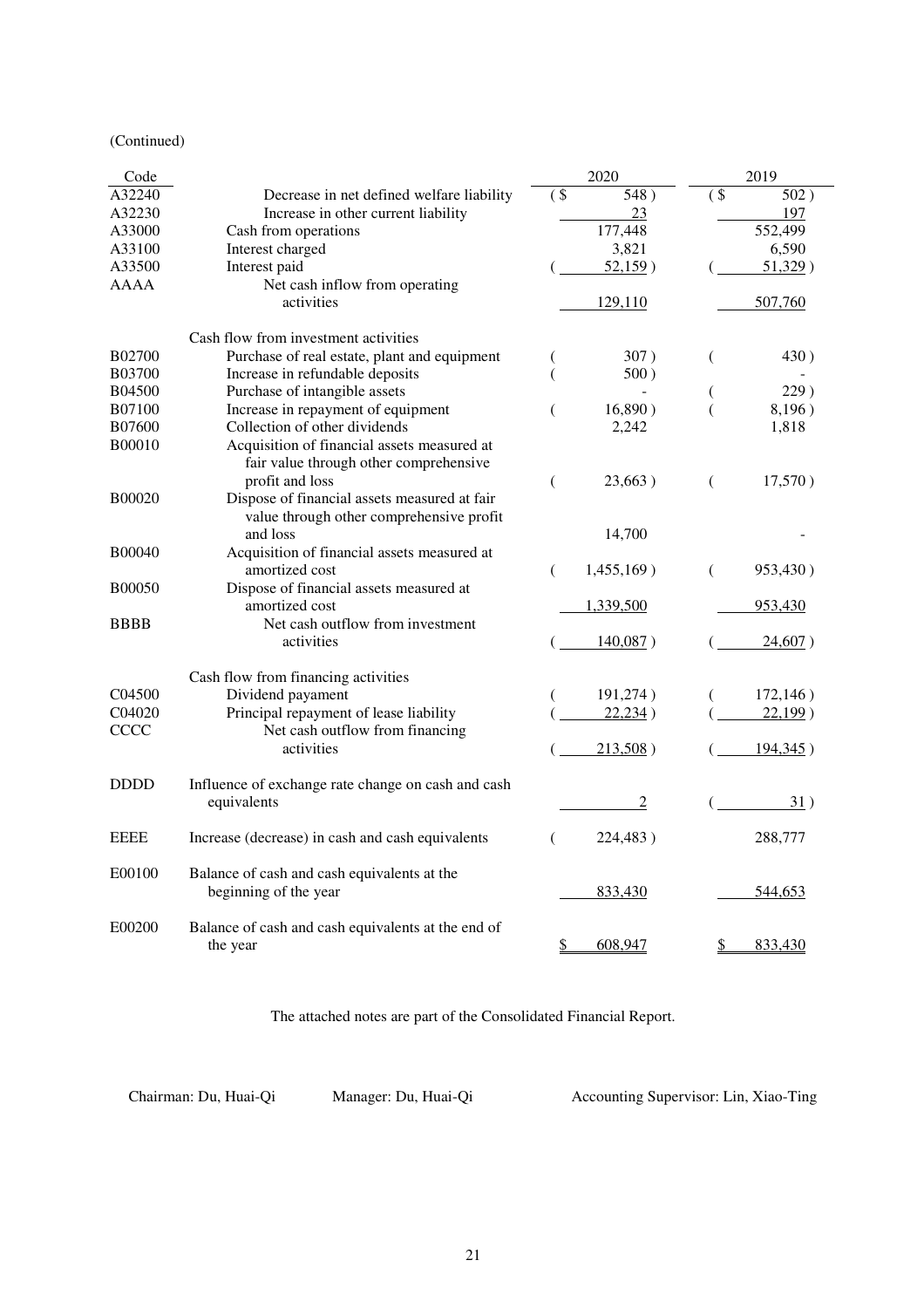# Annex 5. 2020 Annual Surplus Appropriation Statement

# PROMATE SOLUTIONS CORPORATION

# Surplus Appropriation Statement

2020

|                                                                                                                                                                            |             |                            | Unit: NT\$                        |
|----------------------------------------------------------------------------------------------------------------------------------------------------------------------------|-------------|----------------------------|-----------------------------------|
| Item                                                                                                                                                                       | Amount      | Remark                     |                                   |
| Beginning undistributed<br>surplus<br>Net profit after tax in 2020                                                                                                         |             | 1,621,554                  | <b>EPS NT\$5.31</b>               |
| Add: disposal of equity<br>instrument<br>investments                                                                                                                       | 203,075,020 |                            |                                   |
| measured at fair<br>value through other<br>comprehensive                                                                                                                   | 5,782,499   |                            |                                   |
| profits and losses<br>Add: remeasurement of<br>defined welfare plan<br>recognized as<br>reserved surplus                                                                   | (272, 215)  |                            |                                   |
| Amount of net profit after<br>tax for the current period<br>added the items other than<br>net profit after tax for the<br>current period included in<br>the current year's |             |                            |                                   |
| undistributed surplus                                                                                                                                                      |             | 208,585,304                |                                   |
| Distribution items:<br>Withdrawal of legal<br>reserve                                                                                                                      |             |                            | Withdrawal of<br>10% according to |
| Return of special resrve                                                                                                                                                   |             | (20, 858, 530)             | laws                              |
| Cash dividend                                                                                                                                                              |             | 2,728,116                  | NT\$5 distributed                 |
| Ending undistributed<br>surplus                                                                                                                                            |             | (191, 274, 350)<br>802,094 | per share                         |
|                                                                                                                                                                            |             |                            |                                   |

(1) Dividend per share is calculated based on the number of 38,254,870 shares circulating of the Company on December 31, 2020.

(2) The cash dividend shall be calculated up to the decimal point and shall be discarded after the decimal point.

Chairman: Du, Huai-Qi Manager: Du, Huai-Qi Accounting Supervisor: Lin, Xiao-Ting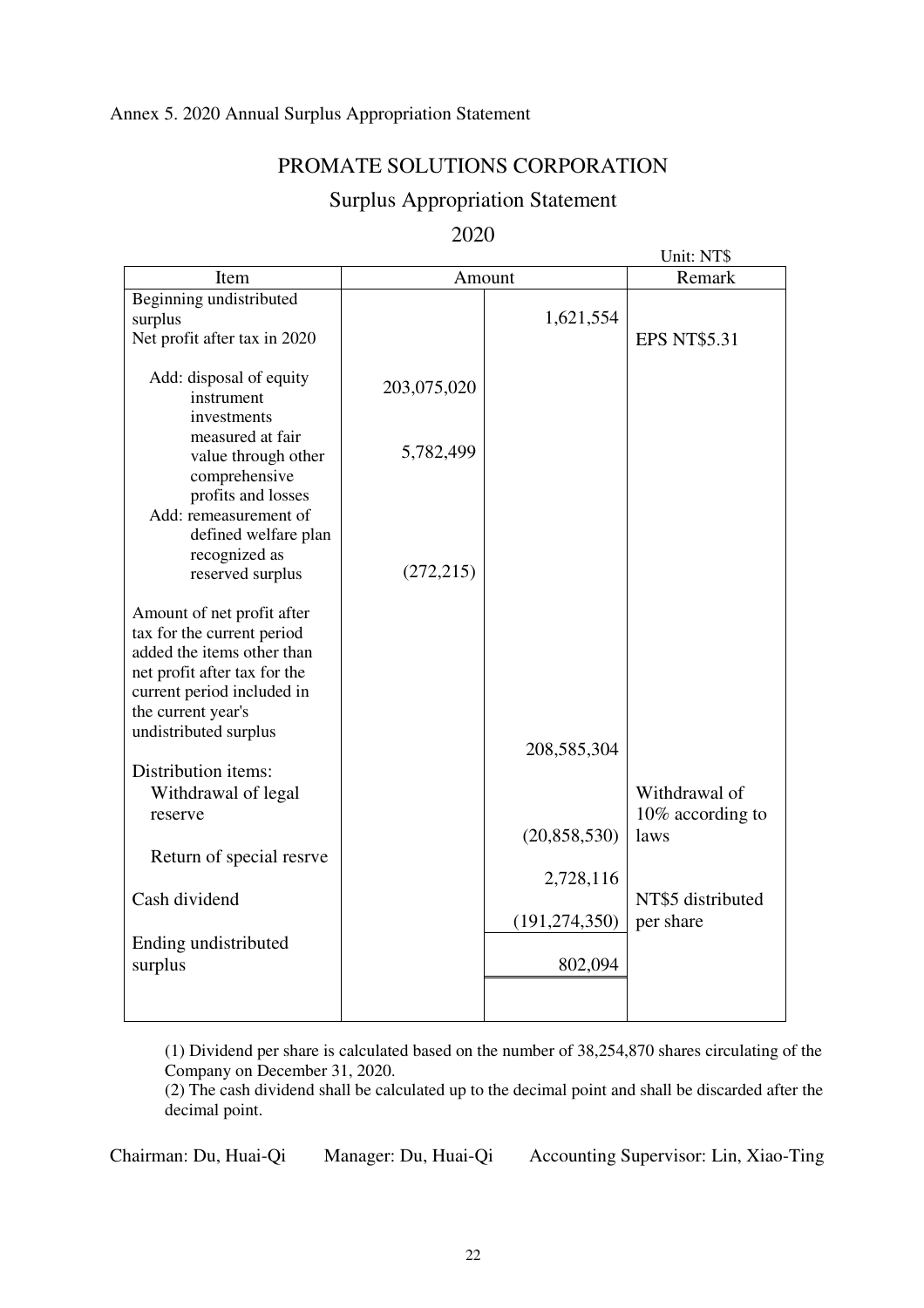| After revision                          | Before revision                         | Remark               |  |
|-----------------------------------------|-----------------------------------------|----------------------|--|
| Article 12                              | Article 12                              | Revise the number of |  |
| The Company shall have five to          | The Company shall have five to          | directors to be set. |  |
| nine directors. The directors shall     | seven directors. The directors shall    |                      |  |
| be elected by the shareholders'         | be elected by the shareholders'         |                      |  |
| meeting based on the list of            | meeting based on the list of            |                      |  |
| candidates. The term of office shall    | candidates. The term of office shall    |                      |  |
| be three years and the directors        | be three years and the directors        |                      |  |
| could be re-elected. According to       | could be re-elected. According to       |                      |  |
| Article 14-4 of Securities              | Article 14-4 of Securities Exchange     |                      |  |
| Exchange Act, it shall set up the       | Act, it shall set up the Audit          |                      |  |
| Audit Committee, to perform the         | Committee, to perform the               |                      |  |
| Company Law, Securities                 | Company Law, Securities                 |                      |  |
| Exchange Act and other laws             | Exchange Act and other laws             |                      |  |
| prescribed functions and powers of      | prescribed functions and powers of      |                      |  |
| supervisors. The Audit Committee        | supervisors. The Audit Committee        |                      |  |
| consists of all the independent         | consists of all the independent         |                      |  |
| directors. The number, term,            | directors. The number, term,            |                      |  |
| function and power of Audit             | function and power of Audit             |                      |  |
| Committee, rules of procedure, and      | Committee, rules of procedure, and      |                      |  |
| resources the Company shall             | resources the Company shall             |                      |  |
| provide, shall be prescribed            | provide, shall be prescribed            |                      |  |
| separately in the Rules of              | separately in the Rules of              |                      |  |
| Organization of the Audit               | Organization of the Audit               |                      |  |
| Committee. The total shareholding       | Committee. The total shareholding       |                      |  |
| ratio of all directors after the public | ratio of all directors after the public |                      |  |
| offering of shares of the Company       | offering of shares of the Company       |                      |  |
| shall be governed by relevant           | shall be governed by relevant           |                      |  |
| regulations of the securities           | regulations of the securities           |                      |  |
| authority.                              | authority.                              |                      |  |
| The Company shall have no less          | The total shareholding ratio of all     |                      |  |
| than three independent directors,       | directors after the public offering     |                      |  |
| which shall not be less than one        | of shares of the company shall be       |                      |  |
| fifth of all the director seats; the    | governed<br>the<br>relevant<br>by       |                      |  |
| election of independent director        | regulations<br>of<br>securities<br>the  |                      |  |
| adopts the candidate nomination,        | authority.                              |                      |  |
| and the independent directors shall     | According to Article<br>–14–2           |                      |  |
| be appointed from the qualified         | Securities Exchange Act for the         |                      |  |
| candidates by the shareholders'         | above number of directors, The          |                      |  |
| meeting. The relevant professional      | Company shall have no less than         |                      |  |

# Annex 6. "Articles of Association" Revised Comparison Table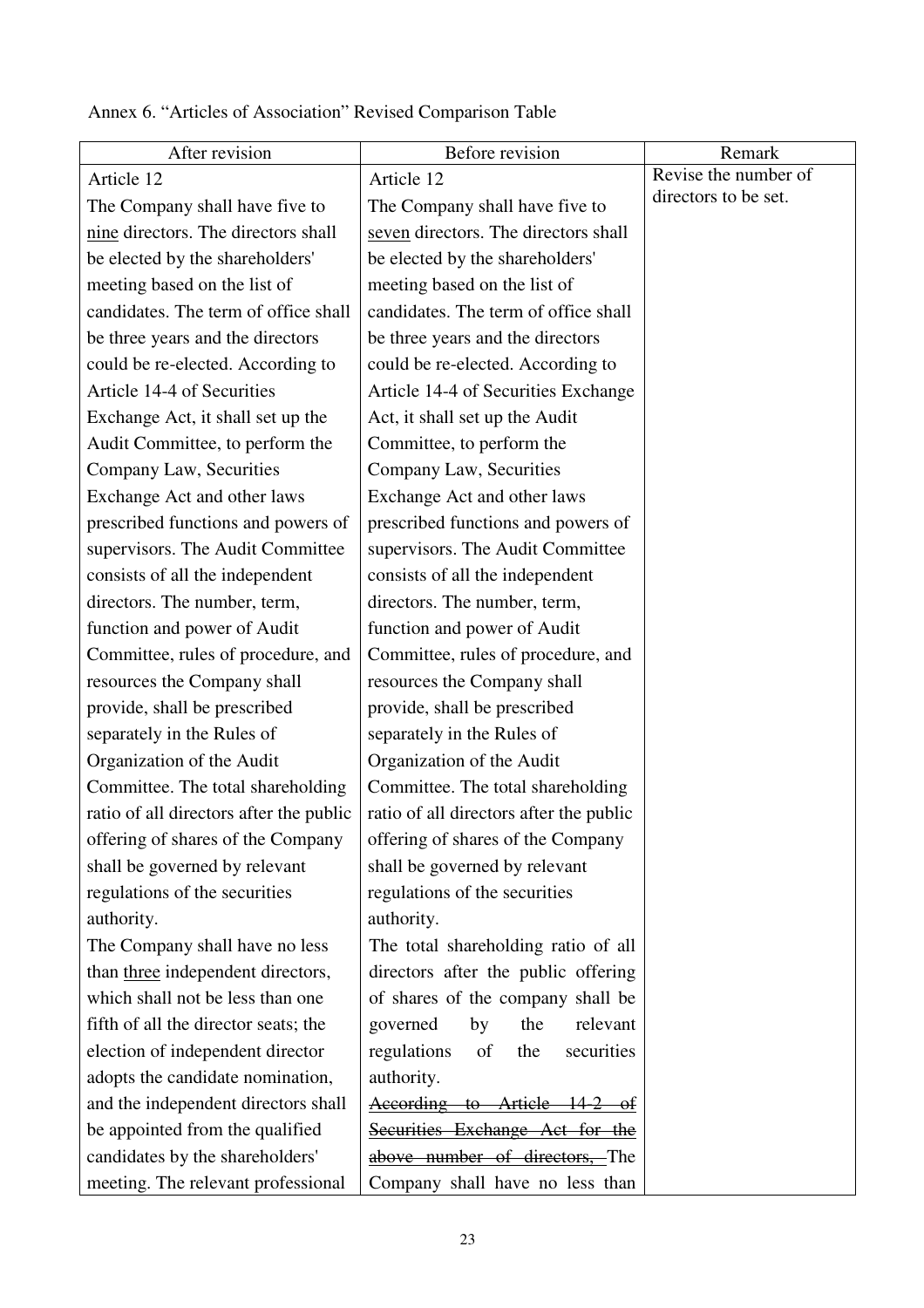| After revision                      | Before revision                                                       | Remark                                          |
|-------------------------------------|-----------------------------------------------------------------------|-------------------------------------------------|
| qualification, shareholding,        | two independent directors, which                                      |                                                 |
| concurrent limitation of            | shall not be less than one fifth of                                   |                                                 |
| independent directors, nomination   | all the director seats; the election of                               |                                                 |
| and selection mode, and other       | independent director adopts the                                       |                                                 |
| matters to be followed, shall be in | candidate nomination, and<br>the                                      |                                                 |
| accordance with relevant laws and   | independent directors shall<br>be                                     |                                                 |
| regulations.                        | appointed from the qualified                                          |                                                 |
|                                     | candidates by the shareholders'<br>meeting. The relevant professional |                                                 |
|                                     | qualification,<br>shareholding,                                       |                                                 |
|                                     | limitation<br>of<br>concurrent                                        |                                                 |
|                                     | independent directors, nomination                                     |                                                 |
|                                     | and selection mode, and other                                         |                                                 |
|                                     | matters to be followed, shall be in                                   |                                                 |
|                                     | accordance with relevant laws and                                     |                                                 |
|                                     | regulations.                                                          |                                                 |
| Article 20                          |                                                                       | Adding the number and<br>date of this revision. |
| .                                   | Article 20                                                            |                                                 |
| The first revision was made on      | .                                                                     |                                                 |
| December 17, 2003.                  | The first revision was made on                                        |                                                 |
| The second revision was made on     | December 17, 2003.                                                    |                                                 |
| March 22, 2013.                     | The second revision was made on                                       |                                                 |
| The third revision was made on      | March 22, 2013.                                                       |                                                 |
| June 10, 2013.                      | The third revision was made on                                        |                                                 |
| The fourth revision was made on     | June 10, 2013.                                                        |                                                 |
| June 12, 2014.                      | The fourth revision was made on                                       |                                                 |
| The fifth revision was made on      | June 12, 2014.                                                        |                                                 |
| December 16, 2015.                  | The fifth revision was made on                                        |                                                 |
| The sixth revision was made on      | December 16, 2015.                                                    |                                                 |
| May 9, 2016.                        | The sixth revision was made on                                        |                                                 |
| The seventh revision was made on    | May 9, 2016.                                                          |                                                 |
| June 13, 2017.                      | The seventh revision was made on                                      |                                                 |
| The eighth revision was made on     | June 13, 2017.                                                        |                                                 |
| June 9, 2020.                       | The eighth revision was made on                                       |                                                 |
| The ninth revision was made on      | June 9, 2020.                                                         |                                                 |
| June 11, 2021.                      |                                                                       |                                                 |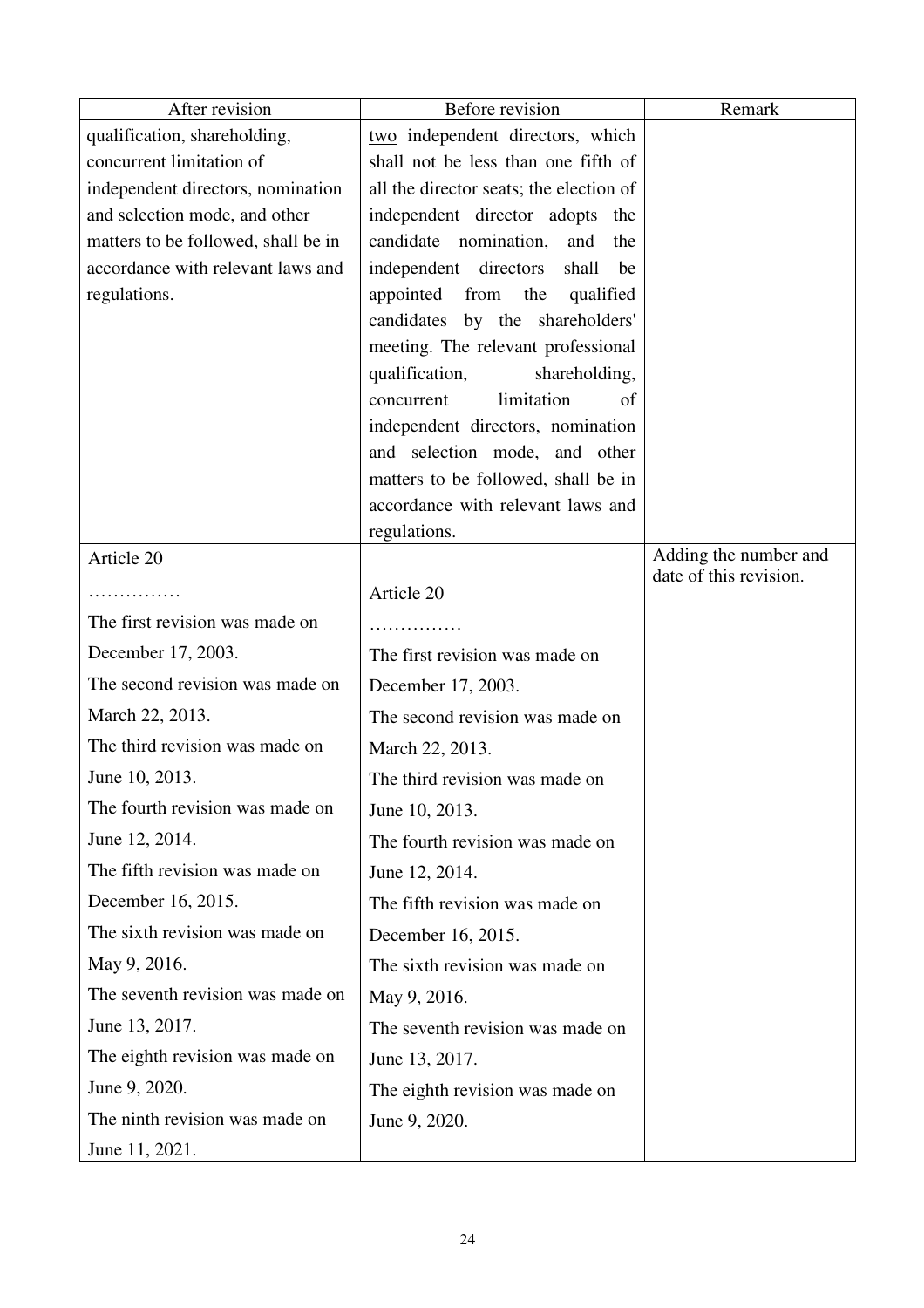| Annex 7. "Rule of Procedure of Shareholders' Meeting" Revised Comparison Table |  |  |
|--------------------------------------------------------------------------------|--|--|
|                                                                                |  |  |

| After revision                                | Before revision                               | Remark        |
|-----------------------------------------------|-----------------------------------------------|---------------|
| Π.                                            | Π.                                            | Adjust the    |
| Item $1, 2, 3$ omitted                        | Item $1, 2, 3$ omitted                        | way of        |
|                                               |                                               | announcement  |
| Matters in Article 172-5 and Article 185-1 of | Matters in Article 172-5 and Article 185-1 of | in accordance |
| the Company Law, Article 43-6 of the          | the Company Law, Article 43-6 of the          | with the      |
| Securities Exchange Act, and Article 56-1     | Securities Exchange Act, and Article 56-1     | provisions.   |
| and Article 60-2 of the Rules for Handling    | and Article 60-2 of the Rules for Handling    |               |
| the Issue of Securities by the Issuer, should | the Issue of Securities by the Issuer, should |               |
| be listed in the convening cause and          | be listed in the convening cause and          |               |
| explained for its main contents, rather than  | explained for its main contents, rather than  |               |
| proposed by incidental motion.                | proposed by incidental motion; its main       |               |
|                                               | contents may be posted on the website         |               |
| Omitted below                                 | designated by the securities authority or the |               |
|                                               | Company, and its website shall be stated in   |               |
|                                               | the notice.                                   |               |
|                                               |                                               |               |
|                                               | <b>Omitted below</b>                          |               |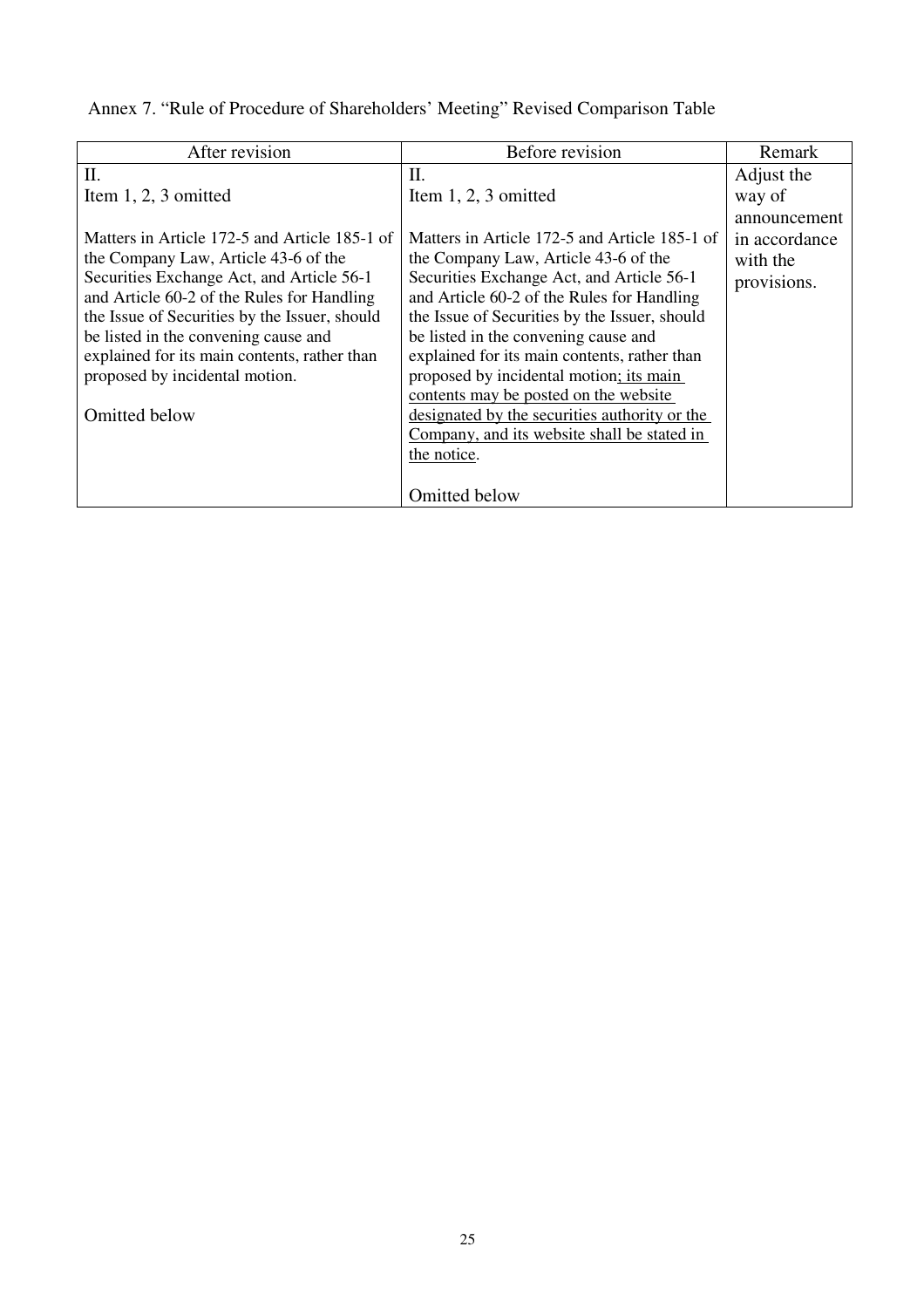Annex 8. "Method for Election of Directors" Revised Comparison Table

| Article 6<br>Article 6<br>The election of directors shall be<br>The election of directors shall be<br>To<br>simplify<br>the<br>handled in accordance with the<br>handled in accordance with the<br>operation procedure of<br>director nomination in<br>candidate nomination procedure in<br>candidate nomination procedure in<br>accordance<br>with the<br>Article 192 of the Company Law.<br>Article 192 of the Company Law, to<br>amendment of Article<br>review the director candidate<br>192-1 of the Company<br>qualifications, experience<br>background and conditions in<br>Law, the first item is<br>amended accordingly.<br><u>Article 30 of the Company Law;</u><br>other documents supporting the<br>qualifications shall not be included<br>arbitrarily, and the results of the<br><u>review shall be provided to</u><br>shareholders for reference in<br>electing suitable directors.<br>(Deleted)<br>Article 11<br>In accordance with the<br>When the electee is a shareholder,<br><b>FSC</b><br>Decree<br><b>JGZJZ</b><br>the election ballot shall record the<br>1080311451<br>name of the electee's account (name)<br>No.<br>April 25,<br>or title), the account number of the<br>issued<br>on<br>shareholder and the number of<br>2019,<br>candidate<br>the<br>nomination<br>shall<br>be<br>voting rights; when the electee is a<br>adopted<br>for<br>the<br>non-shareholder, the election ballot<br>election of<br>shall record the electee's name or<br>directors<br>title, ID card number or uniform<br>and<br>supervisors<br>of<br>listed<br>number and the number of election<br>(OTC)<br>rights. When a legal person is the<br>companies since 2021.<br>Shareholders<br>elected, the election ballot shall<br>shall<br>record the name (or name and<br>select and appoint the<br>directors from the list<br>uniform number) of the full rank of<br>of<br>the legal person, and may also fill in<br>candidates.<br>Shareholders can know<br>the name (or name and uniform<br>number) of the full rank of the legal<br>the<br>names<br>and<br>academic experiences<br>person and the name of its<br>of each candidate from<br>representative.<br>the list of candidates<br>before the meeting of<br>shareholders, and it is<br>unnecessary to identify<br>the identity of each<br>candidate<br>by<br>the<br>number<br>of<br>shareholders' accounts<br>or the number of their | After revision | Before revision | Remark               |
|----------------------------------------------------------------------------------------------------------------------------------------------------------------------------------------------------------------------------------------------------------------------------------------------------------------------------------------------------------------------------------------------------------------------------------------------------------------------------------------------------------------------------------------------------------------------------------------------------------------------------------------------------------------------------------------------------------------------------------------------------------------------------------------------------------------------------------------------------------------------------------------------------------------------------------------------------------------------------------------------------------------------------------------------------------------------------------------------------------------------------------------------------------------------------------------------------------------------------------------------------------------------------------------------------------------------------------------------------------------------------------------------------------------------------------------------------------------------------------------------------------------------------------------------------------------------------------------------------------------------------------------------------------------------------------------------------------------------------------------------------------------------------------------------------------------------------------------------------------------------------------------------------------------------------------------------------------------------------------------------------------------------------------------------------------------------------------------------------------------------------------------------------------------------------------------------------------------------------------------------------------------------------------------------------------------------------------------------------------------------------------------------------|----------------|-----------------|----------------------|
|                                                                                                                                                                                                                                                                                                                                                                                                                                                                                                                                                                                                                                                                                                                                                                                                                                                                                                                                                                                                                                                                                                                                                                                                                                                                                                                                                                                                                                                                                                                                                                                                                                                                                                                                                                                                                                                                                                                                                                                                                                                                                                                                                                                                                                                                                                                                                                                                    |                |                 |                      |
| article is deleted.<br>Article 11<br>Article 12                                                                                                                                                                                                                                                                                                                                                                                                                                                                                                                                                                                                                                                                                                                                                                                                                                                                                                                                                                                                                                                                                                                                                                                                                                                                                                                                                                                                                                                                                                                                                                                                                                                                                                                                                                                                                                                                                                                                                                                                                                                                                                                                                                                                                                                                                                                                                    |                |                 | ID cards. Thus, this |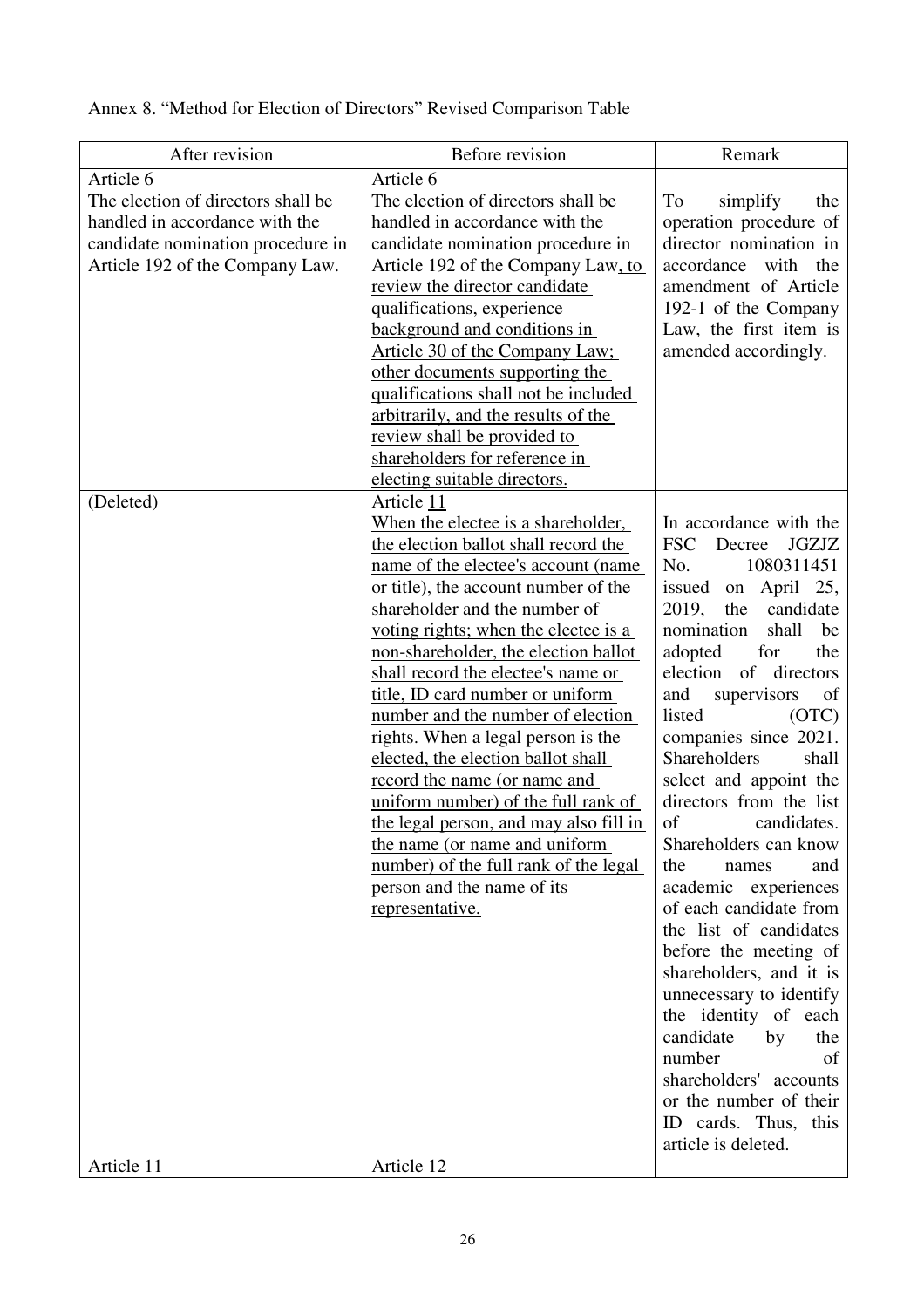| After revision                      | Before revision                       | Remark                                  |
|-------------------------------------|---------------------------------------|-----------------------------------------|
| An election paper shall be invalid  | An election paper shall be invalid if | Delete and adjust the                   |
| if one of the following             | one of the following circumstances    | number in accordance                    |
| circumstances occurs:               | occurs:                               | with Article 11.                        |
| (I) Election paper other than       | (I) Election paper other than         | accordance<br>with<br>In                |
| provided by the                     | those provided for in                 | 173<br>of<br>article<br>the             |
| convening authority.                | Article 8 of this Method.             | Company Law,<br>the                     |
| (II) Blank election paper in the    | (II) Election paper not placed in     | shareholders<br>may,                    |
| ballot box.                         | the ballot box.                       | under<br>certain                        |
| (III) The handwriting is so         | (III) Blank election paper in the     | circumstances (if the                   |
| blurred or altered that it is       | ballot box.                           | of<br><b>Board</b><br>Directors         |
| impossible to distinguish.          | (IV) The number of electors in        | does not give notice to                 |
| (IV) There is a discrepancy         | excess of the prescribed              | convene the meeting),                   |
| between the electors and            | number of electors.                   | call the meeting<br>on                  |
| the list of directors               | (V) Incomplete items to be            | with<br>their<br>own<br>the             |
| candidates.                         | recorded in Article 11.               | permission<br>of<br>the                 |
| (V) There are words other than      | (VI) The account name (name or        | competent<br>authority                  |
| the assigned electoral              | title) of the elector and the         | and<br>propose<br>to                    |
| <u>rights.</u>                      | account number of the                 | cooperate<br>with<br>the                |
|                                     | shareholder are not                   | adjustment<br>of                        |
|                                     | consistent with those listed          | Paragraph<br>$\mathbf{1}$<br>of<br>this |
|                                     | in the register of                    | Article. In addition, in                |
|                                     | shareholders.                         | accordance<br>with the                  |
|                                     | (VII) The name or title of the        | FSC<br>Decree<br><b>JGZJZ</b>           |
|                                     | candidate, the serial                 | 1080311451<br>No.                       |
|                                     | number or uniform                     | April 25,<br>issued<br>on               |
|                                     | number of the identity card           | the FSC shall<br>2019,                  |
|                                     | does not match the record             | adopt<br>candidate<br>the               |
|                                     | of the competent authority.           | nomination<br>for<br>the                |
|                                     | (VIII) With other symbols and         | directors<br>election of                |
|                                     | pictures other than the               | supervisors<br>and<br>of                |
|                                     | items required to be                  | listed<br>(OTC)                         |
|                                     | recorded in Article 11.               | companies since 2021.                   |
|                                     | (IX) Any of the items to be           | <b>Shareholders</b><br>shall            |
|                                     | recorded in Article 11 is             | select and appoint the                  |
|                                     | altered.                              | directors from the list                 |
|                                     | $(X)$ The handwriting is so           | of<br>candidates<br>and                 |
|                                     | blurred that it is                    | accordingly adjust the                  |
|                                     | impossible to distinguish.            | text of this Article.                   |
|                                     | (XI) The total number of              |                                         |
|                                     | electoral rights voted by             |                                         |
|                                     | the electors exceeds the              |                                         |
|                                     | total number of electoral             |                                         |
|                                     | rights held by the electors.          |                                         |
| Article 12                          | Article 13                            | Revision<br>in<br>article               |
| After the vote is completed, the    | After the vote is finished, the       | order                                   |
| ballot shall be issued on the spot, | balloting shall be counted and        | Text<br>adjustment                      |
| and the supervisor shall monitor    | recorded on the spot, and the ballot  | according<br>the<br>to                  |
| the vote. The result of the ballot  | supervisor shall be on the side and   | practice.                               |
| shall be announced on the spot by   | the result of the balloting shall be  |                                         |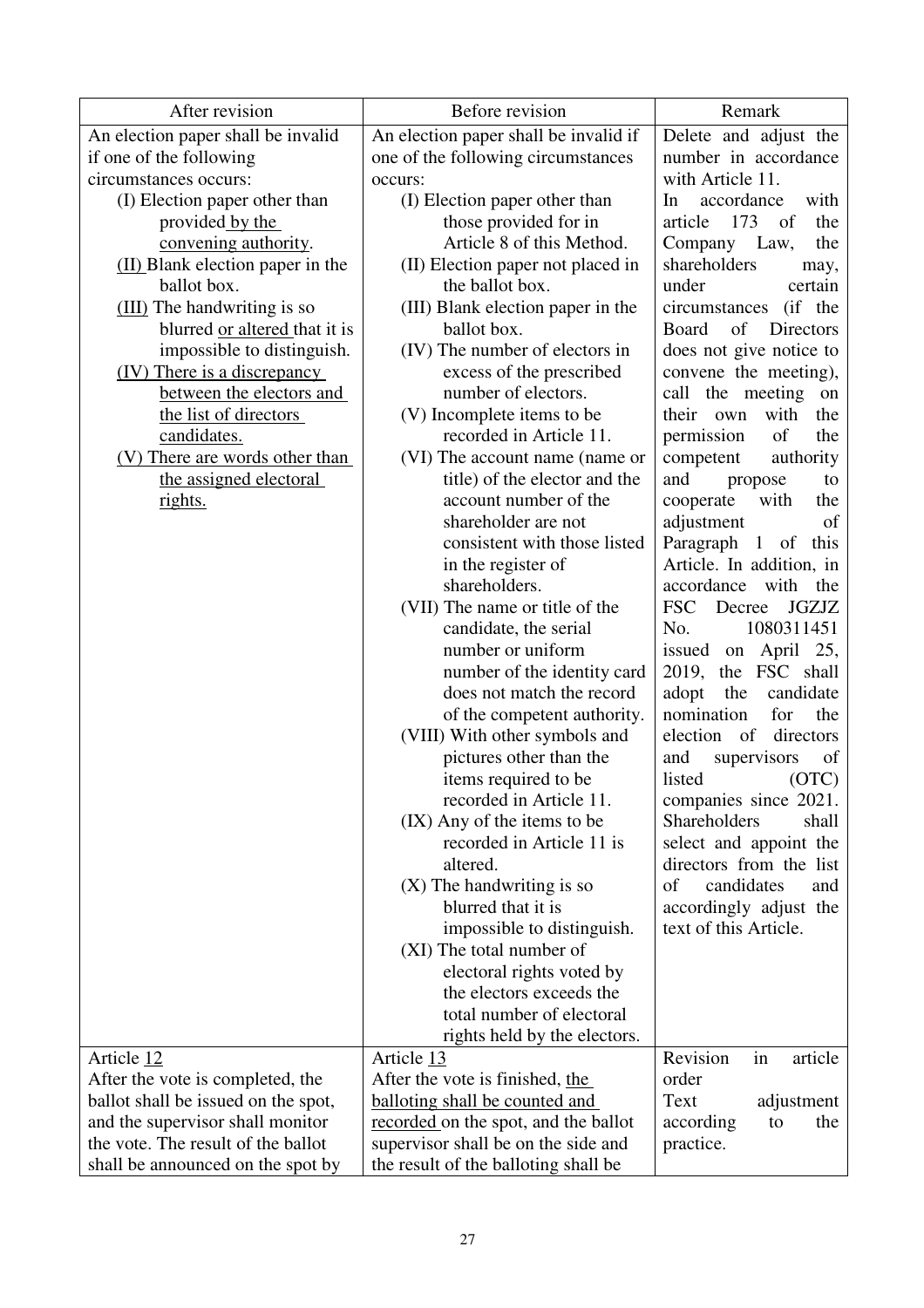| After revision                       | Before revision                      | Remark   |    |         |
|--------------------------------------|--------------------------------------|----------|----|---------|
| the chairman or the person           | announced by the chairperson on the  |          |    |         |
| designated by the chairman,          | spot.                                |          |    |         |
| including the list of directors      |                                      |          |    |         |
| elected and the number of the        |                                      |          |    |         |
| directors elected.                   |                                      |          |    |         |
| Article 13                           | Article 14                           | Revision | in | article |
| A notice of election shall be issued | A notice of election shall be issued | order    |    |         |
| by the Board of Directors of the     | by the Board of Directors of the     |          |    |         |
| Company to the elected director.     | Company to the elected director.     |          |    |         |
| Article 14                           | Article 15                           | Revision | in | article |
| The matters not stipulated in this   | The matters not stipulated in this   | order    |    |         |
| Method shall be handled in           | Method shall be handled in           |          |    |         |
| accordance with the Company Law      | accordance with the Company Law      |          |    |         |
| and other relevant laws and          | and other relevant laws and          |          |    |         |
| regulations.                         | regulations.                         |          |    |         |
| Article 15                           | Article 16                           | Revision | in | article |
| This Method shall come into force    | This Method shall come into force    | order    |    |         |
| upon the adoption of the resolution  | upon the adoption of the resolution  |          |    |         |
| of the Board of Directors, and upon  | of the Board of Directors, and upon  |          |    |         |
| the adoption of the meeting of       | the adoption of the meeting of       |          |    |         |
| shareholders, and so does the        | shareholders, and so does the        |          |    |         |
| revision.                            | revision.                            |          |    |         |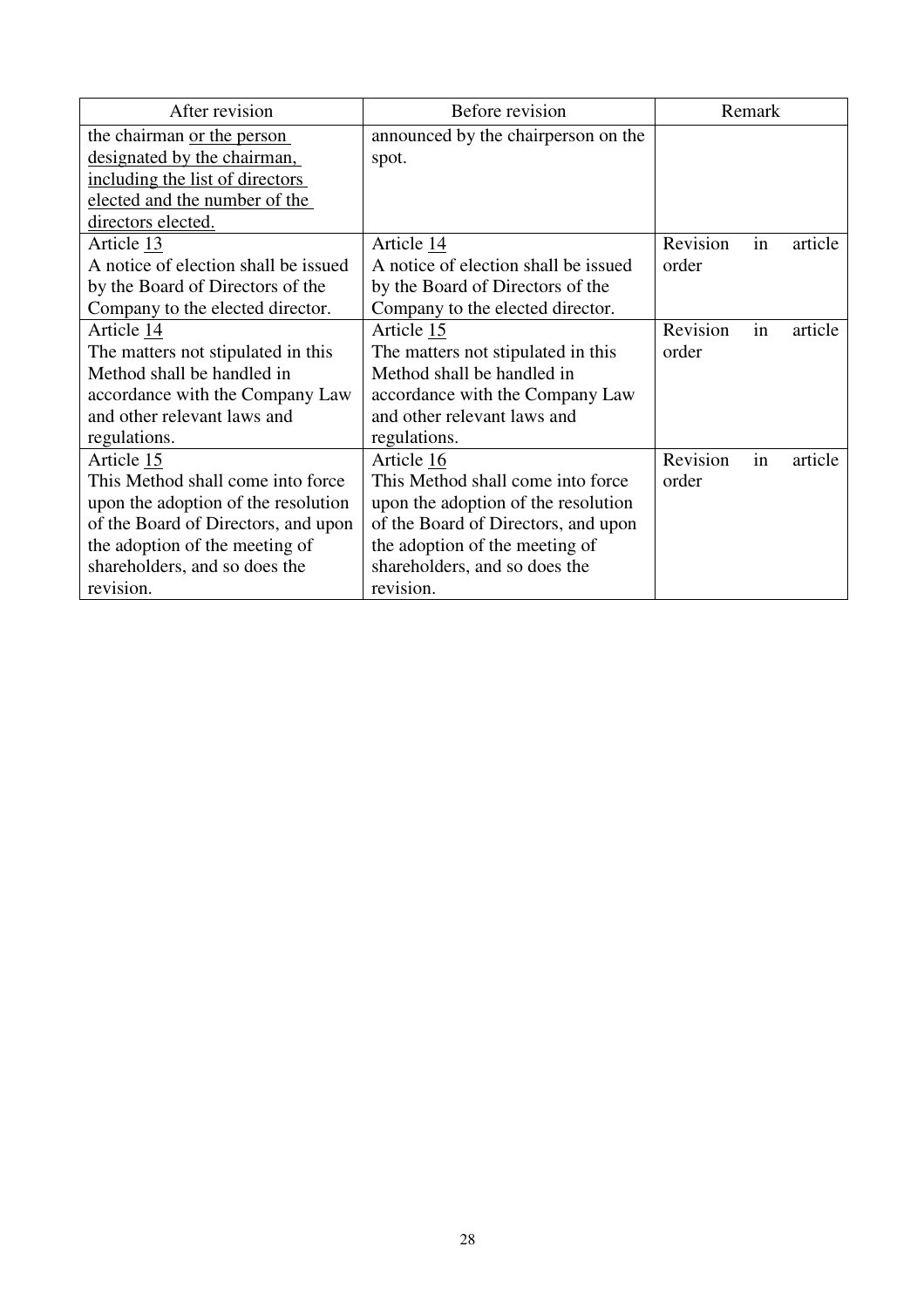# PROMATE SOLUTIONS CORPORATION

# Articles of Association

Chapter 1 General provisions

Article 1: The Company is organized in accordance with the provisions of the Company Law and named as Promate Solutions Corporation in English.

Article 2: The business of the Company includes:

- 1. CB01010 Machinery Equipment Manufacturing
- 2. CB01020 Affairs Machine Manufacturing
- 3. CC01010 Manufacture of Power Generation, Transmission and Distribution Machinery
- 4. CC01080 Electronics Components Manufacturing
- 5. CC01030 Electrical Appliances and Audiovisual Electronic Products Manufacturing
- 6. CC01090 Manufacture of Batteries and Accumulators
- 7. CC01110 Computer and Peripheral Equipment Manufacturing
- 8. CE01030 Optical Instruments Manufacturing
- 9. F113110 Wholesale of Batteries
- 10. F114010 Wholesale of Motor Vehicles
- 11. F114030 Wholesale of Motor Vehicle Parts and Motorcycle Parts, Accessories
- 12. F118010 Wholesale of Computer Software
- 13. F119010 Wholesale of Electronic Materials
- 14. F214010 Retail Sale of Motor Vehicles
- 15. F214030 Retail Sale of Motor Vehicle Parts and Motorcycle Parts, Accessories
- 16. F218010 Retail Sale of Computer Software
- 17. F219010 Retail Sale of Electronic Materials
- 18. I301010 Information Software Services
- 19. I301020 Data Processing Services
- 20. I301030 Electronic Information Supply Services
- 21. I401010 General Advertisement Service
- 22. IG03010 Energy Technical Services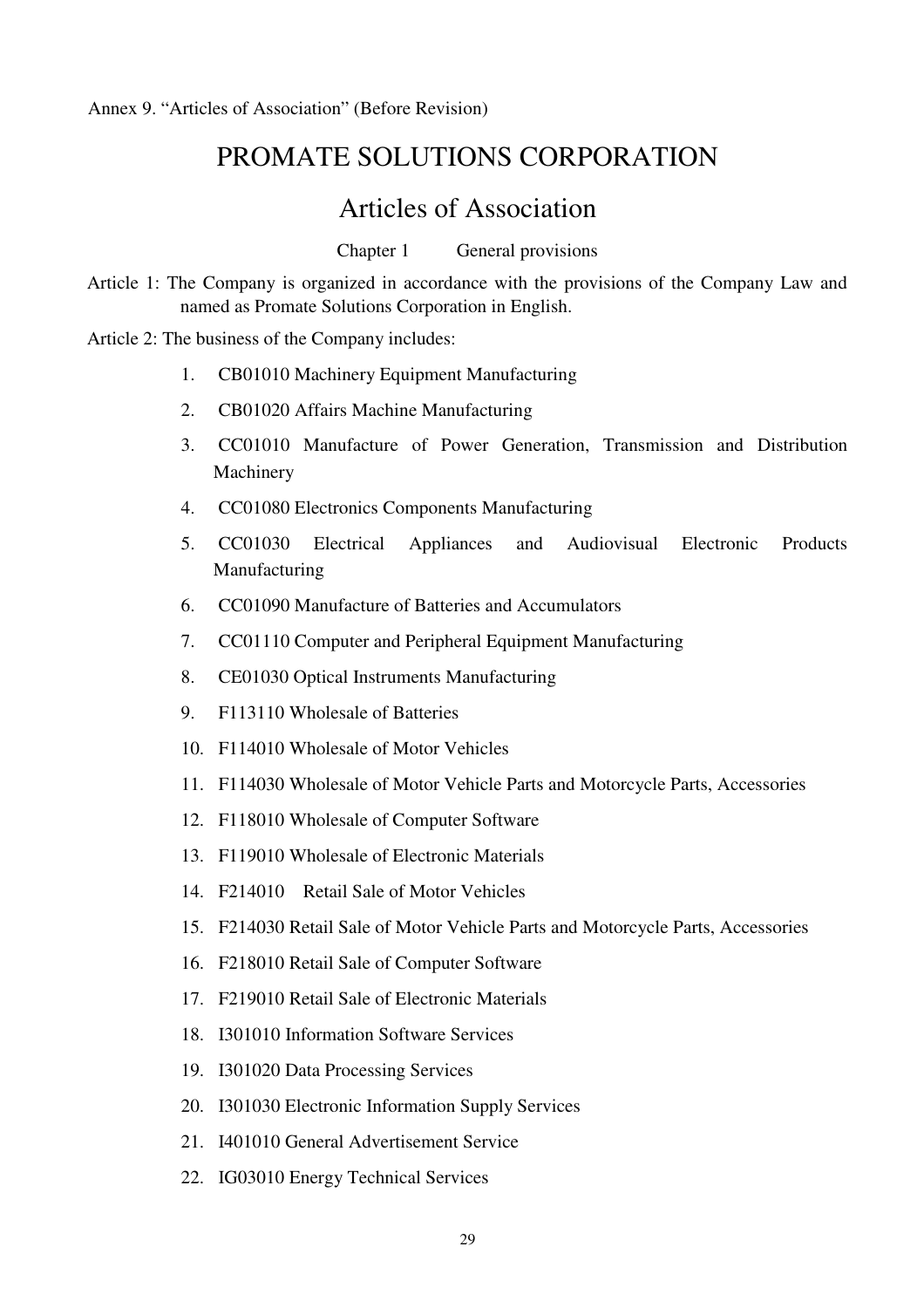- 23. JA01010 Automobile Repair
- 24. ZZ99999 All business items that are not prohibited or restricted by law, except those that are subject to special approval.
- Article 2-1: The Company may, for the purpose of its business needs, guarantee and invest in other businesses; if the total amount of transfer of investment exceeds 40% of the paid-up share capital of the Company, it is not subject to the limitation stipulated in Article 13 of the Company Law. Any transfer of investment shall be subject to the resolution of the Board of Directors.
- Article 3: The Company has its head office in Taipei, and may establish, cancel, or relocate the branches at home and abroad upon the resolution of the Board of Directors when necessary.
- Article 4: The Company shall make the public announcement in accordance with Article 28 of the Company Law.
- Article 4-1: The Company may guarantee for the needs of its business (as decided by the Board of Directors).

# Chapter 2 Shares

Article 5: The registered capital of the Company is NT\$1 billion, divided into 100 million shares with an amount of NT\$10 per share, which shall be issued in installments. The Board of Directors is authorized to issue the shares according to actual needs. The total amount of capital mentioned above shall be reserved for the amount of NT\$40 million, namely 4 million shares, for the Company issuing the employee stock option certificates, and the Board of Directors shall be authorized to issue the shares in installments according to actual needs.

> After the public stock offering of the Company, according to Article 56 of Rules for Handling the Issue of Securities by the Issuer, the Company shall be approved by the shareholders' meeting representing the shareholders with more than half of the total number of shares issued and more than two-thirds of the attended voting rights, and the issuance of stock price shall not be restricted by the employee stock options in Article 53.

- Article 6: The shares of the Company shall be registered, signed or sealed by more than three directors, and issued upon the legal approval. The Company may not print the shares after the public offering, but it shall be registered in the securities centralized depository institution.
- Article 7: The change of name and transfer of shares shall be ceased within 30 days prior to the Regular Shareholders' Meeting, within 15 days prior to the interim meeting of shareholders, or within 5 days prior to the base date of the Company's decision to distribute the dividends and bonuses or other interests. After the public offering of shares of the Company, the change of name of the shares shall be ceased within 60 days prior to the Regular Shareholders' Meeting, 30 days prior to the interim meeting of shareholders, or 5 days prior to the base day of the Company's decision to distribute the dividends and bonuses or other interests.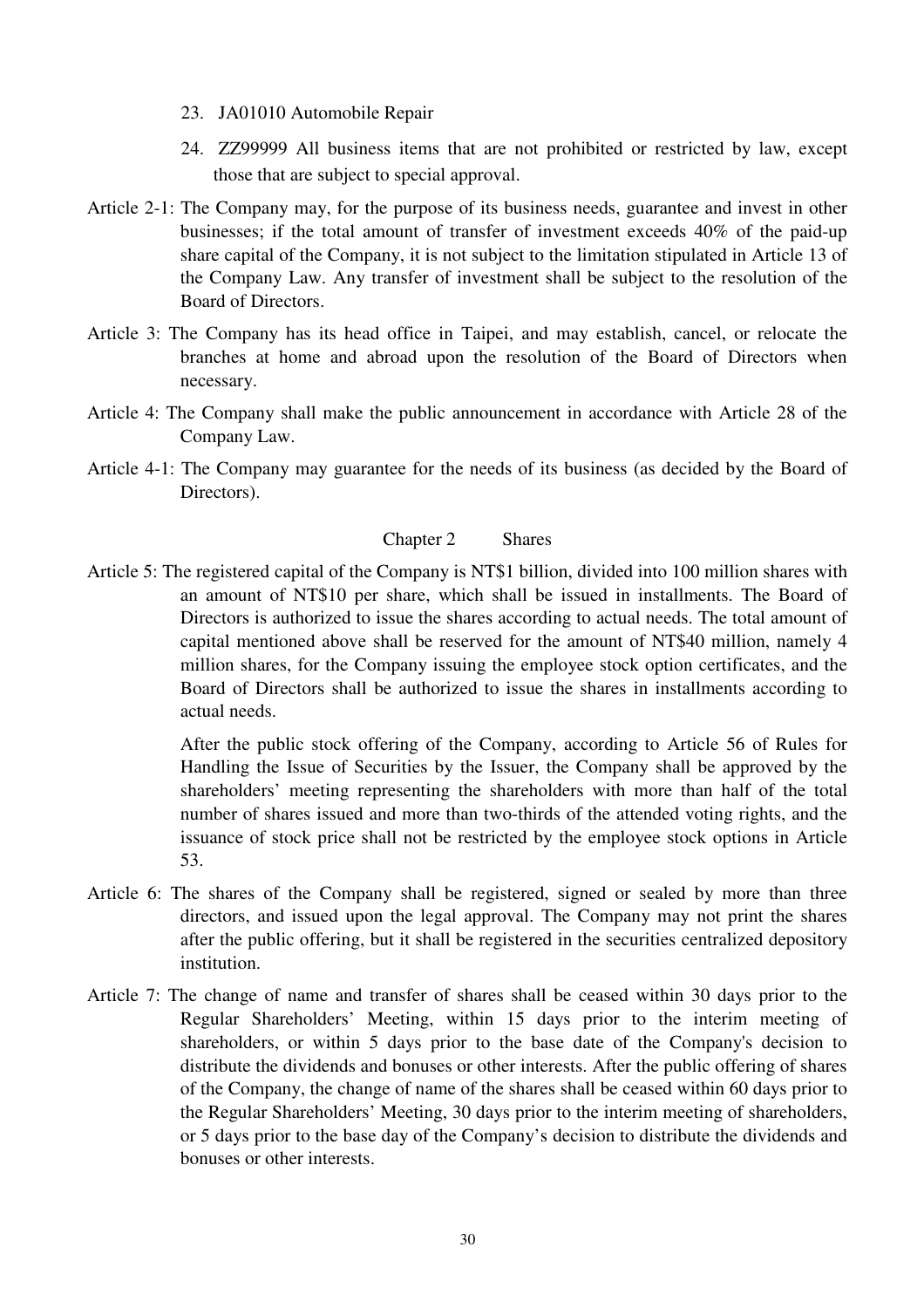Article 7-1: The Company's stock affairs shall be handled in accordance with the Company Law and the "Guidelines for Stock Affairs Handling of Public Offering Company" issued by the competent authority.

### Chapter 3 Shareholders' meetings

- Article 8: There are two types of shareholders' meetings: regular meeting and interim meeting. The regular meeting shall be convened once a year and shall be convened by the Board of Directors in accordance with the law within six months after the end of each fiscal year, and the interim meeting shall be convened in accordance with the law when necessary. The convening of shareholders' meeting shall be convened in accordance with Article 172 of the Company Law. The notice of the convening of the shareholders' meeting may be made by electronic way with the consent of the relevant party. The notice of the convening to the shareholders holding less than one thousand registered shares may be in the form of public announcement as referred above.
- Article 9: If a shareholder is unable to attend the shareholders' meeting for some reason, he/she may entrust an agent to attend the meeting with his/her signature or seal in the power of attorney issued by the Company, stating the scope of authorization. The use of power of attorney shall be governed by the "Rules on Use of Power of Attorney to Attend Shareholders' Meetings of Public Offering Company" issued by the competent authority.
- Article 10: Each shareholder of the Company shall have one voting right for each share, except for those who are not entitled to vote under the provisions of Article 179 of Company Law.
- Article 11: Unless otherwise provided for in the Company Law, the resolution of the shareholders' meeting shall be executed with the consent more than half of the voting rights of the shareholders present in the meeting with more than half of the shareholders attended of the total number of shares issued.
- Article 11-1: Unless otherwise provided for in the Company Law, the meeting of shareholders shall be convened by the Board of Directors, and the Chairman shall act as the chairperson of the meeting. If the Chairman is on leave or unable to exercise his functions and powers for some reason, his/her agent shall act in accordance with the provisions of Article 208 of the Company Law. When the convening authority is a person other than the Board of Directors, the chairperson shall be the convening authority; if there are more than two convening authorities, one shall be elected to be the chairperson of the meeting.
- Article 11-2: Matters resolved by the shareholders' meeting shall be made into the minutes of discussion, signed or sealed by the chairperson, and distributed to all shareholders within 20 days after the meeting. After the public offering of shares of the Company, the distribution of the minutes of the shareholders' meeting may be made by way of public announcement.
- Article 11-3: After the public offering of the shares of the Company, if the Company wishes to cancel the public offering, it may do so only upon the approval of the Board of Directors and by a special resolution of the shareholders' meeting (and this Article will not change during the period of the IPO and the period of listed in the stock market).
- Article 11-4: Shareholders of the Company shall exercise their voting rights by electronic way. Shareholders who exercise their voting rights by electronic way shall be deemed to be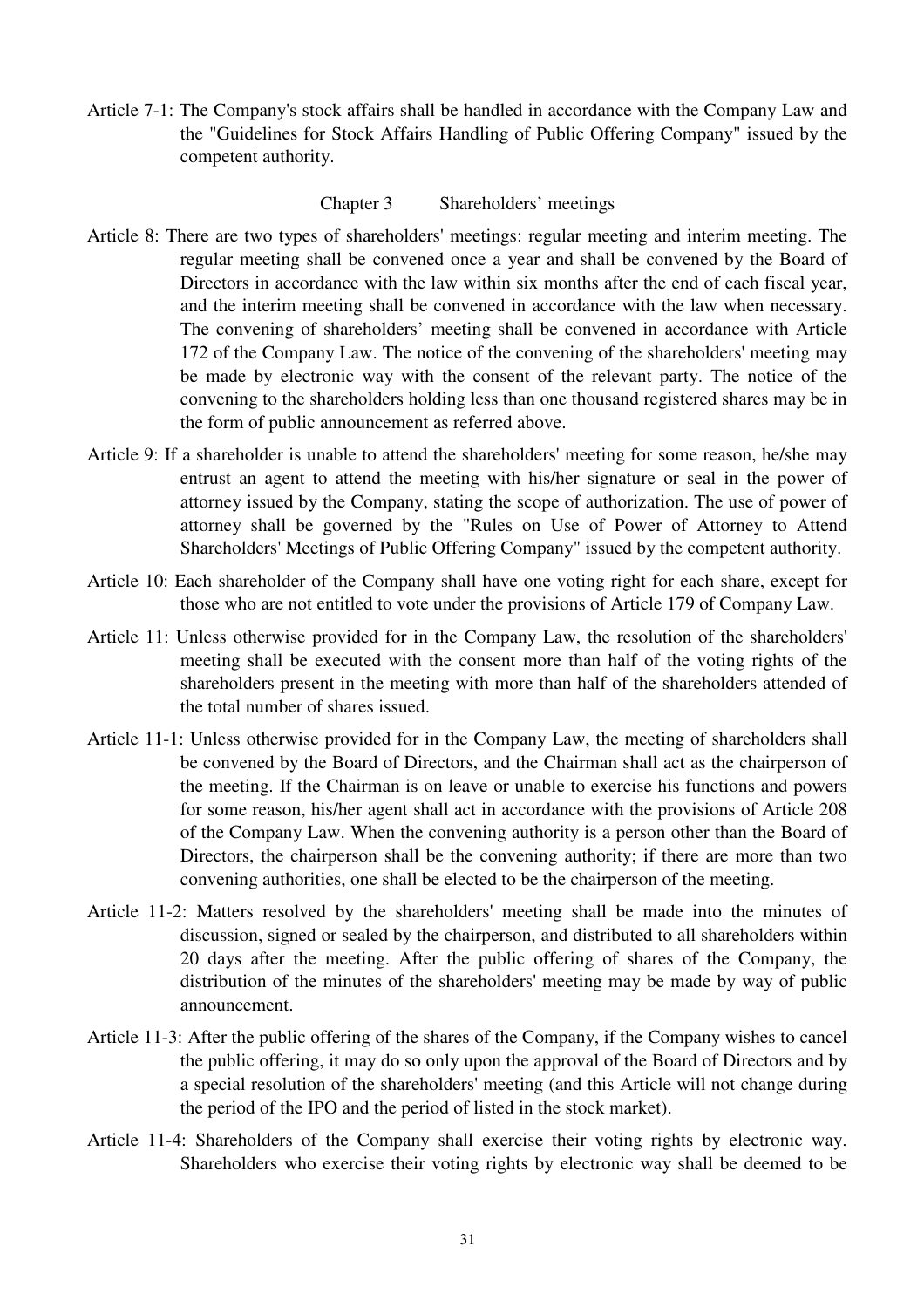present in person, and relevant matters shall be handled in accordance with relevant laws and regulations.

# Chapter 4 Directors

Article 12: The Company shall have five to seven directors. The directors shall be elected by the shareholders' meeting based on the list of candidates. The term of office shall be three years and the directors could be re-elected. According to Article 14-4 of Securities Exchange Act, it shall set up the Audit Committee, to perform the Company Law, Securities Exchange Act and other laws prescribed functions and powers of supervisors. The Audit Committee consists of all the independent directors. The number, term, function and power of Audit Committee, rules of procedure, and resources the Company shall provide, shall be prescribed separately in the Rules of Organization of the Audit Committee. The total shareholding ratio of all directors after the public offering of shares of the Company shall be governed by relevant regulations of the securities authority.

> According to Article 14-2 of Securities Exchange Act for the above number of directors, the Company shall have no less than three independent directors, which shall not be less than one fifth of all the director seats; the election of independent director adopts the candidate nomination, and the independent directors shall be appointed from the qualified candidates by the shareholders' meeting. The relevant professional qualification, shareholding, concurrent limitation of independent directors, nomination and selection mode, and other matters to be followed, shall be in accordance with relevant laws and regulations.

- Article 12-1: If the term of office of a director expires before the date of re-election, the term of office of the director shall be extended until the date when the new director assumes office. Directors of the Company shall be elected by the cumulative single-name election method. Each share shall have the same right to vote as the number of directors to be elected. One person may be elected collectively or several persons may be distributed. Those whose votes represent a larger number of voting rights shall be elected as the directors.
- Article 13: The Board of Directors shall be organized by the directors, with the presence of more than two-thirds of the directors and the consent of more than half of the directors present, one Chairman shall be elected, and the Chairman shall represent the Company externally.

Unless otherwise provided for in the Company Law, the resolution of the Board of Directors shall be carried out with the consent of more than half of the directors present in the meeting with more than half of the directors attended. If a meeting of the Board of Directors is held by video conference, the directors shall be deemed to have attended the meeting in person if they attend the meeting via video conference.

A meeting of the Board of Directors shall be convened with the cause clearly stated and the directors shall be notified seven days in advance, but in case of emergency, the meeting may be convened at any time. The convening notice of the Board of Directors may be made in writing, by fax or E-mail, etc.

Article 14: If the Chairman of the Board of Directors takes a leave of absence or is unable to exercise his/her functions and powers for some reason, his/her agent shall be handled in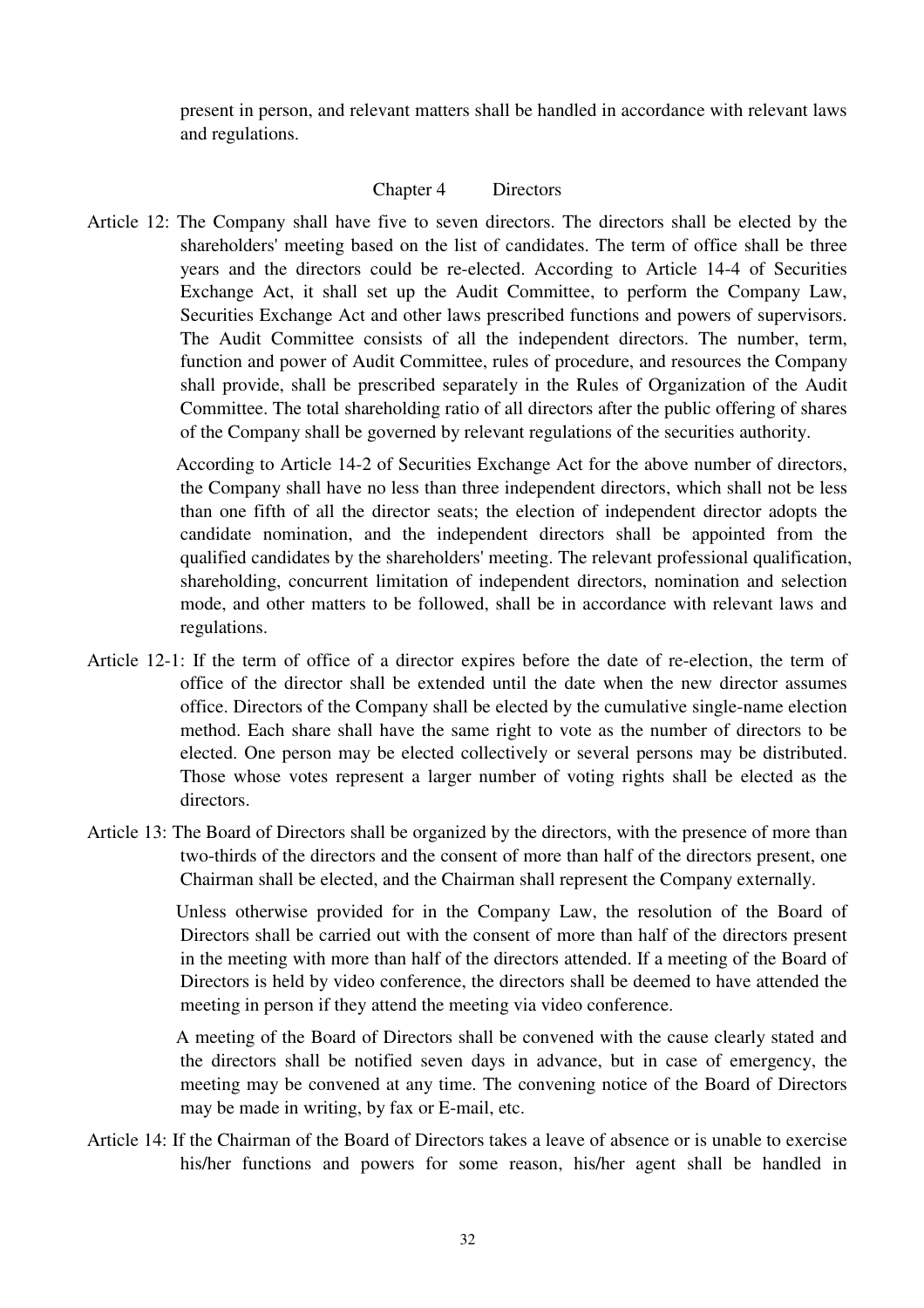accordance with Article 208 of the Company Law.

- Article 14-1: The proceedings of the Board of Directors shall be made and signed or sealed by the chairperson and distributed to the directors within twenty days after the meeting. The proceedings shall be kept in the Company together with the sign-in sheet of the directors present and the power of attorney for agent attendance.
- Article 15: The remuneration of all directors shall be authorized to be determined by the Board of Directors in accordance with the degree of their participation in the operation of the Company and the value of their contributions to the Company, irrespective of the usual operating profit and loss levels in the same industry.

The Company may purchase the liability insurance for all directors in respect of their liability for compensation in the scope of business in accordance with the law, so as to protect the rights and interests of all shareholders and reduce the business risks of the Company.

Article 15-1: The travel fee of the directors shall be agreed upon by the Board of Directors.

# Chapter 5 Managers

Article 16: The Company shall have the managers whose appointment, dismissal and remuneration shall be governed by Article 29 of the Company Law.

### Chapter 6 Accounting

- Article 17: At the end of each fiscal year, the Board of Directors shall prepare (I) Business Report, (II) Financial Statements, (III) Proposals on Surplus Distribution or Loss Allocation and Compensation, and submit to the Audit Committee for examination and approval in accordance with the law, and then send to the Regular Shareholders' Meeting for recognition.
- Article 18: If the Company makes profits in the year, it shall set aside 7.5%~10% for the remuneration of employees, and the remuneration of directors shall not be higher than 3%. However, if the Company has accumulated losses, it shall reserve the amount to make up for them in advance.

Employee remuneration may be in stock or cash, and the recipients may include the employees of affiliated companies who meet certain conditions. The distribution of remuneration to the employees and directors shall be determined by special resolution of the Board of Directors and reported to the shareholders' meeting.

Article 18-1: If the total final accounts of the Company have surplus, it should firstly withdraw the tax, make up the losses of the previous years, and then allocate ten percent for the statutory surplus reserves, and list or return the special surplus reserve according to the laws or regulations; together with the beginning accumulated undistributed surplus, the balance shall be the surplus for distribution, according to the resolution of shareholders' meeting.

> The Company shall allocate no less than 50% of distributable earnings per year for the distribution of dividends to shareholders, taking into account the environment and growth stage of the Company, considering the future capital needs and long-term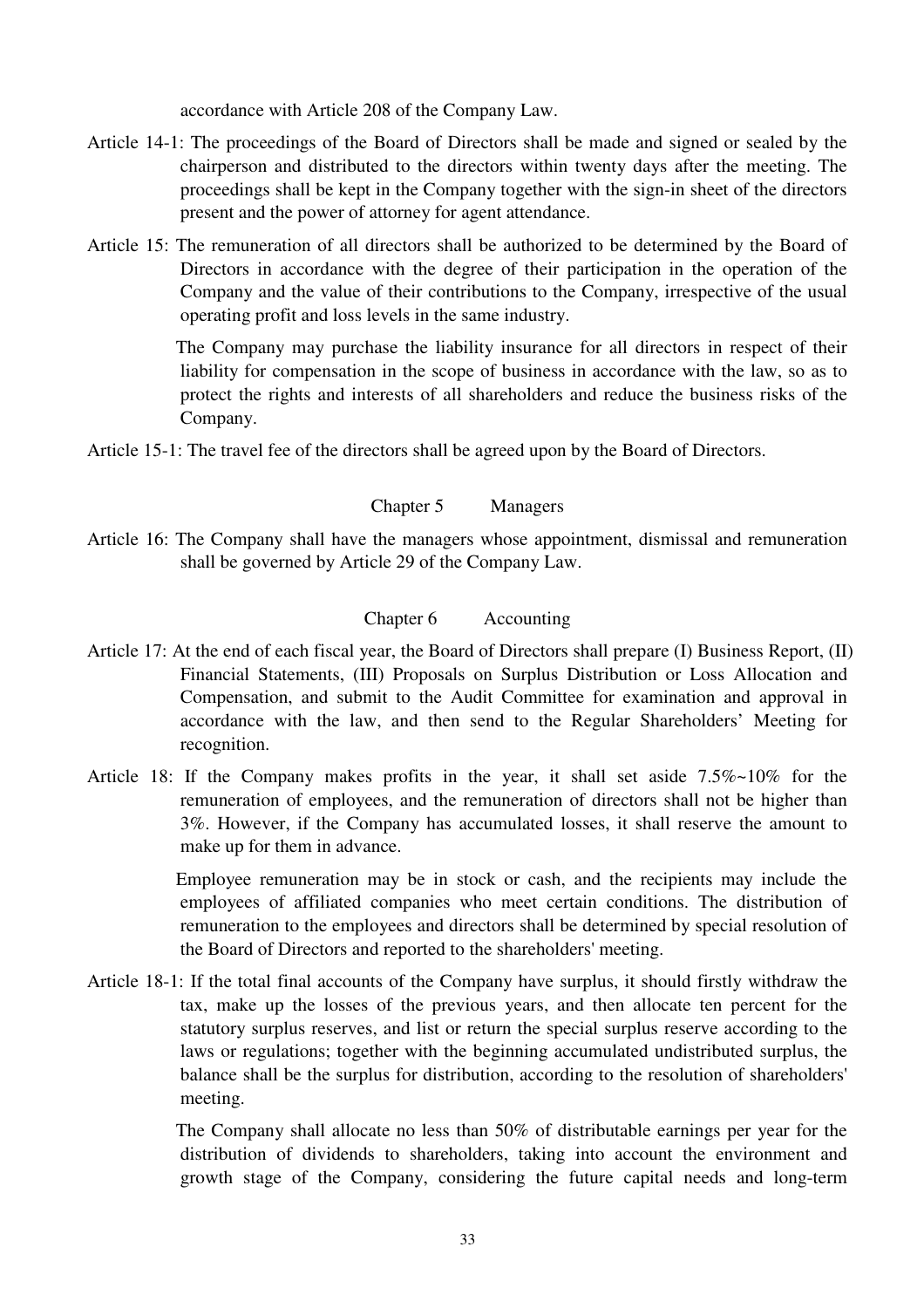financial plans, and meeting the shareholders' demand for cash inflow. However, no distribution may be made if the accumulated distributable earnings are less than 20% of paid-up share capital; the dividends and bonuses of shareholders may be distributed in cash or shares, in which the proportion of cash dividends shall not be less than 10% of the total dividends.

### Chapter 7 Supplementary provisions

Article 19: Matters not stipulated in the Articles of Association shall be dealt with in accordance with the Company Law.

Article 20: The Articles of Association was made on May 23, 2000.

The first revision was made on December 17, 2003.

The second revision was made on March 22, 2013.

The third revision was made on June 10, 2013.

The fourth revision was made on June 12, 2014.

The fifth revision was made on December 16, 2015.

The sixth revision was made on May 9, 2016.

The seventh revision was made on June 13, 2017.

The eighth revision was made on June 9, 2020.

# PROMATE SOLUTIONS CORPORATION

Chairman: Du, Huai-Qi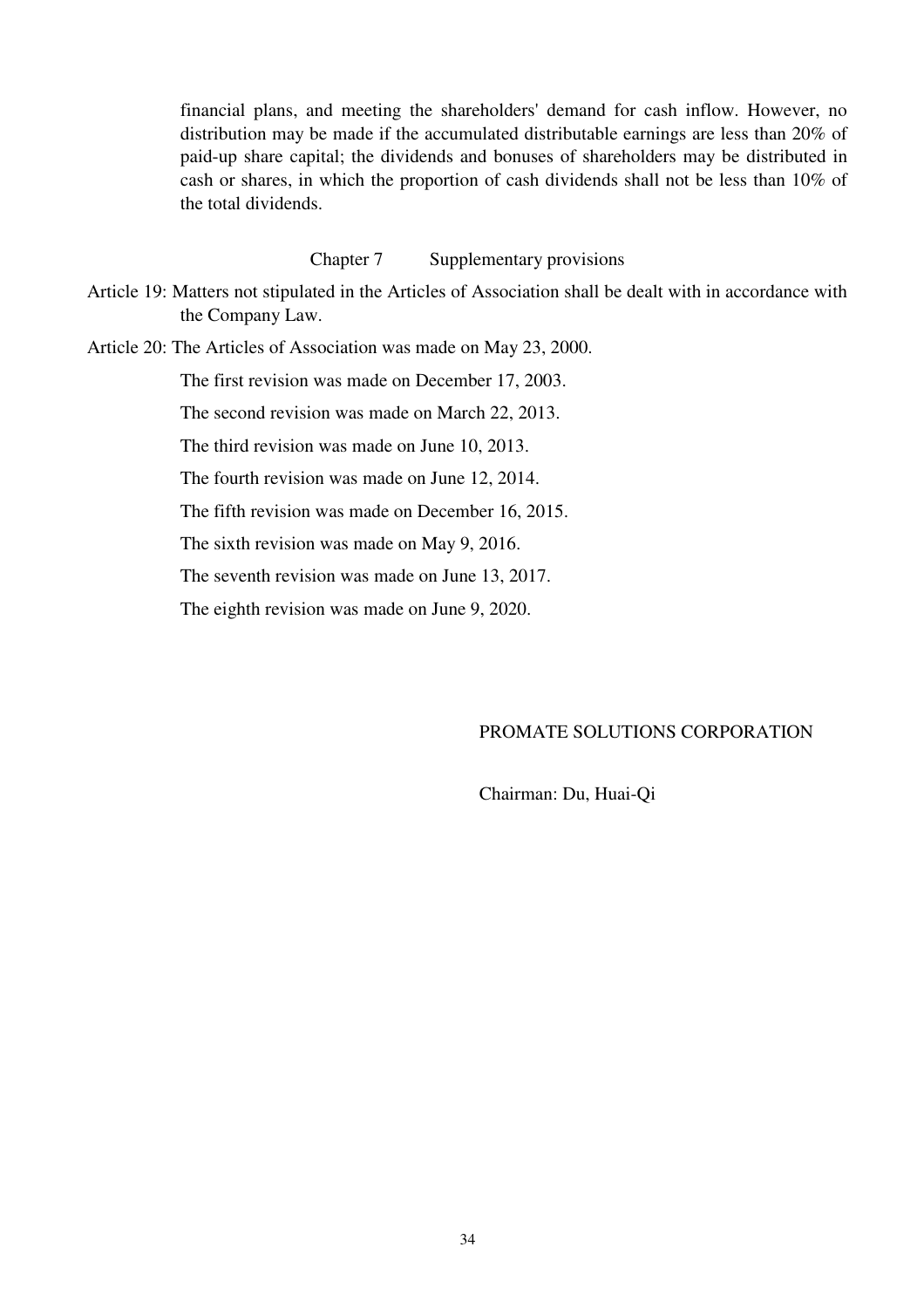Annex 10. "Rule of Procedure of Shareholders' Meeting" (Before Revision)

# PROMATE SOLUTIONS CORPORATION

Rule of Procedure of Shareholders' Meeting

First formulation date of this Rule: 2013.06.10 First revision date of this Rule: 2016.05.09 Second revision date of this Rule: 2020.06.09

- 1. Shareholders' Meeting of the Company shall be held in accordance with this Rule.
- 2. For the purpose of the Rule, the term "shareholder" means the shareholder himself/herself and the agent appointed by the shareholder to attend the meeting. The shareholders' meeting of the Company shall be convened by the Board of Directors unless otherwise provided for by law.

The Company shall, 30 days prior to the Regular Shareholders' Meeting or 15 days prior to the interim meeting of shareholders, make the electronic notice of shareholders' meeting, the format of proxy, the causes and explanations of the proposals such as the approval cases, the discussion cases, and the election or dismissal of directors, and send them to the Open Information Observatory. In addition, 21 days prior to the Regular Shareholders' Meeting or 15 days prior to the interim meeting of shareholders, the Discussion Manual of Shareholders Meeting and the supplementary data of the meeting shall be sent to the Open Information Observatory by electronic files. 15 days prior to the meeting of shareholders, the Discussion Manual for the meeting of shareholders and the supplementary information for the meeting shall be prepared for the shareholders to consult at any time, and shall be displayed by the Company and the professional stock agent appointed by the Company, and distributed on the spot of the meeting of shareholders.

Notices and announcements shall state the reasons for convening; where a notice is given with the consent of the relevant party, it may be given by electronic way.

The selection or dismissal of directors, change of Articles of Association, reduction of capital, application for suspension of public offering, directors' competition license, conversion of surplus to capital increase, conversion of reserve to capital increase, dissolution, merger, division of the company, or items of Paragraph 1 of Article 185 of the Company Law, shall be listed and stated in the cause of convening and shall not be proposed by incidental motion; its main contents may be posted on the website designated by the securities authority or the Company, and its website shall be stated in the notice.

If the reason for convening the shareholders' meeting has stated the general election of directors and supervisors, and the date of appointment, the shareholders' meeting shall not change the date of appointment by incidental motion or other means at the same meeting after the election is completed.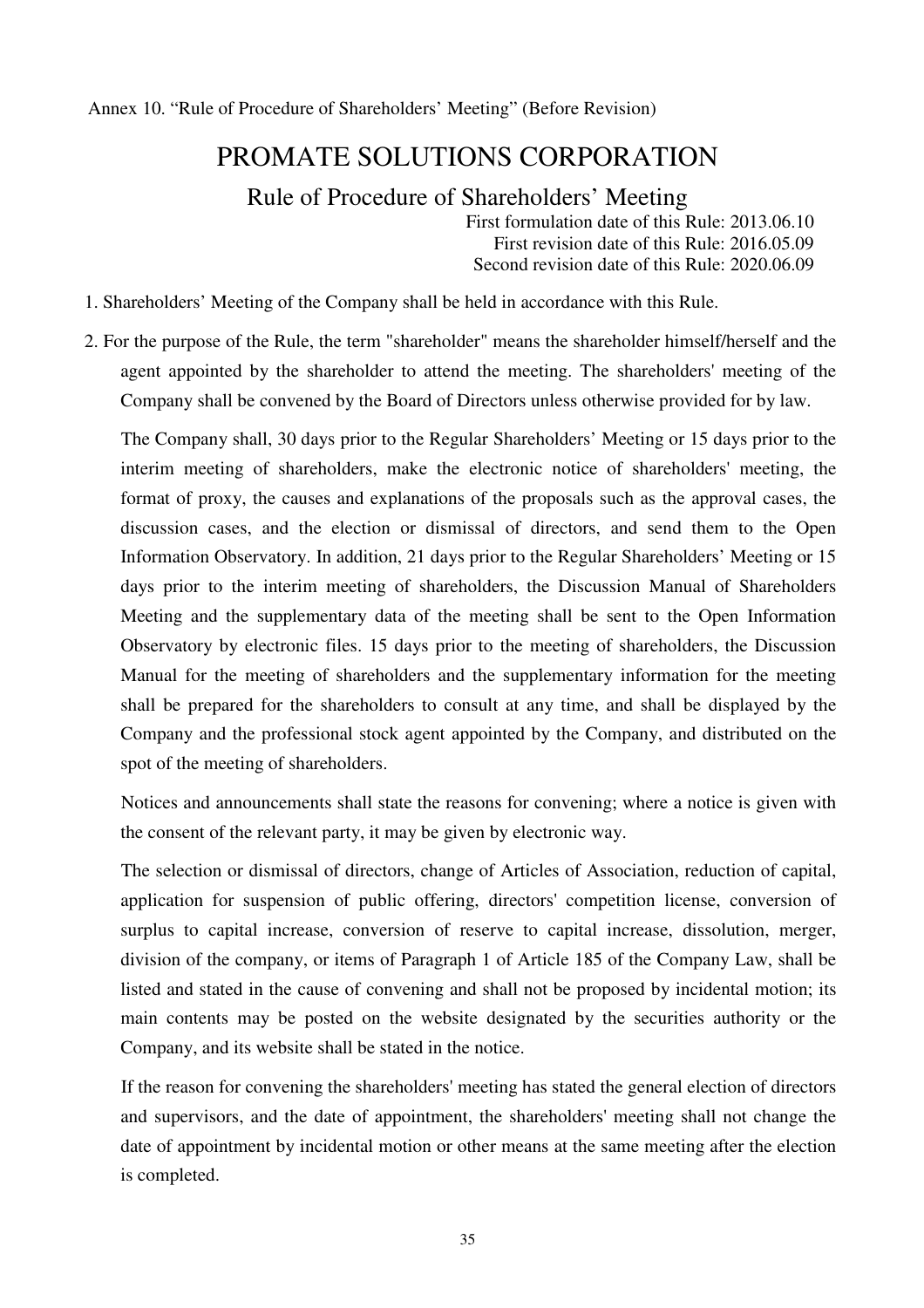Shareholders holding at least one percent of the total number of shares issued may submit proposals to the Company in the Regular Shareholders' Meeting. However, if there is more than one proposal, it shall not be included in the discussion. But, if the shareholder's proposal is to urge the Company to promote the public interest or fulfill its social responsibility, the Board of Directors may still include the proposal. In addition, the Board of Directors may not list a proposal submitted by a shareholder in the discussion under any of the circumstances stipulated in Article 172 (1) to (4) of the Company Law.

The Company shall announce the proposal acceptance, written or electronic acceptance methods, acceptance place and acceptance period, before the Regular Shareholders' Meeting hold, and before stopping the transfer of stocks. The period of acceptance shall not be less than ten days. A proposal submitted by a shareholder shall be limited to 300 words. If the number exceeds 300 words, the proposal shall not be included in the discussion. Proposing shareholders shall attend the Regular Shareholders' Meeting in person or appoint others to participate in the discussion of the proposal.

The Company shall, prior to the notice of the convening of the shareholders' meeting, notify the proposing shareholders of the result of the handling, and list the proposals in accordance with the provisions of this Article in the notice of the meeting. For any shareholder proposal not included in the discussion, the Board of Directors shall explain in the shareholders' meeting for the unlisted reasons.

- 3. The number of shares present shall be calculated according to the sign-in sheet or the sign-in card submitted, plus the number of shares exercising their voting rights in written or electronic form.
- 4. Attendance and voting at Shareholders' Meeting shall be calculated on the basis of shares.
- 5. The meeting of shareholders shall be held at the place where the Company is located or at such place as is convenient for shareholders to attend and suitable for the meeting of shareholders. The meeting shall commence no earlier than 9:00 a.m. or later than 3:00 p.m. The place and time of the meeting shall take full account of the opinions of the independent directors.

In the notice of meeting, the Company shall state the sign-in time, place and other matters needing attention of the shareholders.

The sign-in time for shareholders referred to in the preceding paragraph shall be handled at least 30 minutes before the commencement of the meeting; the sign-in desk should be clearly marked, and adequate personnel should be assigned to handle it. The shareholder himself/herself or the agent entrusted by the shareholder (hereinafter referred to as the shareholder) shall present with the attendance certificate, attendance sign-in card or other attendance documents to attend the shareholders' meeting. The Company shall not arbitrarily add other certification documents to the certification documents required for the shareholder's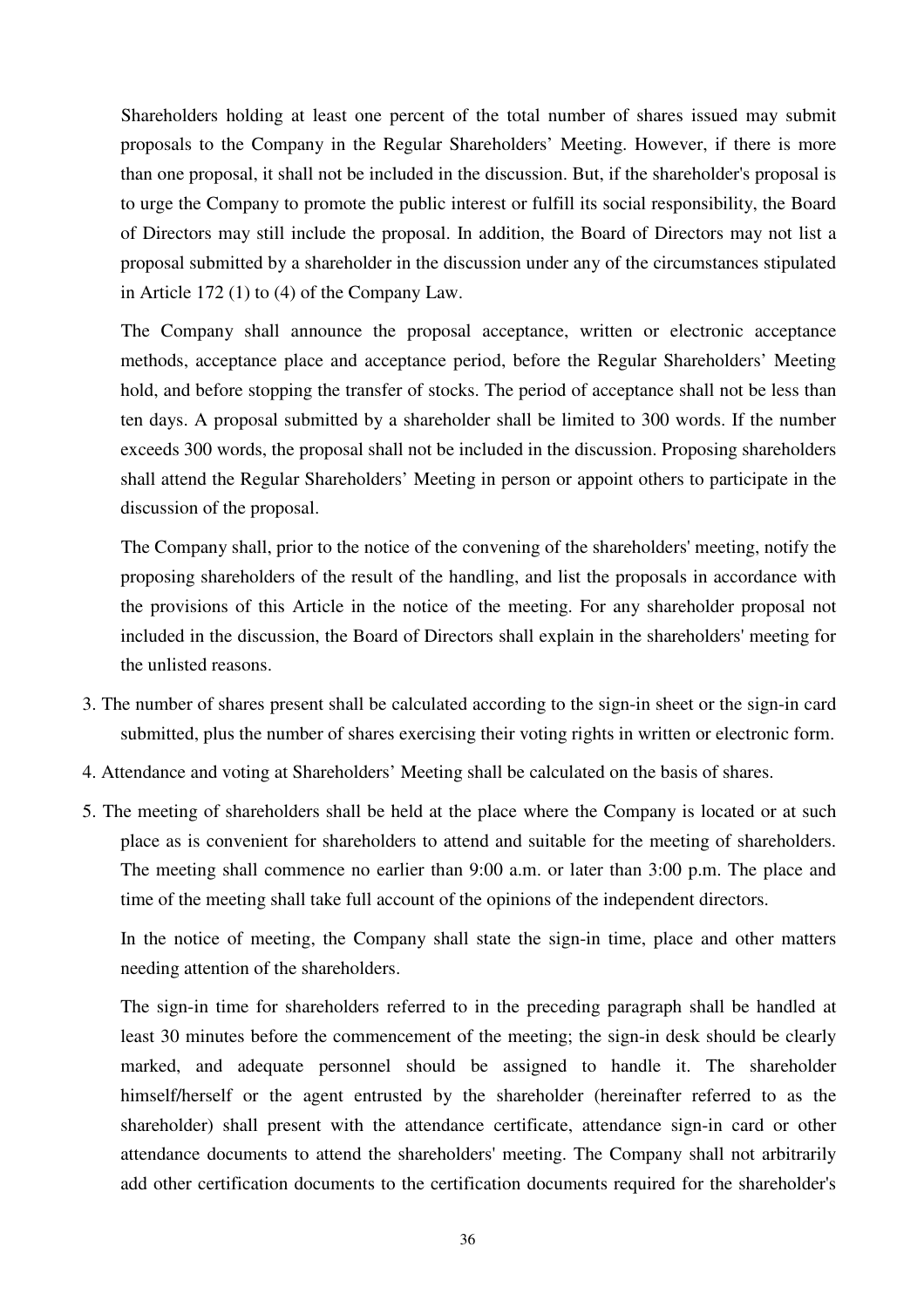attendance. The solicitor for power of attorney shall bring the proof of identity for verification purposes.

The Company shall have the sign-in sheet for the attending shareholders to sign in, or the attending shareholders shall hand in the sign-in card to sign in on their behalf. The Company shall deliver the Discussion Manual, Annual Report, Attendance Pass, Speech Note, Votes, and other meeting data to the shareholders attending the meeting. If there is the election of directors, a separate ballot shall be attached. When the government or legal person is a shareholder, the representative attending the shareholders' meeting shall not be limited to one person. When a legal person is entrusted to attend a shareholders' meeting, he/she may appoint only one representative to attend the meeting.

- 6. If the meeting of shareholders is convened by the Board of Directors, the chairperson of the meeting shall be the Chairman of the Board of Directors. If the Chairman takes a leave of absence or is unable to exercise his or her functions and powers for some reason, the Deputy Chairman shall act as the chairperson. If there is no Deputy Chairman or the Deputy Chairman is also on leave or unable to exercise his or her functions and powers for some reason, the Chairman shall appoint a managing director. If the Company does not have a managing director, it shall appoint one director to act as managing director. If the Chairman does not appoint an agent, the managing director or the directors shall appoint one director to act as the agent. The chairperson referred to in the preceding paragraph shall be a managing director or a director agent, who has served for at least six months and knows the financial and business conditions of the Company. The same applies if the chairperson is a representative of a corporate director. The Chairman of the Board of Directors shall preside over the shareholders' meeting called by the Board of Directors in person, and more than half of the directors of the Board of Directors shall attend in person, and at least one representative of each functional committee member shall attend the meeting; the attendance shall be recorded in the proceedings of the shareholders' meeting. If the shareholders' meeting is convened by a person other than the Board of Directors who has the convening authority, the chairperson of the meeting shall be the convening authority, and if there are more than two convening authorities, one shall be elected as the chairperson.
- 7. The Company may appoint the entrusted lawyers, accountants or other relevant personnel to attend the shareholders' meeting as non-voting delegates.
- 8. The Company shall, upon the receipt of the sign-in of shareholders, continuously record or videotape the whole process of the sign-in of shareholders, the process of the meeting and the process of voting and counting, and the record shall be kept for at least one year. Provided, however, that a lawsuit brought by the shareholder in accordance with Article 189 of the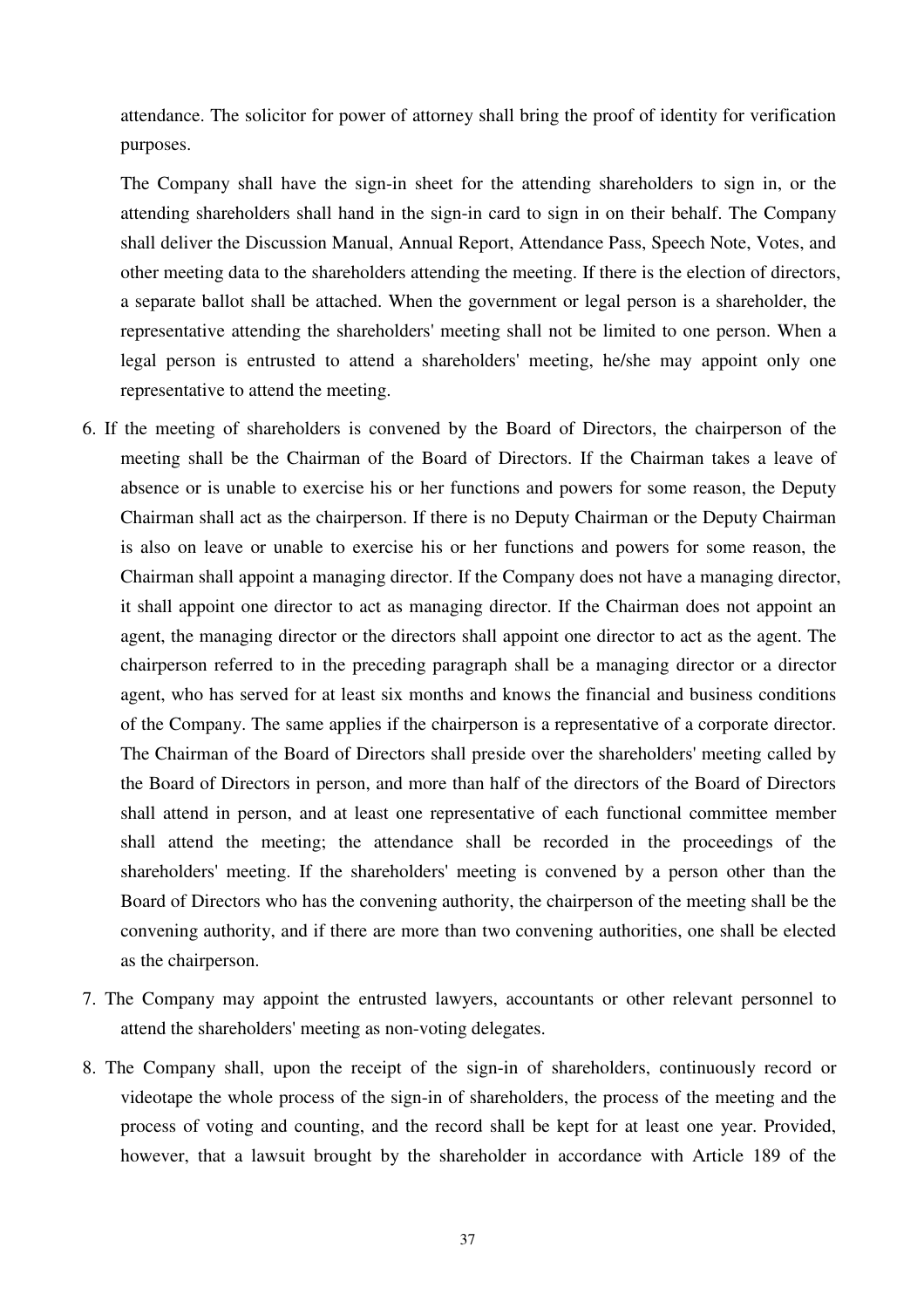Company Law, the record shall be retained until the conclusion of the lawsuit.

- 9. When it is the the time of the meeting, the chairperson shall declare the meeting starting, but if there are attended shareholders representing no more than half of the total shares issued, the chairperson shall announce to delay the meeting; the number of delay is limited to two, and the delayed time shall not exceed one hour in total; after the twice delay, if the shareholders attended are still insufficient for one-third of the total shares issued, the meeting shall be disbanded by the chairperson. If after the twice delay, it is still insufficient and more than one third of the shareholders of the total number of issued shares are present, the shareholders may make a false resolution in accordance with Paragraph 1 of Article 175 of the Company Law, and notify all the shareholders of the false resolution and convene the shareholders' meeting again within one month. Before the end of the meeting, if the shareholders present represent more than half of the shares issued, the chairperson may submit the false resolution to the meeting for a new vote in accordance with Article 174 of the Company Law.
- 10. If the meeting of shareholders is convened by the Board of Directors and the agenda is determined by the Board of Directors or the Chairman of the Board of Directors, the relevant discussions shall be decided by vote. The meeting shall proceed in accordance with the scheduled agenda and no changes shall be made without a resolution of the Board of Directors.

If the shareholders' meeting is convened by a person other than the Board of Directors who has the convening power, the provisions in the preceding paragraph shall apply mutatis mutandis.

Prior to the conclusion of the agenda set out in the preceding two paragraphs (including incidental motions), the chairperson shall not announce the adjournment of the meeting without a resolution. If the chairperson announces the adjournment of the meeting in violation of these rules, the meeting shall continue with the approval of more than half of the shareholders' voting rights to elect one person to be the chairperson.

- 11. Before attending the shareholder's speech, a speech note shall be filled out stating the purpose of the speech, the shareholder's account number (or the number of the attendance card), and the name of the account. The chairperson shall decide the order of the speech. A shareholder presenting only a note without a speech shall be deemed to have not made a speech. In case of any discrepancy between the content of the speech and the note, the content of the speech shall prevail. When the attending shareholder is making speech, other shareholders shall not interfere with the speech except with the consent of the chairperson and the speaking shareholder, and the chairperson shall stop the violator.
- 12. Without the consent of the chairpeson, no shareholder shall make more than two speeches on the same motion, each of which shall not exceed five minutes. Where a shareholder's speech violates the provisions above or goes beyond the scope of the agenda, the chairperson may stop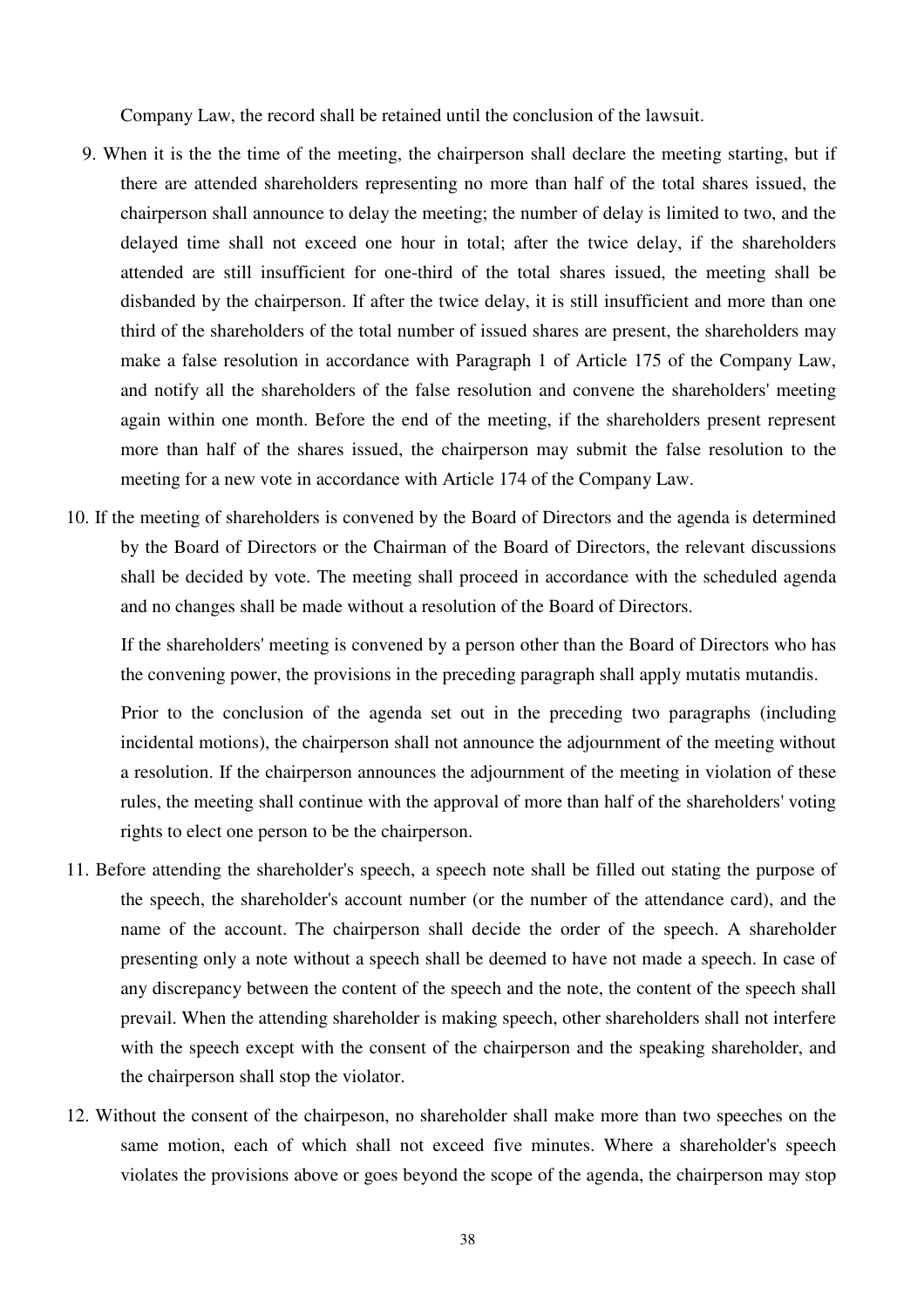the shareholder's speech.

- 13. When a legal person appoints two or more representatives to attend the shareholders' meeting, only one person may be elected to speak on the same motion.
- 14. After the attending shareholder makes a speech, the chairperson may respond in person or appoint a relevant person to respond.
- 15. The chairperson shall give full opportunity for explanation and discussion of a motion and any amendment or incidental motion proposed by a shareholder. If the chairperson considers that it has reached the time for voting, he/she may discontinue the discussion and arrange an adequate time for voting.
- 16. The supervisors and counting personnel for the voting of motions shall be appointed by the chairperson, provided that the supervisors shall be shareholders. The counting of votes at the shareholders' meeting or election proposals shall be conducted in an open place in the shareholders' meeting hall, and the result of the voting, including the statistical weight, shall be announced on the spot, and recorded after the counting of votes is completed.
- 17. The chairperson may declare a break while the meeting is in progress at such time as may be appropriate. In the event of any force majeure, the chairperson may make an order to suspend the meeting and, as the case may be, announce the time for the resumption of the meeting. If the meeting of shareholders fails to use the venue for the meeting before the conclusion of the agenda (including incidental motions), the meeting of shareholders may decide to find another venue for the meeting to continue. The shareholders' meeting shall, in accordance with Article 182 of the Company Law, decide to postpone or renew the meeting within five days.
- 18. The handling personnel of the shareholders' meeting shall wear the identification cards or armbands. The chairperson may direct the picket (or security personnel) to assist in maintaining order at the venue. When the picket (or security personnel) is present to assist in maintaining order, he or she shall wear an armband with the word "Picket". If the meeting place is equipped with loudspeaker equipment, the chairperson may stop the shareholder from making a speech other than through the equipment provided by the Company. If a shareholder violates the rules of procedure and does not obey the correction of the chairperson, and obstructs the proceeding of the meeting, the chairperson may instruct the picket or the security personnel to ask him/her to leave the meeting venue.
- 19. Unless otherwise provided for in the Company Law and the Articles of Association, the voting on a motion shall be approved by more than half of the shareholders present.
- 20. The Company shall hold a meeting of shareholders electronically and may exercise its voting rights in writing; when a shareholder exercises his or her right to vote in writing or electronically, the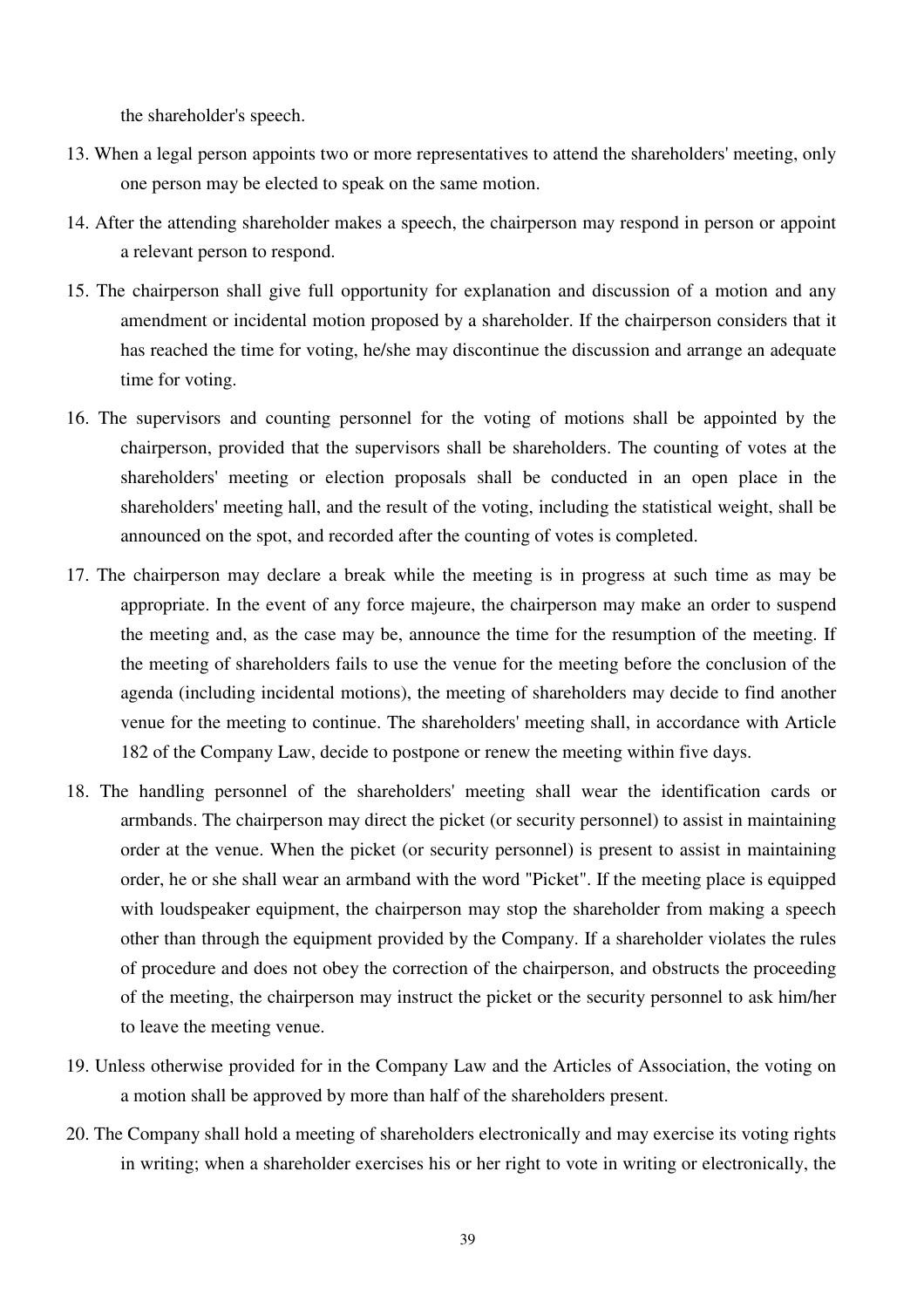method of such exercise shall be set forth in the convening notice of the shareholders' meeting. Shareholders who exercise their voting rights in writing or electronically shall be deemed to have attended the shareholders' meeting in person. However, the incidental motion and amendment of the original motion at the shareholders' meeting shall be regarded as abstention, and the Company shall therefore avoid making the incidental motion and amendment of the original motion.

Where the voting rights are exercised in writing or electronically as referred to in the preceding paragraph, the expression of intention shall be delivered to the Company two days before the shareholders' meeting. In case of duplication in the expression of intention, the one delivered first shall prevail. However, this restriction shall not apply if the intention is expressed to revoke the former declaration.

If a shareholder wishes to attend the shareholders' meeting in person after exercising his/her voting rights in writing or electronically, he/she shall revoke the intention of exercising his/her voting rights in the same way as that of exercising his/her voting rights two days before the shareholders' meeting. In case of cancellation within the time limit, the voting right shall be exercised by written or electronically. In the event that the voting rights are exercised in writing or electronically and the proxy is authorized to attend the shareholders' meeting, the voting rights exercised by the proxy shall prevail.

At the time of voting, the shareholders shall vote, and after the meeting of shareholders, the results of the approval, opposition and abstention of the shareholders shall be input into the Open Information Observatory. When there are amendments or substitutions to a motion, the chairperson shall decide the order of voting along with the original motion. If one of the motions has been passed, the other motions shall be deemed to be rejected and no further votes shall be taken.

- 21. The number of shares of non-voting shareholders shall not be counted into the total number of shares issued for the resolution of the shareholders' meeting. Except for the trust enterprises or stock agency approved by the securities authorities, if one person is entrusted by two or more shareholders at the same time, the voting rights of the proxy shall not exceed 3% of the total voting rights of the shares issued, and the excess voting rights of the proxy shall not be counted.
- 22. Shareholders shall have one voting right for each share, except those shares held by the Company itself in accordance with the Company Law which are not entitled to vote.
- 23. If a shareholder entrusts a proxy to attend the shareholders' meeting, the proxy letter issued by the Company shall be used and it shall be handled in accordance with the "Rules on Use of Proxy Letter to Attend the Shareholders' Meeting of Public Offering Company". At each shareholders' meeting, the shareholder may sign one power of attorney issued by the Company, stating the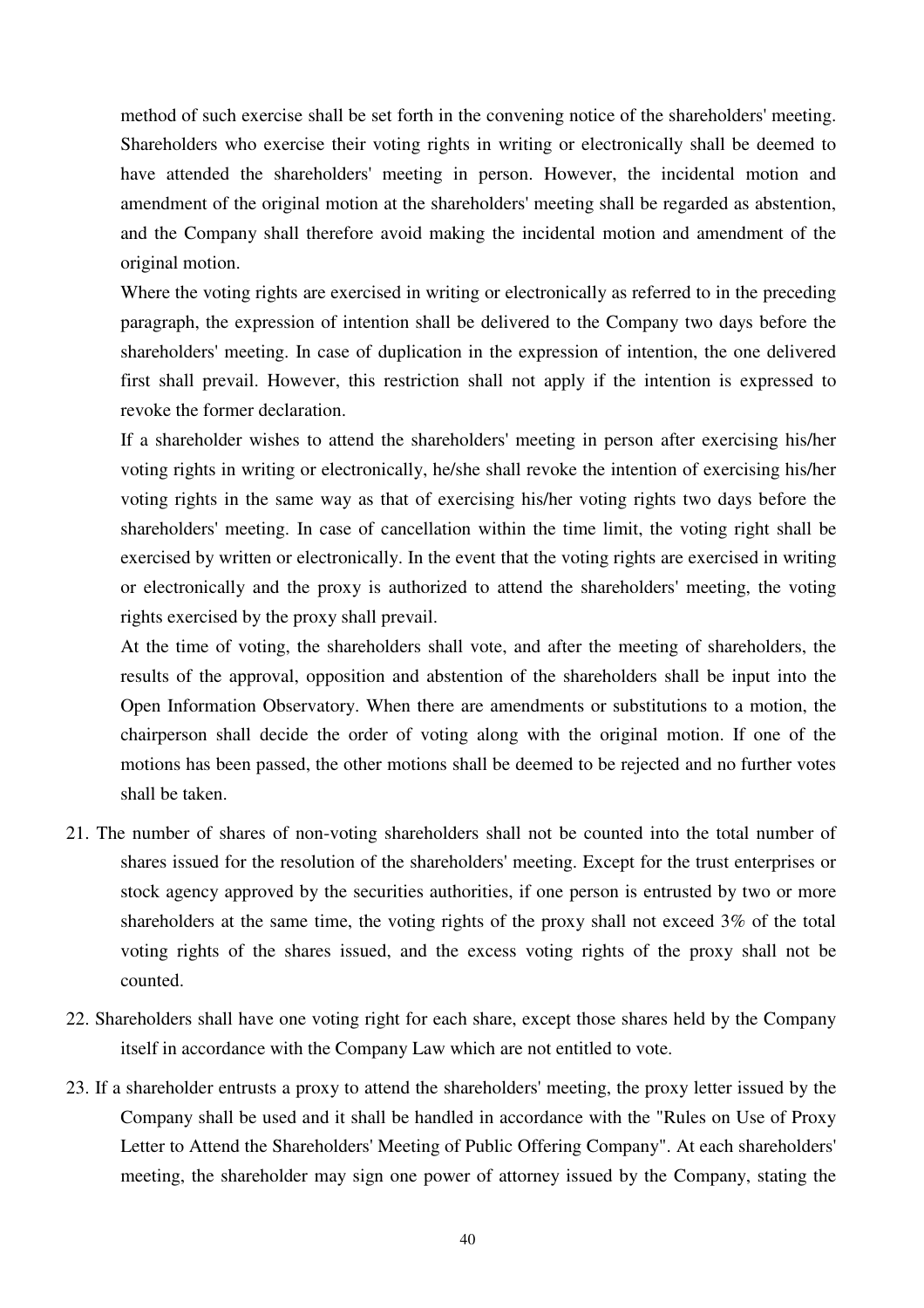scope of authorization, and entrusting one agent to attend the shareholders' meeting. One shareholder may issue one power of attorney, and in the case of one person only, the power of attorney shall be delivered to the Company five days before the meeting of the shareholders. In case of duplication, the power of attorney delivered first shall prevail. However, this restriction shall not apply to those declaring to revoke the previous entrusting.

If a shareholder wishes to attend the shareholders' meeting in person or to exercise his or her voting rights in writing or electronically after the power of attorney is delivered to the Company, he or she shall give a written notice to the Company to revoke the power of attorney two days prior to the shareholders' meeting. In case of cancellation overdue, the voting right shall be subject to the appointed proxy.

24. Shareholders shall not participate in voting or exercise their right to vote on behalf of other shareholders in relation to the matters at the meeting which may be harmful to the interests of the Company due to their own interests.

The number of shares without the right to vote mentioned in the preceding paragraph shall not be counted as the voting rights of present shareholders.

- 25. In the event of an air-raid warning drill while the meeting is in progress, the meeting will be suspended and people evacuated until the meeting resumes one hour after the warning is cleared.
- 26. Matters resolved by the shareholders' meeting shall be made into the Minutes of Meeting, which shall be signed and sealed by the chairperson and distributed to all shareholders within 20 days after the meeting. The preparation and distribution of the proceedings may be conducted electronically. For the distribution of the proceedings referred above, the Company may input the announcement form on the Public Information Observatory. The year, month, day, place, name of the chairperson and method of resolution shall be recorded in the minutes, and the main points of the proceedings and their results shall be recorded. In the event of an election of directors, the number of votes received by each elected person shall be disclosed. The minutes of meeting shall be kept for the duration of the existence of the Company together with the sign-in sheet or card of the present shareholder and the power of attorney for attendance.

The number of shares solicited by the solicitor and the number of shares represented by the entrusted agent shall be clearly disclosed in the place of the meeting of shareholders in a statistical table prepared according to the prescribed format on the day of the meeting of shareholders. The Company shall, within the prescribed time, transmit to the Public Information Observatory for the matters decided by the shareholders' meeting which are stipulated to be the significant matters by laws and regulations and stipulated by the Taiwan Stock Exchange Co., Ltd. (OTC trading center).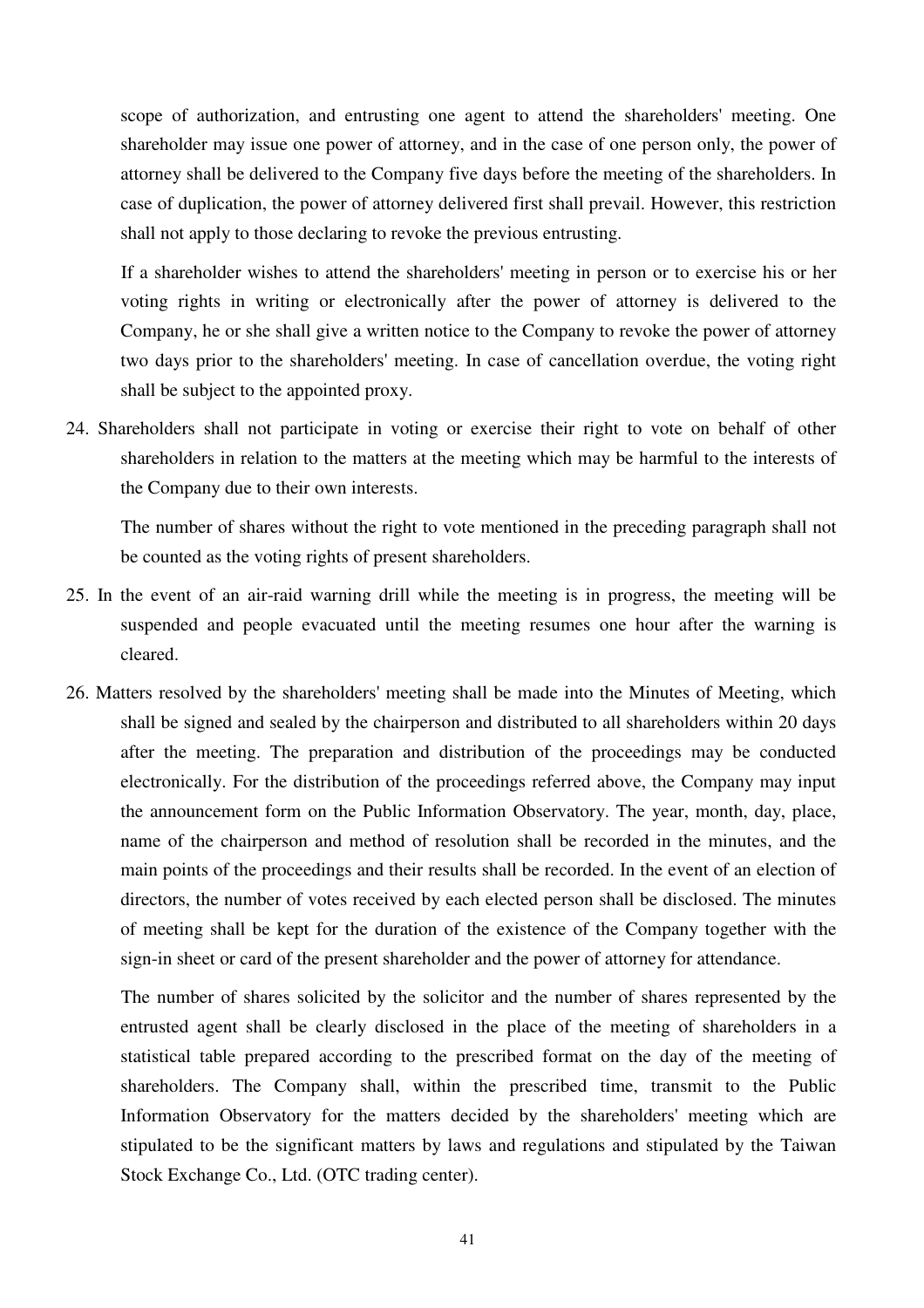When the shareholders' meeting elects the directors, it shall proceed in accordance with the relevant selection and appointment standards set by the Company, and shall announce the results of the election on the spot, including the name list of the directors elected and the vote number of the directors elected. The ballot for the election mentioned above shall be sealed and signed by the vote supervisor, and shall be properly kept for at least one year. Provided, however, that a lawsuit is brought by the shareholder in accordance with Article 189 of the Company Law, it shall be retained until the conclusion of the lawsuit.

- 27. (Deleted)
- 28. Matters not specified in this Plan shall be handled in accordance with the Company Law, the Securities Exchange Act, the Articles of Association of the Company, and other relevant decrees.
- 29. This Rule shall come into force upon the adoption of a resolution of the Board of Directors and upon the adoption of the shareholders' meeting, and so does the revision.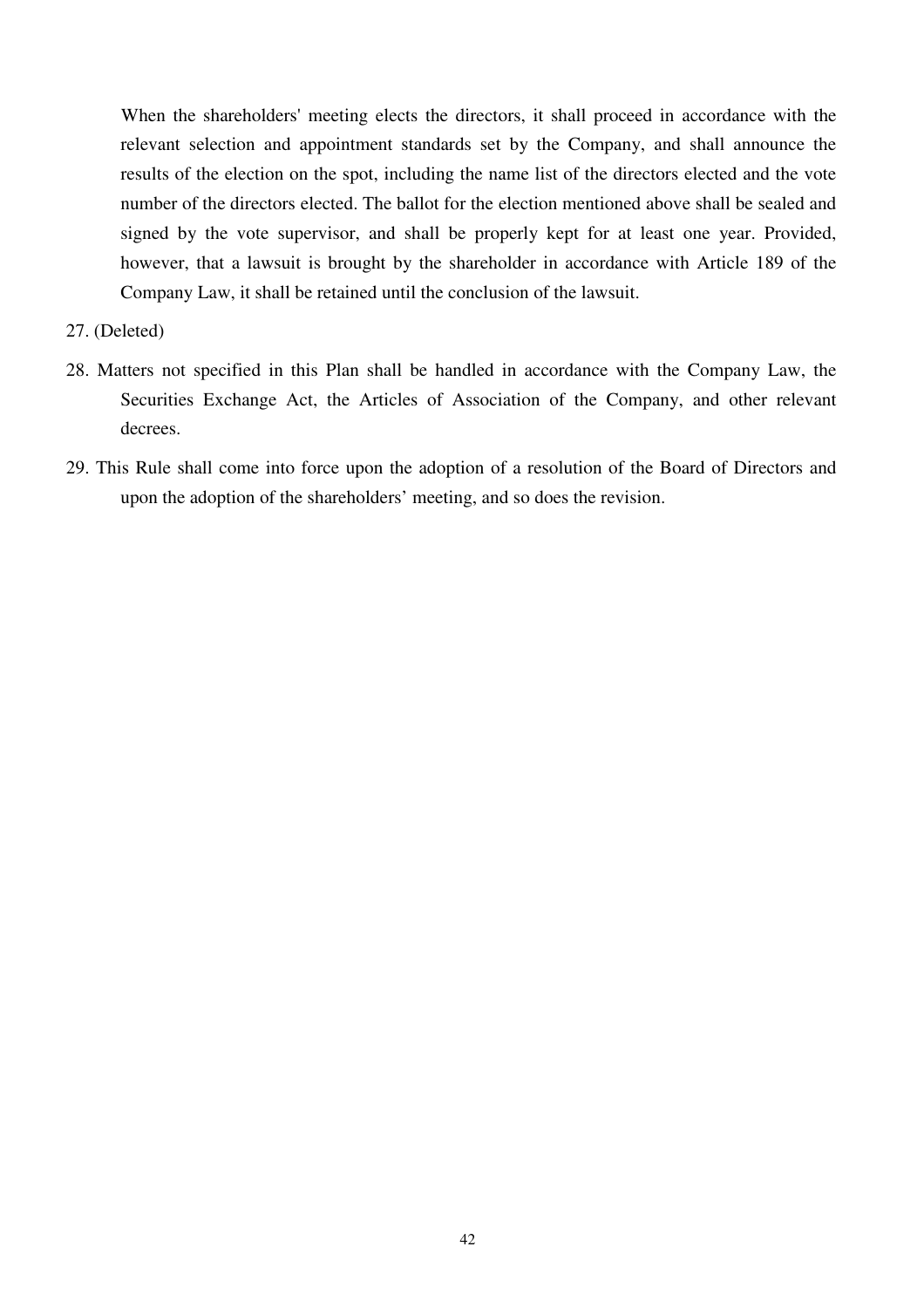Annex 11. "Method for Election of Directors" (Before Revision)

# PROMATE SOLUTIONS CORPORATION

# Method for Election of Directors

First formulation date of this Method: 2016.05.09

- Article 1: This Method is made in accordance with the Company Law and the Articles of Association of the Company, and the election of directors of the Company shall be conducted in accordance with this Method.
- Article 2: The Company shall adopt the candidate nomination for the election of directors. Shareholders shall select the directors from the list of candidates for a term of three years, and may re-elect them for consecutive terms.
- Article 3: In the election of directors of the Company, each share shall have the same right to vote as the number of directors to be elected, and the vote of one shareholder may elect one candidate centrally or several persons distributedly.
- Article 4: The directors of the Company shall be elected in turn by the representatives with more voting power according to the number of directors stipulated in the Articles of Association, and if two or more representatives have the same voting power but exceed the number of directors stipulated in the Articles of Association, the directors shall be elected by drawing lots by those with the same voting power, and the chairperson shall draw lots for those who are not present.
- Article 5: The qualifications of independent directors of the Company shall comply with the provisions of Article 2, Article 3 and Article 4 of the "Measures for the Establishment of Independent Directors of Public Offering Companies and the Matters to Be Followed".
- Article 6: The election of directors shall be handled in accordance with the candidate nomination procedure in Article 192 of the Company Law, to review the director candidate qualifications, experience background and conditions in Article 30 of the Company Law; other documents supporting the qualifications shall not be included arbitrarily, and the results of the review shall be provided to shareholders for reference in electing suitable directors.
- Article 7: When the absent number of directors is up to one third of the seats prescribed in the Articles of Association, the Company shall, within 60 days from the date of occurrence of the fact, convene the shareholders' interim meeting for a by-election.
- Article 8: The election paper prepared by the Company shall indicate the number of the attendance card and the number of voting rights, and affix the company seal.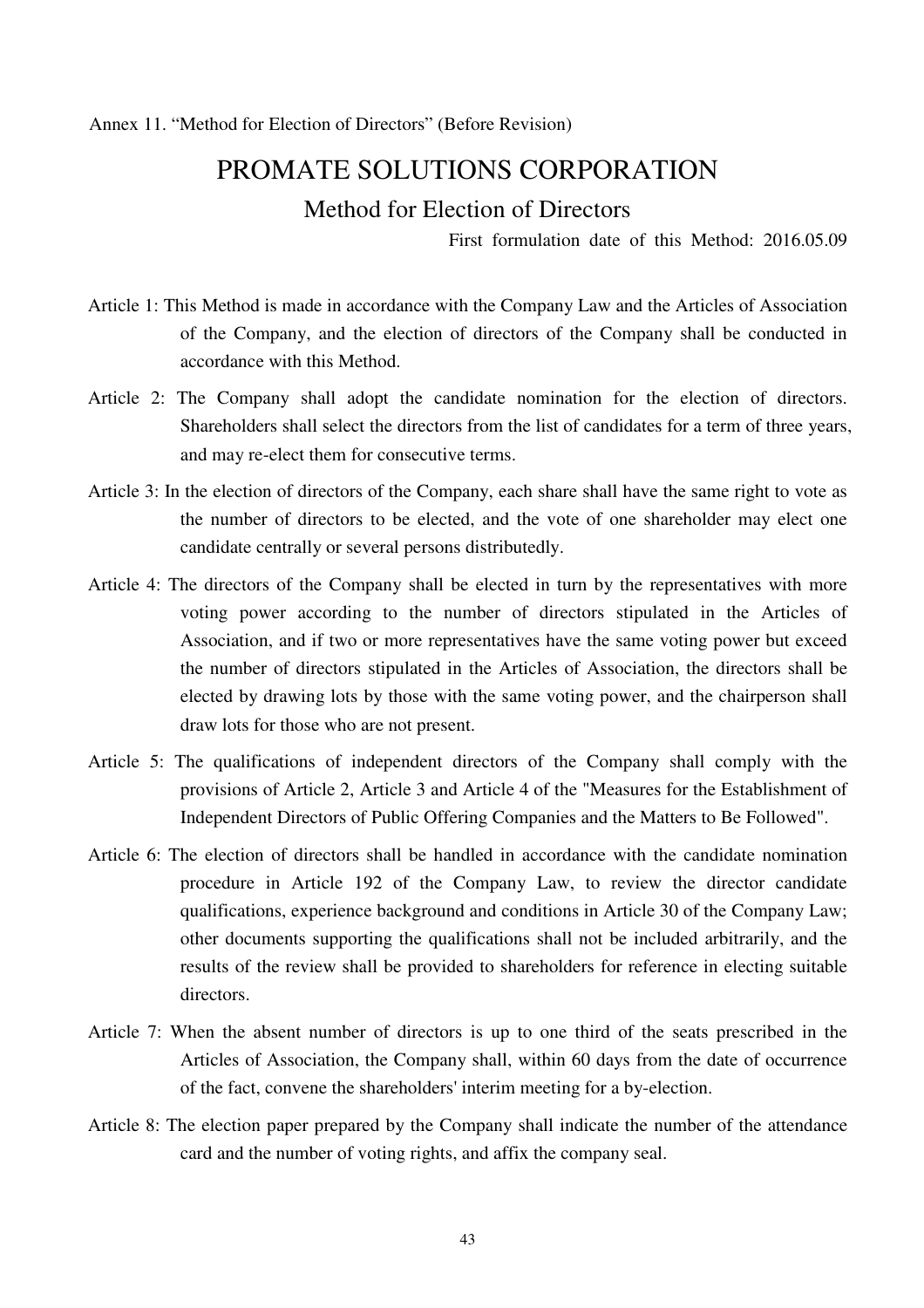- Article 9: At the beginning of the election, the chairperson shall appoint several ballot supervisors and ballot tellers to carry out relevant tasks. The ballot supervisors shall have the status of shareholders.
- Article 10: The ballot boxes shall be prepared by the Company and inspected by the ballot supervisors before voting.
- Article 11: When the electee is a shareholder, the election ballot shall record the name of the electee's account (name or title), the account number of the shareholder and the number of voting rights; when the electee is a non-shareholder, the election ballot shall record the electee's name or title, ID card number or uniform number and the number of election rights. When a legal person is the elected, the election ballot shall record the name (or name and uniform number) of the full rank of the legal person, and may also fill in the name (or name and uniform number) of the full rank of the legal person and the name of its representative.

Article 12: An election paper shall be invalid if one of the following circumstances occurs:

- (I) Election paper other than those provided for in Article 8 of this Method.
- (II) Election paper not placed in the ballot box.
- (III) Blank election paper in the ballot box.
- (IV) The number of electors in excess of the prescribed number of electors.
- (V) Incomplete items to be recorded in Article 11.
- (VI) The account name (name or title) of the elector and the account number of the shareholder are not consistent with those listed in the register of shareholders.
- (VII) The name or title of the candidate, the serial number or uniform number of the identity card does not match the record of the competent authority.
- (VIII) With other symbols and pictures other than the items required to be recorded in Article 11.
- (IX) Any of the items to be recorded in Article 11 is altered.
- (X) The handwriting is so blurred that it is impossible to distinguish.
- (XI) The total number of electoral rights voted by the electors exceeds the total number of electoral rights held by the electors.
- Article 13: After the vote is finished, the balloting shall be counted and recorded on the spot, and the ballot supervisor shall be on the side and the result of the balloting shall be announced by the chairperson on the spot.

Article 14: A notice of election shall be issued by the Board of Directors of the Company to the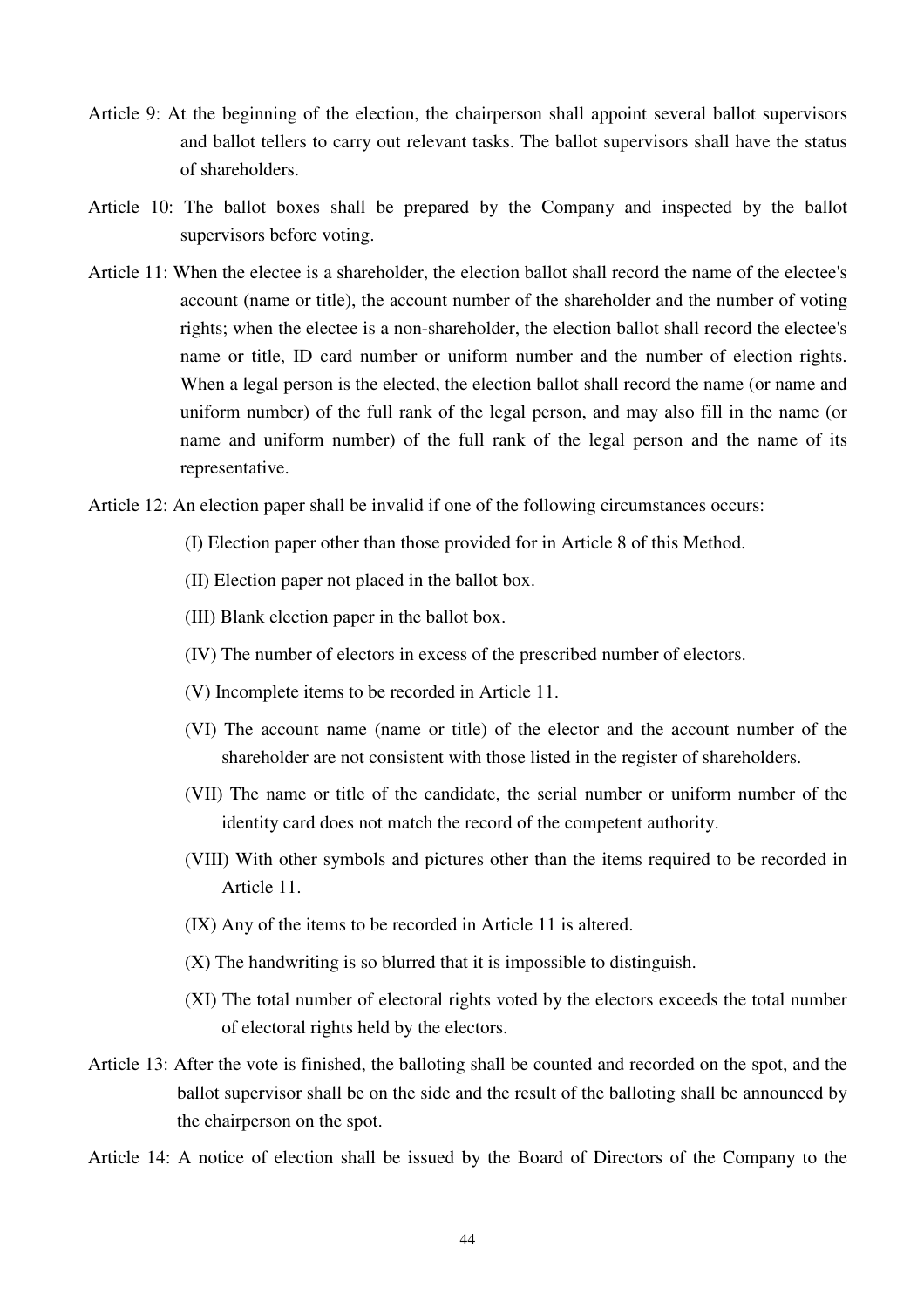elected director.

- Article 15: The matters not stipulated in this Method shall be handled in accordance with the Company Law and other relevant laws and regulations.
- Article 16: This Method shall come into force upon the adoption of the resolution of the Board of Directors, and upon the adoption of the meeting of shareholders, and so does the revision.